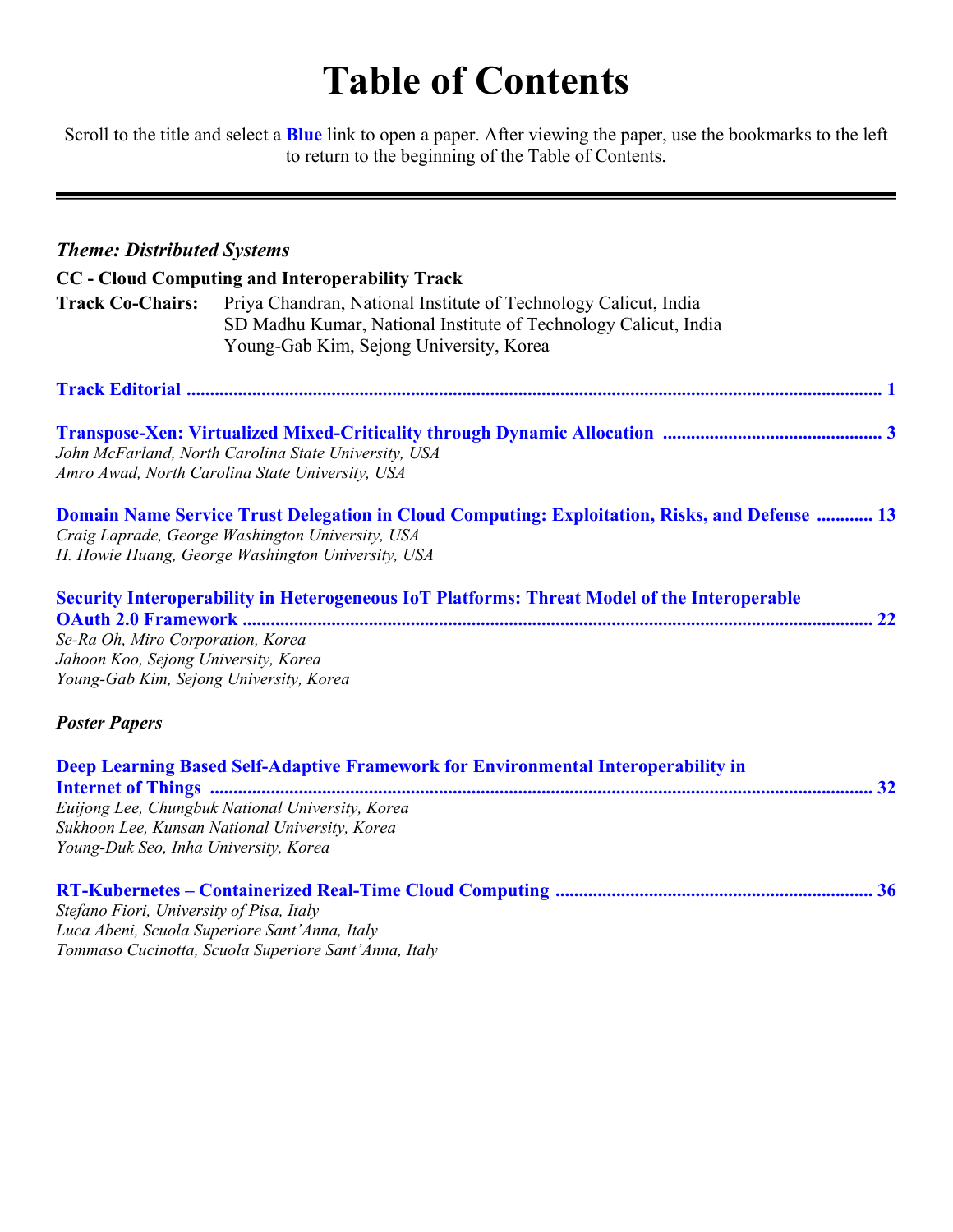|                                                                         | <b>Theme: Artificial Intelligence and Agents</b>                                                                                           |  |
|-------------------------------------------------------------------------|--------------------------------------------------------------------------------------------------------------------------------------------|--|
|                                                                         | CIVIA - Computational Intelligence and Video & Image Analysis Track                                                                        |  |
| <b>Track Co-Chairs:</b>                                                 | Agostinho Rosa, University of Lisbon, Portugal<br>Andre L.C. Barczak, Massey University, New Zealand                                       |  |
|                                                                         |                                                                                                                                            |  |
|                                                                         | The Impact of Different Facial Expression Intensities on the Performance of Pre-trained Emotion                                            |  |
|                                                                         | Hermon Faria de Araujo, Universidade de São Paulo, Brazil                                                                                  |  |
|                                                                         | Fatima L.S. Nunes, Universidade de São Paulo, Brazil                                                                                       |  |
|                                                                         | Ariane Machado-Lima, Universidade de São Paulo, Brazil                                                                                     |  |
|                                                                         |                                                                                                                                            |  |
|                                                                         | Davide Rigoni, University of Padua and Fondazione Bruno Kessler, Italy                                                                     |  |
|                                                                         | Luciano Serafini, Fondazione Bruno Kessler, Italy                                                                                          |  |
| Alessandro Sperduti, University of Padua, Italy                         |                                                                                                                                            |  |
|                                                                         | Adversarial Defense by Restricting In-Variance and Co-variance of Representations  58                                                      |  |
|                                                                         | Jeevithan Alagurajah, University of Louisiana at Lafayette, USA                                                                            |  |
|                                                                         | Chee-Hung Henry Chu, University of Louisiana at Lafayette, USA                                                                             |  |
|                                                                         | Time2Vec Transformer: A Time Series Approach for Gas Detection in Seismic Data  66                                                         |  |
|                                                                         | Petterson Diniz, Universidade Federal do Maranhão, Brazil                                                                                  |  |
|                                                                         | Domingos A. Dias Junior, Universidade Federal do Maranhão, Brazil                                                                          |  |
|                                                                         | João O.B. Diniz, Instituto Federal do Maranhão, Brazil                                                                                     |  |
|                                                                         | Anselmo Cardoso de Paiva, Universidade Federal do Maranhão, Brazil<br>Aristófanes Correa da Silva, Universidade Federal do Maranhão, Brazi |  |
|                                                                         | Marcelo Gattass, Pontificia Universidade Católica do Rio de Janeiro, Brazil                                                                |  |
|                                                                         | Roberto Quevedo, Pontifícia Universidade Católica do Rio de Janeiro, Brazil                                                                |  |
| Diogo Michelon, Eneva, Brazil                                           |                                                                                                                                            |  |
| Carlos Siedschlag, Eneva, Brazil<br>Roberto Ribeiro, Eneva, Brazil      |                                                                                                                                            |  |
|                                                                         |                                                                                                                                            |  |
|                                                                         |                                                                                                                                            |  |
|                                                                         | Hsin-I Huang, National Taiwan University, Taiwan                                                                                           |  |
|                                                                         | Chi-Sheng Shih, National Taiwan University, Taiwan<br>Zi-Lin Yang, National Taiwan University, Taiwan                                      |  |
|                                                                         |                                                                                                                                            |  |
| <b>Poster Papers</b>                                                    |                                                                                                                                            |  |
|                                                                         |                                                                                                                                            |  |
| Jennifer Piane, DePaul University, USA                                  |                                                                                                                                            |  |
| Yiyang Wang, DePaul University, USA                                     |                                                                                                                                            |  |
| Xufan Ma, DePaul University, USA<br>Jacob Furst, DePaul University, USA |                                                                                                                                            |  |
| Daniela Stan Raicu, DePaul University, USA                              |                                                                                                                                            |  |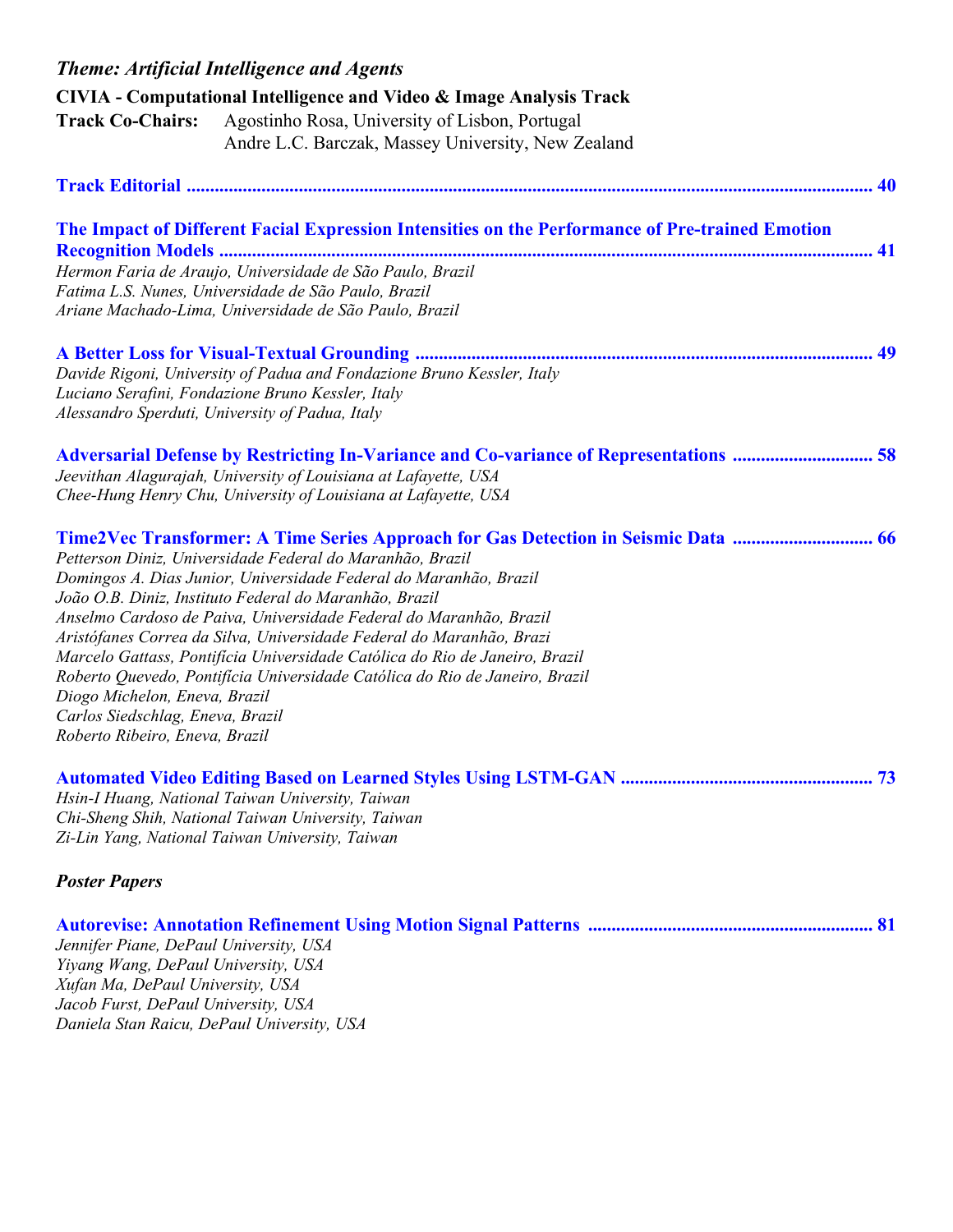## *Theme: System Software and Security*  **CPS - Cyber-Physical Systems Track Track Co-Chairs:** Wanli Chang, Hunan University, China Pi-Cheng Hsiu, Academia Sinica, Taiwan Jingtong Hu, University of Pittsburgh, USA

| <b>Residual Size Is Not Enough for Anomaly Detection: Improving Detection Performance Using</b><br>Jeong-Han Yun, ETRI, Korea<br>Jonguk Kim, ETRI, Korea<br>Won-Seok Hwang, ETRI, Korea<br>Young Geun Kim, Sungkyunkwang University, Korea<br>Simon S. Woo, Sungkyunkwan University, Korea<br>Byung-Gil Min, ETRI, Korea                                                                                                                                                                                            |
|---------------------------------------------------------------------------------------------------------------------------------------------------------------------------------------------------------------------------------------------------------------------------------------------------------------------------------------------------------------------------------------------------------------------------------------------------------------------------------------------------------------------|
| D.I. de Almeida Pereira, Clearsy, France<br>M.V.M. Oliveira, Universidade Federal do Rio Grande do Norte, Brazil<br>P.E.R. Bezerra, Universidade Federal do Rio Grande do Norte, Brazil<br>P. Bon, Université Gustave Eiffel, France<br>S. Collart-Dutilleul, Université Gustave Eiffel, France                                                                                                                                                                                                                     |
| <b>On Enduring More Data through Enabling Page Rewrite Capability on Multi-Level-Cell</b><br>Yu-Ming Chang, Wolley, Taiwan<br>Chien-Chung Ho, National Cheng Kung University, Taiwan<br>Che-Wei Tsao, Academia Sinica, Taiwan<br>Shu-Hsien Liao, National Taiwan University, Taiwan<br>Wei-Chen Wang, Macronix International Co., Ltd. and National Taiwan University, Taiwan<br>Tei-Wei Kuo, City University of Hong Kong, China and National Taiwan University, Taiwan<br>Yuan-Hao Chang, Academia Sinica, Taiwan |
| <b>RAM: Exploiting Restrained and Approximate Management for Enabling Neural Network</b><br>Chien-Chung Ho, National Cheng Kung University, Taiwan<br>Wei-Chen Wang, Macronix International Co., Ltd., Taiwan<br>Szu-Yu Chen, National Chung Cheng University, Taiwan<br>Yung-Chun Li, Macronix International Co., Ltd., Taiwan<br>Kun-Chi Chiang, Macronix International Co., Ltd., Taiwan                                                                                                                         |

**CIIA: Critical Infrastructure Impact Assessment ........................................................................................ 124**  *Olga Carvalho, INOV INESC Inovação, Portugal Filipe Apolinário, INOV INESC Inovação, Portugal* 

*Nelson Escravana, INOV INESC Inovação, Poutugal Carlos Ribeiro, Universidade de Lisboa, Portugal* 

| John Carter, Drexel University, USA       |  |
|-------------------------------------------|--|
| Spiros Mancoridis, Drexel University, USA |  |
| Erick Galinkin, Drexel University, USA    |  |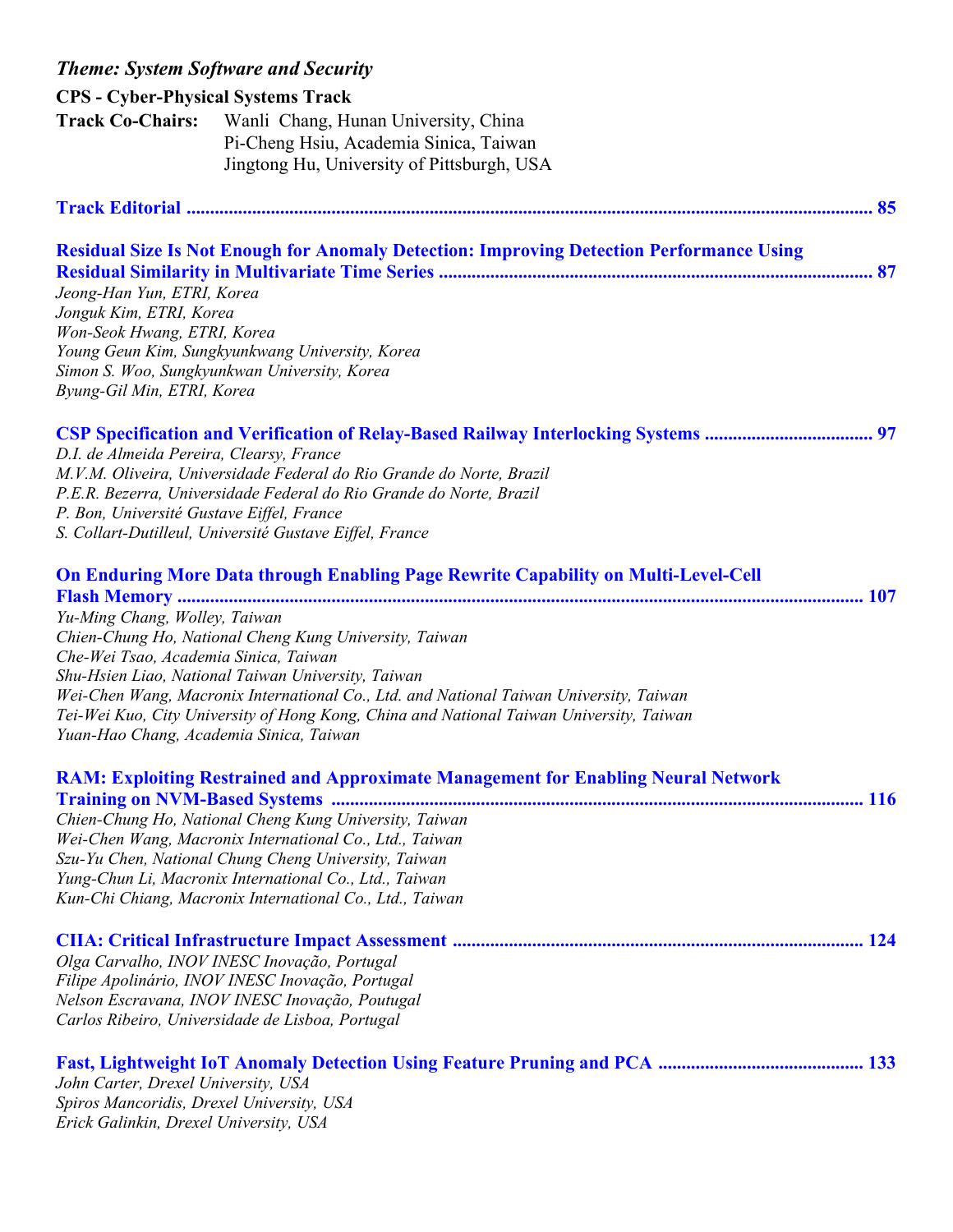| Software-Defined Hardware-Assisted Isolation for Trusted Next-Generation IoT Systems  139<br>Filippos-George Kolimbianakis, Hellenic Mediterranean University, Greece<br>George Kornaros, Hellenic Mediterranean University, Greece                                                                                                                                                                                                                                                                                                                                                                              |  |
|------------------------------------------------------------------------------------------------------------------------------------------------------------------------------------------------------------------------------------------------------------------------------------------------------------------------------------------------------------------------------------------------------------------------------------------------------------------------------------------------------------------------------------------------------------------------------------------------------------------|--|
| PICO: Privacy-Preserving Access Control in IoT Scenarios through Incomplete Information  147<br>Savio Sciancalepore, Eindhoven University of Technology, The Netherlands<br>Nicola Zannone, Eindhoven University of Technology, The Netherlands                                                                                                                                                                                                                                                                                                                                                                  |  |
| Dongjun Hwang, Chungnam National University, Korea<br>Hyunsu Mun, Chungnam National University, Korea<br>Youngseok Lee, Chungnam National University, Korea                                                                                                                                                                                                                                                                                                                                                                                                                                                      |  |
| João Tiago, Universidade de Lisboa, Portugal<br>Samih Eisa, Universidade de Lisboa, Portugal<br>Miguel L. Pardal, Universidade de Lisboa, Portugal                                                                                                                                                                                                                                                                                                                                                                                                                                                               |  |
| Raisa Islam, New Mexico Tech, USA<br>Tomas Cerny, Baylor University, USA<br>Dongwan Shin, New Mexico Tech, USA                                                                                                                                                                                                                                                                                                                                                                                                                                                                                                   |  |
| <b>Poster Papers</b>                                                                                                                                                                                                                                                                                                                                                                                                                                                                                                                                                                                             |  |
| Filipe Apolinário, INOV INESC Inovação, Portugal<br>Nelson Escravana, INOV INESC Inovação, Portugal<br>Éric Hervé, Alstef Group, France<br>Miguel L. Pardal, INESC-ID, Portugal<br>Miguel Correia, INESC-ID, Portugal                                                                                                                                                                                                                                                                                                                                                                                            |  |
| <b>Efficient and Scalable Geographical Peer Matching for P2P Energy Sharing Communities  187</b><br>Romaric Duvignau, Chalmers University of Technology, Sweden<br>Vincenzo Gulisano, Chalmers University of Technology, Sweden<br>Marina Papatriantafilou, Chalmers University of Technology, Sweden                                                                                                                                                                                                                                                                                                            |  |
| Rafael Teixeira, Federal University of Rio Grande, Brazil<br>Juliana Puccinelli, Federal University of Rio Grande, Brazil<br>Bruna de Vargas Guterres, Federal University of Rio Grande, Brazil<br>Marcelo Rita Pias, Federal University of Rio Grande, Brazil<br>Vinicus Menezes Oliveira, Federal University of Rio Grande, Brazil<br>Silvia Silva da Costa Botelho, Federal University of Rio Grande, Brazil<br>Luis Poersch, Federal University of Rio Grande, Brazil<br>Nelson Duarte Filho, Federal University of Rio Grande, Brazil<br>Ahmed Janati, Bioceanor, France<br>Maxime Paris, Bioceanor, France |  |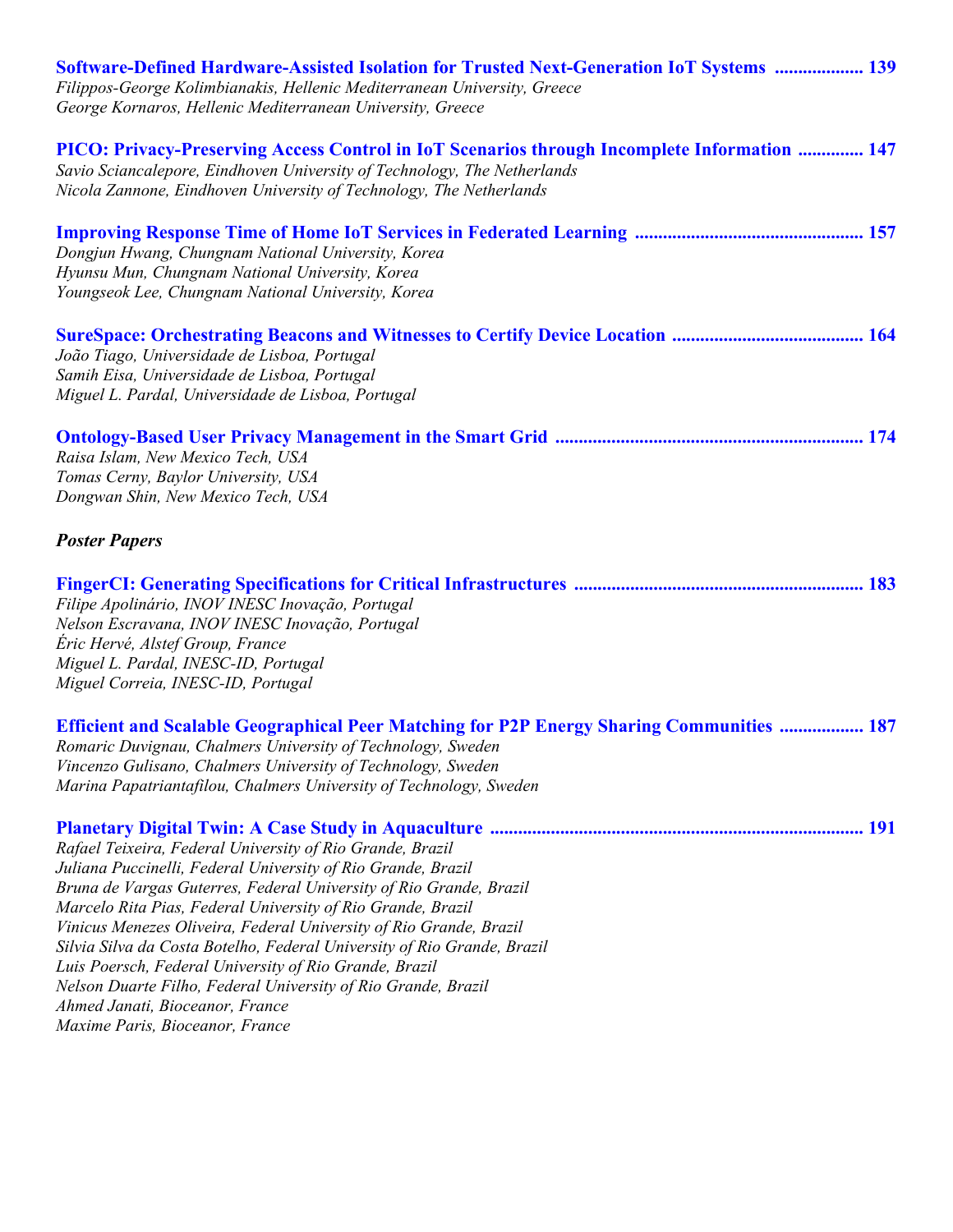|                                              | A Framework for Representing Internet of Things Security and Privacy Policies and Detecting          |     |
|----------------------------------------------|------------------------------------------------------------------------------------------------------|-----|
|                                              | Anthony Opara, University of Texas at Dallas, USA                                                    |     |
|                                              | Haan Johng, University of Texas at Dallas, USA                                                       |     |
|                                              | Tom Hill, Fellows Consulting Group, LLC, USA                                                         |     |
|                                              | Lawrence Chung, University of Texas at Dallas, USA                                                   |     |
|                                              |                                                                                                      |     |
|                                              | Anders Aaen Springborg, Aalborg University, Denmark                                                  |     |
|                                              | Martin Kaldahl Andersen, Aalborg University, Denmark                                                 |     |
|                                              | Kaare Holland Hattel, Aalborg University, Denmark                                                    |     |
|                                              | Michele Albano, Aalborg University, Denmark                                                          |     |
|                                              | <b>Energy-Efficient Fog Computing-Enabled Data Transmission Protocol in Tactile</b>                  |     |
|                                              |                                                                                                      |     |
|                                              | Ali Kadhum Idrees, University of Babylon, Iraq<br>Tara Ali-Yahiya, Universite Paris-Saclay, France   |     |
|                                              | Sara Kadhum Idrees, University of Babylon, Iraq                                                      |     |
|                                              | Raphael Couturier, Université Bourgogne Franche-Comté, France                                        |     |
|                                              |                                                                                                      |     |
|                                              | Rethinking the Security of IoT from the Perspective of Developer Customized                          |     |
|                                              |                                                                                                      |     |
|                                              | Yiwei Zhang, Shanghai Jiao Tong University, China                                                    |     |
|                                              | Juanru Li, Shanghai Jiao Tong University, China                                                      |     |
| Dawu Gu, Shanghai Jiao Tong University,      |                                                                                                      |     |
| <b>Theme: Distributed Systems</b>            |                                                                                                      |     |
|                                              | <b>DADS</b> - Dependable, Adaptive, and Trustworthy Distributed Systems Track                        |     |
| <b>Track Co-Chairs:</b>                      | Karl M. Goeschka, UAS Technikum Vienna, Austria                                                      |     |
|                                              | Matti Hiltunen, AT&T Shannon Laboratory, USA                                                         |     |
|                                              | Rui Oliveira, Universidade do Minho, Portugal                                                        |     |
| <b>Track Editorial </b>                      |                                                                                                      | 214 |
|                                              |                                                                                                      |     |
| Andrea Merlina, University of Oslo, Norway   |                                                                                                      |     |
|                                              | Roman Vitenberg, University of Oslo, Norway                                                          |     |
| Vinay Setty, University of Stavanger, Norway |                                                                                                      |     |
|                                              |                                                                                                      |     |
|                                              |                                                                                                      |     |
|                                              | Christoph Kühbacher, University of Augsburg, Germany                                                 |     |
|                                              | Theo Ungerer, University of Augsburg, Germany<br>Sebastian Altmeyer, University of Augsburg, Germany |     |
|                                              |                                                                                                      |     |
|                                              |                                                                                                      |     |
| Rami A. Khalil, Imperial College London, UK  | Naranker Dulay, Imperial College London, UK                                                          |     |
|                                              |                                                                                                      |     |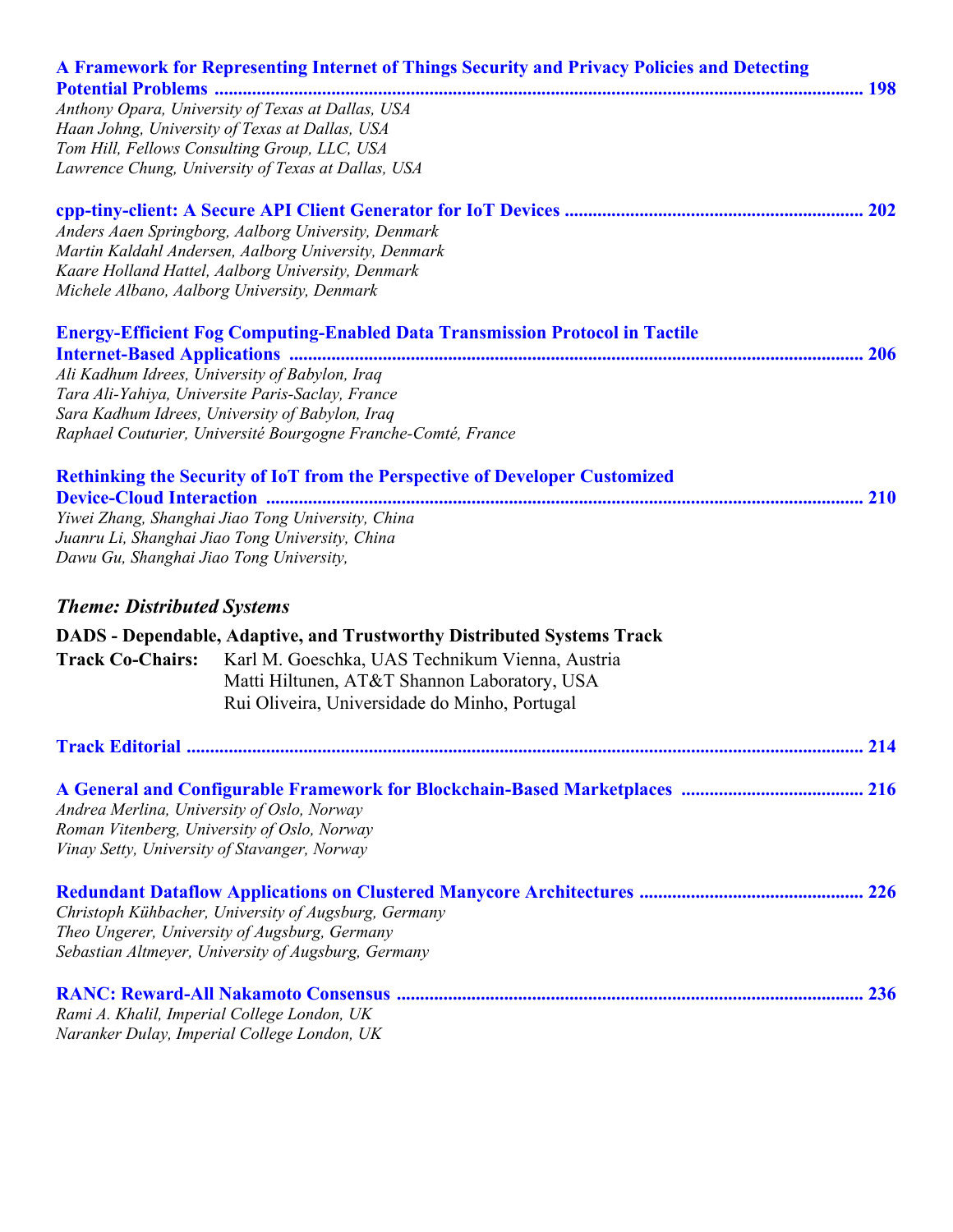| ElastiQuant: Elastic Quantization Strategy for Communication Efficient Distributed Machine<br>Bharath Sudharsan, National University of Ireland, Galway, Ireland<br>John G. Breslin, National University of Ireland, Galway, Ireland<br>Muhammad Intizar Ali, Dublin City University, Ireland<br>Peter Corcoran, National University of Ireland, Galway, Ireland<br>Rajiv Ranjan, Newcastle University, UK |
|------------------------------------------------------------------------------------------------------------------------------------------------------------------------------------------------------------------------------------------------------------------------------------------------------------------------------------------------------------------------------------------------------------|
| An Event-Driven Strategy for Reactive Replica Balancing on Apache Hadoop Distributed File System  255<br>Rhauani Weber Aita Fazul, Universidade Federal de Santa Maria, Brazil<br>Patrícia Pitthan Barcelos, Universidade Federal de Santa Maria, Brazil                                                                                                                                                   |
| <b>Poster Papers</b>                                                                                                                                                                                                                                                                                                                                                                                       |
| Adaptive Database Synchronization for an Online Analytical Cloud-to-Edge Continuum  264<br>Daniel Costa, INESC TEC and Universidade do Minho, Portugal<br>José Pereira, INESC TEC and Universidade do Minho, Portugal<br>Ricardo Vilaça, INESC TEC and Universidade do Minho, Portugal<br>Nuno Faria, INESC TEC and Universidade do Minho, Portugal                                                        |
| Rodrigo H. Müller, Universidade Federal de Santa Catarina, Brazil<br>Cristina Meinhardt, Universidade Federal de Santa Catarina, Brazil<br>Odorico M. Mendizabal, Universidade Federal de Santa Catarina, Brazil                                                                                                                                                                                           |
| <b>Theme: Distributed Systems</b>                                                                                                                                                                                                                                                                                                                                                                          |
| DAPP - Decentralized Applications with Blockchain, DLT and Crypto-Currencies Track<br>Suzana Maranhão Moreno, University of Geneva, Switzerland<br><b>Track Co-Chairs:</b><br>Jean-Marc Seigneur, University of Geneva, Switzerland                                                                                                                                                                        |
| 271                                                                                                                                                                                                                                                                                                                                                                                                        |
| Trac2Chain: Trackability and Traceability of Graph Data in Blockchain with Linkage Privacy  272<br>Wenyi Tang, University of Notre Dame, USA<br>Changhao Chenli, University of Notre Dame, USA<br>Chanyang Ju, Hanyang University, Korea<br>Taeho Jung, University of Notre Dame, USA                                                                                                                      |
| <b>Calibrating the Performance and Security of Blockchains via Information Propagation Delays  282</b><br>Julius Fechner, Vrije Universiteit Amsterdam, The Netherlands<br>Balakrishnan Chandrasekaran, Vrije Universiteit Amsterdam, The Netherlands<br>Marc X. Makkes, Vrije Universiteit Amsterdam, The Netherlands                                                                                     |
| Porting a Benchmark with a Classic Workload to Blockchain: TPC-C on Hyperledger Fabric  290<br>Attila Klenik, Budapest University of Technology and Economics, Hungary<br>Imre Kocsis, Budapest University of Technology and Economics, Hungary                                                                                                                                                            |
| <b>FL-MAB: Client Selection and Monetization for Blockchain-Based Federated Learning  299</b><br>Zahra Batool, École de Technologie Supérieure, Canada<br>Kaiwen Zhang, École de Technologie Supérieure, Canada<br>Matthew Toews, École de Technologie Supérieure, Canada                                                                                                                                  |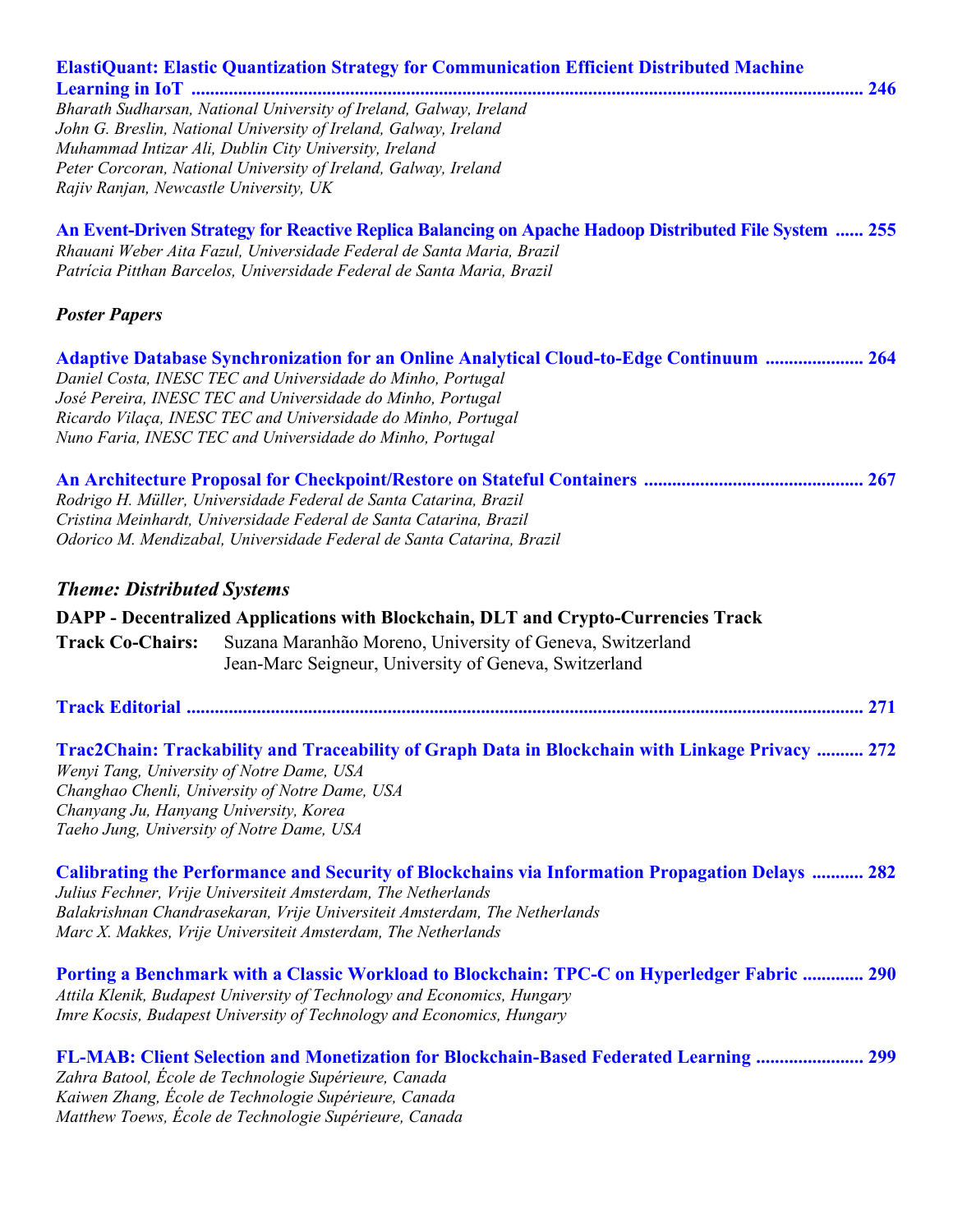|                                                                                   | Nadia Pocher, Universitat Autònoma de Barcelona, Spain<br>Mirko Zichichi, Universidad Politécnica de Madrid, Spain                                                                                                                                                                                                                                                     |  |
|-----------------------------------------------------------------------------------|------------------------------------------------------------------------------------------------------------------------------------------------------------------------------------------------------------------------------------------------------------------------------------------------------------------------------------------------------------------------|--|
|                                                                                   | Model Checking of Vulnerabilities in Smart Contracts: A Solidity-to-CPN Approach  316<br>Ikram Garfatta, University of Tunis El Manar, Tunisia and University Sorbonne Paris North, France<br>Kaïs Klai, University Sorbonne Paris North, France<br>Mohamed Graïet, University of Monastir, Tunisia<br>Walid Gaaloul, Institut Mines-Télécom, Télécom SudParis, France |  |
| <b>Poster Papers</b>                                                              |                                                                                                                                                                                                                                                                                                                                                                        |  |
|                                                                                   | <b>Manipulation Detection in Cryptocurrency Markets: An Anomaly and Change Detection</b>                                                                                                                                                                                                                                                                               |  |
|                                                                                   |                                                                                                                                                                                                                                                                                                                                                                        |  |
|                                                                                   | Olaf Kampers, Utrecht University, The Netherlands<br>Abdulhakim Qahtan, Utrecht University, The Netherlands                                                                                                                                                                                                                                                            |  |
| Swati Mathur, ChainSlayer, The Netherlands                                        |                                                                                                                                                                                                                                                                                                                                                                        |  |
|                                                                                   | Yannis Velegrakis, Utrecht University, The Netherland and University of Trento, Italy                                                                                                                                                                                                                                                                                  |  |
|                                                                                   |                                                                                                                                                                                                                                                                                                                                                                        |  |
|                                                                                   | Suzana Mesquita de Borba Maranhão Moreno, University of Geneva, Switzerland                                                                                                                                                                                                                                                                                            |  |
|                                                                                   | Jean-Marc Seigneur, University of Geneva, Switzerland                                                                                                                                                                                                                                                                                                                  |  |
| Aimen Djari, Université Paris-Saclay, France<br>Emmanuelle Anceaume, CNRS, France | An Extensive Agent-Based Simulation Study of Sycomore++, a DAG-Based Permissionless Ledger  334                                                                                                                                                                                                                                                                        |  |
|                                                                                   | Sara Tucci-Piergiovanni, Université Paris-Saclay, France                                                                                                                                                                                                                                                                                                               |  |
| <b>Theme: Information Systems</b>                                                 |                                                                                                                                                                                                                                                                                                                                                                        |  |
|                                                                                   | <b>DBDM</b> - Databases and Big Data Management Track                                                                                                                                                                                                                                                                                                                  |  |
| <b>Track Co-Chairs:</b>                                                           | Ramzi A. Haraty, Lebanese American University, Lebanon                                                                                                                                                                                                                                                                                                                 |  |
|                                                                                   | Apostolos N. Papadopoulos, Aristotle University, Greece                                                                                                                                                                                                                                                                                                                |  |
|                                                                                   | Junping Sun, Nova Southeastern University, USA                                                                                                                                                                                                                                                                                                                         |  |
|                                                                                   |                                                                                                                                                                                                                                                                                                                                                                        |  |
|                                                                                   |                                                                                                                                                                                                                                                                                                                                                                        |  |
|                                                                                   | Toward Replicated and Asynchronous Data Streams for Edge-Cloud Applications  339                                                                                                                                                                                                                                                                                       |  |
|                                                                                   | Owais Qayyum, University of Tromsø - The Arctic University of Norway, Norway<br>Weihai Yu, University of Tromsø – The Arctic University of Norway, Norway                                                                                                                                                                                                              |  |
|                                                                                   |                                                                                                                                                                                                                                                                                                                                                                        |  |
|                                                                                   | Matteo Paganelli, University of Modena and Reggio Emilia, Italy                                                                                                                                                                                                                                                                                                        |  |
|                                                                                   | Francesco Del Buono, University of Modena and Reggio Emilia, Italy                                                                                                                                                                                                                                                                                                     |  |
| Nicola Ferro, University of Padua, Italy                                          | Francesco Guerra, University of Modena and Reggio Emilia, Italy                                                                                                                                                                                                                                                                                                        |  |
|                                                                                   | A Graph-Based Blocking Approach for Entity Matching Using Pre-trained Contextual                                                                                                                                                                                                                                                                                       |  |
|                                                                                   |                                                                                                                                                                                                                                                                                                                                                                        |  |
|                                                                                   | John Boseco Mugeni, University of Tsukuba, Japan<br>Toshiyuki Amagasa, University of Tsukuba, Japan                                                                                                                                                                                                                                                                    |  |
|                                                                                   | Pavel Koupil, Charles University, Czech Republic                                                                                                                                                                                                                                                                                                                       |  |
|                                                                                   |                                                                                                                                                                                                                                                                                                                                                                        |  |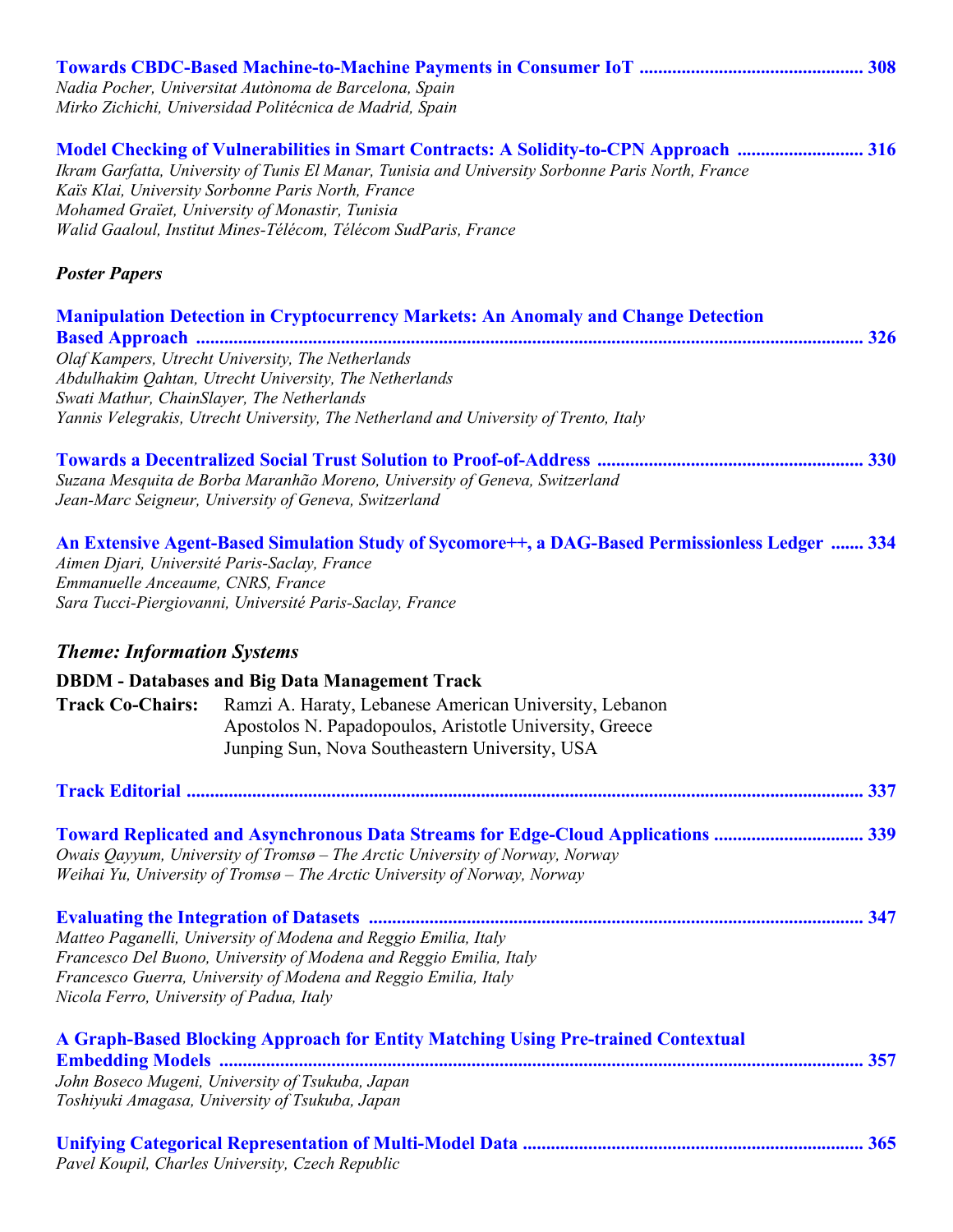| <b>Indexer++: Workload-Aware Online Index Tuning with Transformers and Deep</b> |  |
|---------------------------------------------------------------------------------|--|
|                                                                                 |  |
| Vishal Sharma, Utah State University, USA                                       |  |
| Curtis Dyreson, Utah State University, USA                                      |  |

|                                                                                          | Maria Helena Franciscatto, Federal University of Paraná, Brazil                                                                                                                                                                                                              |  |
|------------------------------------------------------------------------------------------|------------------------------------------------------------------------------------------------------------------------------------------------------------------------------------------------------------------------------------------------------------------------------|--|
|                                                                                          | Marcos Didonet Del Fabro, Federal University of Paraná, Brazil                                                                                                                                                                                                               |  |
|                                                                                          | Celio Trois, Federal University of Santa Maria, Brazil                                                                                                                                                                                                                       |  |
| Jordi Cabot, ICREA-UOC, Spain                                                            |                                                                                                                                                                                                                                                                              |  |
|                                                                                          | Leon Augusto Okida Gonçalves, Federal University of Paraná, Brazil                                                                                                                                                                                                           |  |
|                                                                                          | A Comprehensive Approach to Conceptual Modelling and Visual Representation of Log Files  385<br>Evelina Rakhmetova, Università degli Studi di Verona, Italy<br>Marco Garosi, Università degli Studi di Verona, Italy<br>Carlo Combi, Università degli Studi di Verona, Italy |  |
|                                                                                          | <b>Student Research Abstract: Spatial Data Processing Meets RDF Graph Exploration  389</b><br>Houssameddine Yousfi, LIAS Laboratory, France and LRIT Laboratory, Algeria                                                                                                     |  |
|                                                                                          |                                                                                                                                                                                                                                                                              |  |
| <b>Theme: Information Systems</b>                                                        |                                                                                                                                                                                                                                                                              |  |
| <b>DM</b> - Data Mining Track                                                            |                                                                                                                                                                                                                                                                              |  |
| <b>Track Co-Chairs:</b>                                                                  | Hasan Jamil, University of Idaho, USA                                                                                                                                                                                                                                        |  |
|                                                                                          | Rosa Meo, Università degli Studi di Torino, Italy                                                                                                                                                                                                                            |  |
|                                                                                          |                                                                                                                                                                                                                                                                              |  |
|                                                                                          | Variable Size Segmentation for Efficient Representation and Querying of Non-uniform Time                                                                                                                                                                                     |  |
|                                                                                          |                                                                                                                                                                                                                                                                              |  |
| Lamia Djebour, Inria, France                                                             |                                                                                                                                                                                                                                                                              |  |
| Reza Akbarinia, Inria, France                                                            |                                                                                                                                                                                                                                                                              |  |
| Florent Masseglia, Inria, France                                                         |                                                                                                                                                                                                                                                                              |  |
| $W_{\alpha\mu}$ $\chi_{\alpha\alpha}$ $\mu_{\mu\nu\alpha\alpha}$ $\mu_{\nu\alpha\alpha}$ | "Do You Know Existing Accuracy Metrics Overrate Time-Series Anomaly Detection?"  403                                                                                                                                                                                         |  |

*Won-Seok Hwnag, ETRI, Korea Jeong-Han Yun, ETRI, Korea Jonguk Kim, ETRI, Korea Byung Gil Min, ETRI, Korea*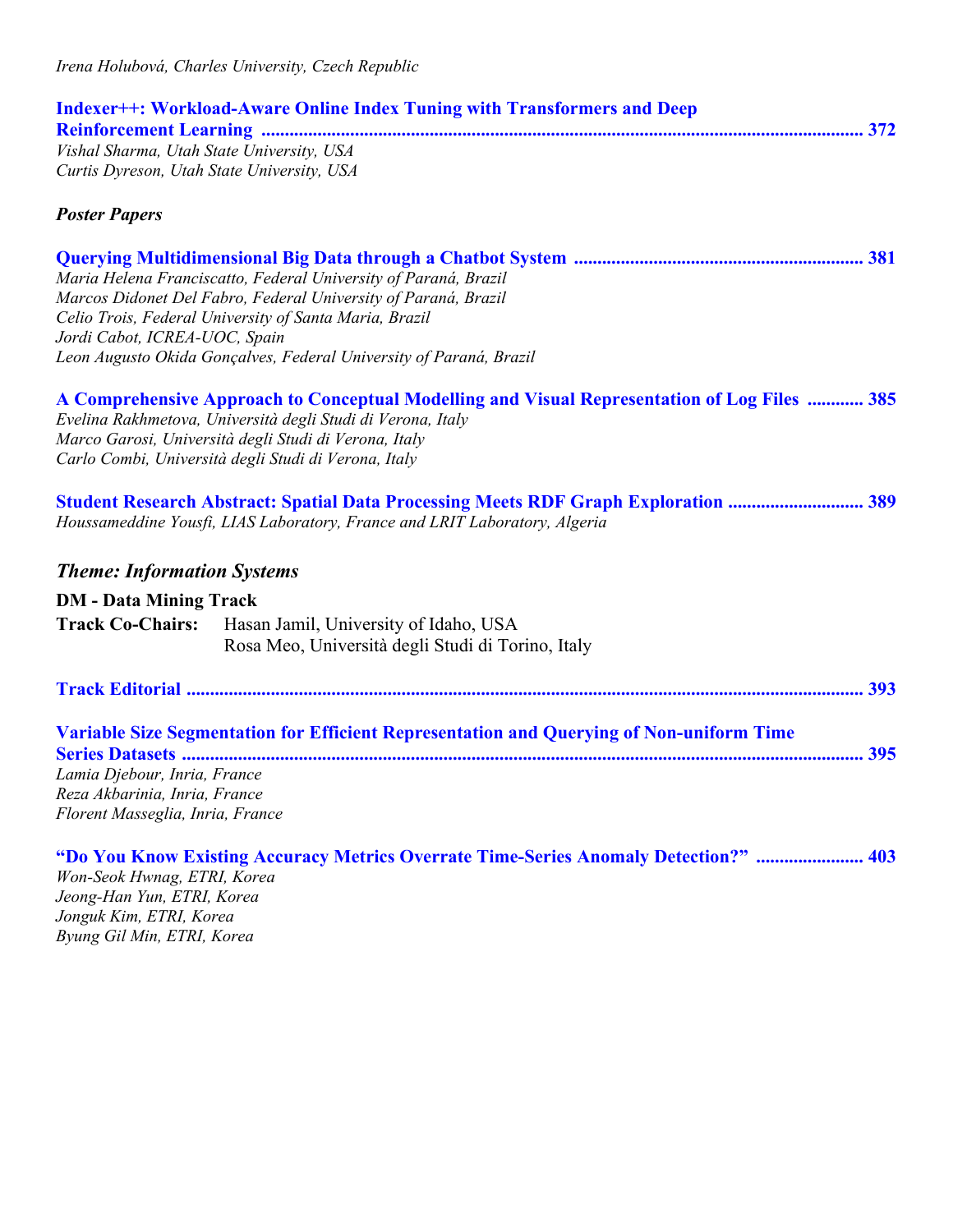| Shicheng Gao, Peking University, China<br>Jie Xu, Tencent Inc., China<br>Xiaosen Li, Tencent Inc., China<br>Fangcheng Fu, Peking University, China<br>Wentao Zhang, Peking University, China<br>Wen Ouyang, Tencent Inc., China<br>Yangyu Tao, Tencent Inc., China<br>Bin Cui, Peking University, China |                                                                                                                                                                                                                                                                                                                       |  |
|---------------------------------------------------------------------------------------------------------------------------------------------------------------------------------------------------------------------------------------------------------------------------------------------------------|-----------------------------------------------------------------------------------------------------------------------------------------------------------------------------------------------------------------------------------------------------------------------------------------------------------------------|--|
|                                                                                                                                                                                                                                                                                                         | K. M. Azharul Hasan, Khulna University of Engineering & Technology, Bangladesh<br>Md. Safayet Hossain, Khulna University of Engineering & Technology, Bangladesh                                                                                                                                                      |  |
|                                                                                                                                                                                                                                                                                                         | Seyum Assefa Abebe, Ca'Foscari University of Venice, Italy<br>Claudio Lucchese, Ca'Foscari University of Venice, Italy<br>Salvatore Orlando, Ca'Foscari University of Venice, Italy                                                                                                                                   |  |
| <b>Poster Papers</b>                                                                                                                                                                                                                                                                                    |                                                                                                                                                                                                                                                                                                                       |  |
|                                                                                                                                                                                                                                                                                                         | <b>Efficient Memory Utilization in Conformance Checking of Process Event Streams  437</b><br>Rashid Zaman, Eindhoven University of Technology, The Netherlands<br>Marwan Hassani, Eindhoven University of Technology, The Netherlands<br>Boudewijn F. van Dongen, Eindhoven University of Technology, The Netherlands |  |
| Sergey Ovchinnik, University of Kent, UK<br>Fernando Otero, University of Kent, UK<br>Alex A. Freitas, University of Kent, UK                                                                                                                                                                           |                                                                                                                                                                                                                                                                                                                       |  |
|                                                                                                                                                                                                                                                                                                         | <b>Student Research Abstract: Mining High Average Utility Pattern Using Bio-Inspired Algorithm  445</b><br>Nam Ngoc Pham, Tomas Bata University, Czech Republic                                                                                                                                                       |  |
| <b>Theme: Information Systems</b>                                                                                                                                                                                                                                                                       |                                                                                                                                                                                                                                                                                                                       |  |
| <b>DS</b> - Data Streams Track                                                                                                                                                                                                                                                                          |                                                                                                                                                                                                                                                                                                                       |  |
| <b>Track Co-Chairs:</b>                                                                                                                                                                                                                                                                                 | Albert Bifet, AI Institute, University of Waikato, New Zealand<br>Carlos Ferreira, INESC Porto, University of Porto, Portugal<br>João Gama, INESC Porto, University of Porto, Portugal<br>Heitor Murilo Gomes, AI Institute, University of Waikato, New Zealand                                                       |  |
|                                                                                                                                                                                                                                                                                                         |                                                                                                                                                                                                                                                                                                                       |  |
| Hassan Moharram, Nile University, Egypt<br>Passent M. El-Kafrawy, Nile University, Egypt                                                                                                                                                                                                                | Ahmed Awad, University of Tartu, Estonia and Nile University, Egypt                                                                                                                                                                                                                                                   |  |
|                                                                                                                                                                                                                                                                                                         | Hannaneh Najdataei, Chalmers University of Technology, Sweden<br>Vincenzo Gulisano, Chalmers University of Technology, Sweden<br>Philippas Tsigas, Chalmers University of Technology, Sweden<br>Marina Papatriantafilou, Chalmers University of Technology, Sweden                                                    |  |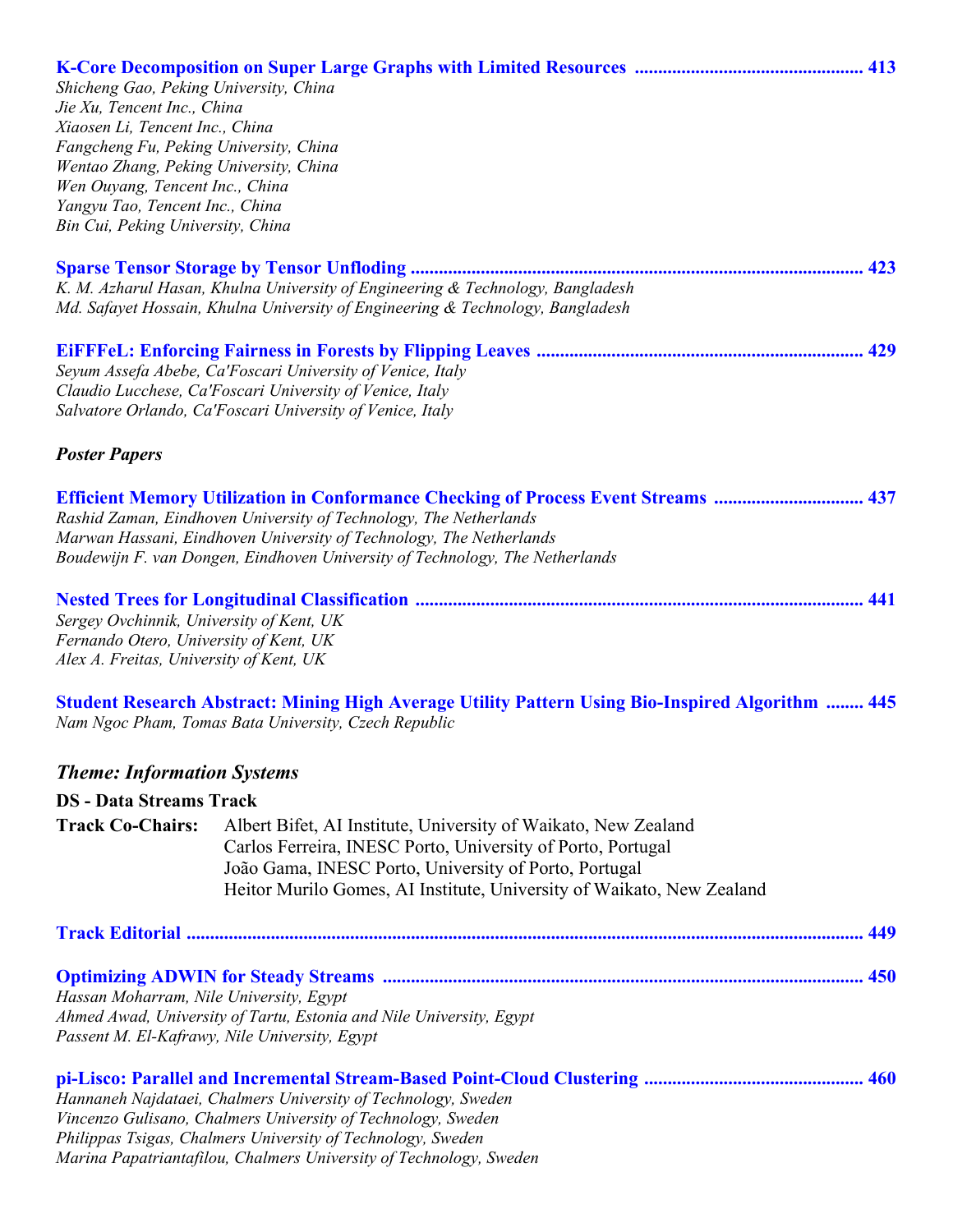| Massimo Perini, University of Edinburgh, UK<br>Giorgia Ramponi, ETH Zürich, Switzerland<br>Vasiliki Kalavri, Boston University, USA | Paris Carbone, KTH Royal Institute of Technology, Sweden                                                                                                                                                                                                                                                        |  |
|-------------------------------------------------------------------------------------------------------------------------------------|-----------------------------------------------------------------------------------------------------------------------------------------------------------------------------------------------------------------------------------------------------------------------------------------------------------------|--|
| <b>Theme: System Software and Security</b>                                                                                          |                                                                                                                                                                                                                                                                                                                 |  |
| <b>EMBS - Embedded Systems Track</b>                                                                                                |                                                                                                                                                                                                                                                                                                                 |  |
| <b>Track Co-Chairs:</b>                                                                                                             | Jalil Boukhobza, ENSTA Bretange, France<br>Hung-Wei Tseng, University of California Riverside, USA<br>Chien-Chung Ho, National Chung Cheng University, Taiwan                                                                                                                                                   |  |
|                                                                                                                                     |                                                                                                                                                                                                                                                                                                                 |  |
| Giuseppe Lipari, Université de Lille, France                                                                                        | Fabien Bouquillon, Université de Lille and Université Polytechnique Hauts-de-France, France<br>Smail Niar, Université Polytechnique Hauts-de-France, France                                                                                                                                                     |  |
|                                                                                                                                     | <b>Simulating Execution Time and Power Consumption of Real-Time Tasks on Embedded Platforms  491</b><br>Gabriele Ara, Scuola Superiore Sant'Anna, Italy<br>Tommaso Cucinotta, Scuola Superiore Sant'Anna, Italy<br>Agostino Mascitti, Scuola Superiore Sant'Anna, Italy                                         |  |
|                                                                                                                                     | <b>CETAS: A Cluster Based Energy and Temperature Efficient Real-Time Scheduler for</b>                                                                                                                                                                                                                          |  |
|                                                                                                                                     | Yanshul Sharma, Indian Institute of Information Technology Guwahati, India<br>Sanjay Moulik, Indian Institute of Information Technology Guwahati, India                                                                                                                                                         |  |
|                                                                                                                                     | <b>Detecting Return-Oriented Programming on Firmware-Only Embedded Devices Using Hardware</b>                                                                                                                                                                                                                   |  |
|                                                                                                                                     | Adebayo Omotosho, University of Passau, Germany<br>Gebrehiwet B. Welearegai, University of Passau, Germany<br>Christian Hammer, University of Passau, Germany                                                                                                                                                   |  |
| Antoine Boutet, INSA Lyon, France                                                                                                   | Vasisht Duddu, University of Waterloo, Canada<br>Virat Shejwalkar, University of Massachusetts Amherst, USA                                                                                                                                                                                                     |  |
| <b>Poster Papers</b>                                                                                                                |                                                                                                                                                                                                                                                                                                                 |  |
|                                                                                                                                     | At-Scale Assessment of Weight Clustering for Energy-Efficient Object Detection Accelerators  530<br>Martí Caro, Barcelona Supercomputing Center and Universitat Politècnica de Catalunya, Spain<br>Hamid Tabani, Barcelona Supercomputing Center, Spain<br>Jaume Abella, Barcelona Supercomputing Center, Spain |  |
|                                                                                                                                     | Ilja Behnke, Technische Universität Berlin, Germany<br>Philipp Wiesner, Technische Universität Berlin, Germany<br>Robert Danicki, Technische Universität Berlin, Germany<br>Lauritz Thamsen, Technische Universität Berlin, Germany                                                                             |  |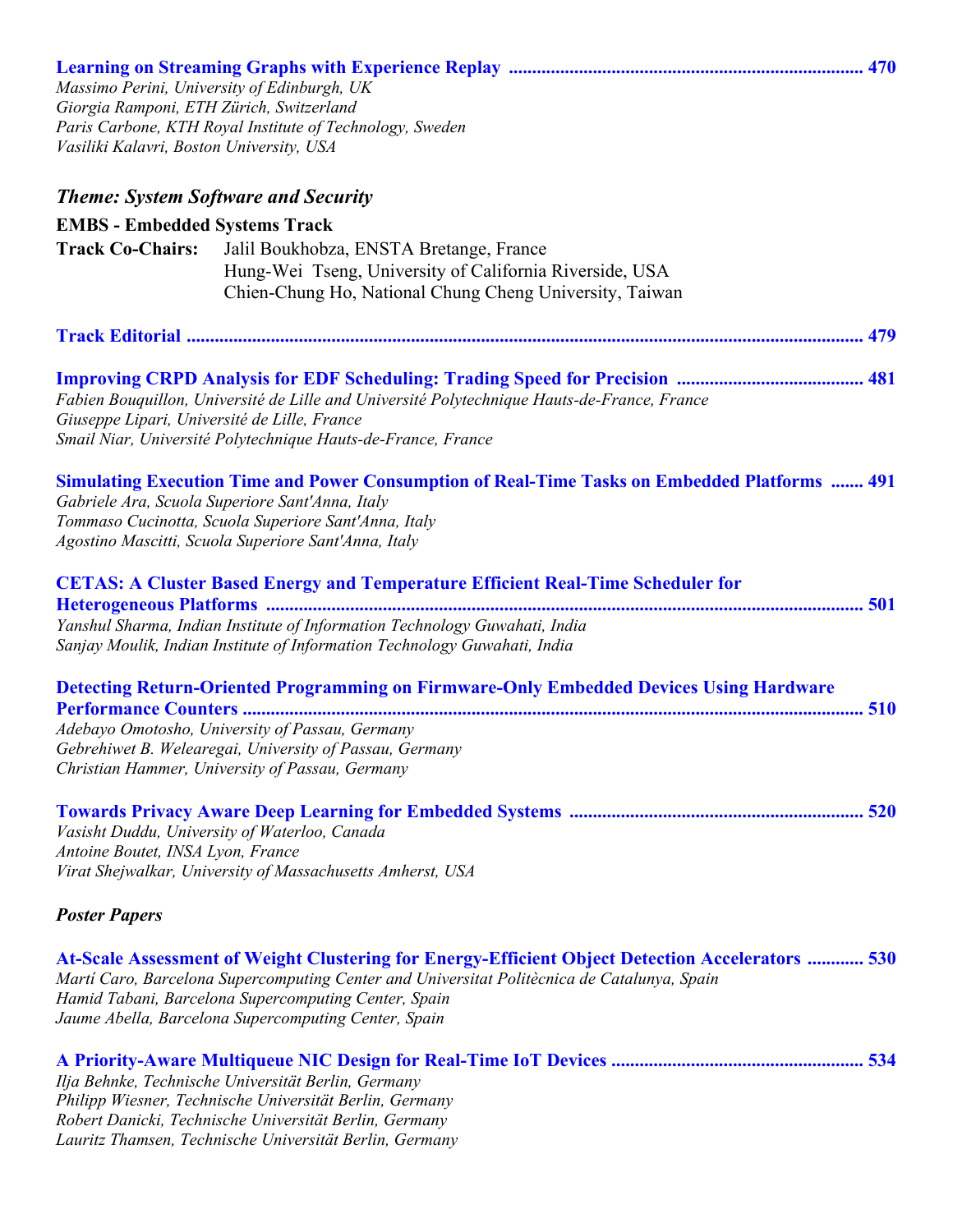### *Theme: Information Systems*

|                                       | <b>GIA</b> - Geographical Information Analytics Track                                        |     |
|---------------------------------------|----------------------------------------------------------------------------------------------|-----|
| <b>Track Co-Chairs:</b>               | Gavin McArdle, University College Dublin, Ireland                                            |     |
|                                       | Eric Kergosien, University of LILLE, France                                                  |     |
|                                       | Christian Sallaberry, University of Pau & Pays de l'Adour, France                            |     |
|                                       | Bianca Schoen-Phelan, Technological University Dublin, Ireland                               |     |
|                                       |                                                                                              |     |
|                                       |                                                                                              | 537 |
|                                       |                                                                                              |     |
|                                       |                                                                                              |     |
|                                       | Christophe Haikal, Tianjin University, China and Pôle Universitaire Léonard de Vinci, France |     |
|                                       | Pegah Alizadeh, Pôle Universitaire Léonard de Vinci, France                                  |     |
|                                       | Christophe Rodrigues, Pôle Universitaire Léonard de Vinci, France                            |     |
| Bi Chongke, Tianjin University, China |                                                                                              |     |
|                                       |                                                                                              |     |
|                                       |                                                                                              |     |
|                                       | Maxime Masson, University of Pau and Pays Adour, France                                      |     |
|                                       | Cécile Cayèré, La Rochelle University, France                                                |     |
|                                       | Marie-Noëlle Bessagnet, University of Pau and Pays Adour, France                             |     |
|                                       | Christian Sallaberry, University of Pau and Pays Adour, France                               |     |
|                                       | Philippe Roose, University of Pau and Pays Adour, France                                     |     |
|                                       | Cyril Faucher, La Rochelle University, France                                                |     |

| Hugo Prevoteau, Tianjin University, China and Pôle Universitaire Léonard de Vinci, France |  |
|-------------------------------------------------------------------------------------------|--|
| Sonia Djebali, Pôle Universitaire Léonard de Vinci, France                                |  |
| Zhao Laiping, Tianjin University, China                                                   |  |
| Nicolas Travers, Pôle Universitaire Léonard de Vinci, France                              |  |

#### *Poster Papers*

**Discovery of Tourists' Movement Patterns in Venice from Public Transport Data ................................. 564**  *Héctor Cogollos Adrián, Universidad de Burgos, Spain Santiago Porras Alfonso, Universidad de Burgos, Spain Bruno Baruque Zanón, Universidad de Burgos, Spain Alessandra Raffaetà, Ca' Foscari University of Venice, Italy Filippo Zanatta, Ca' Foscari University of Venice, Italy* 

## *Theme: Artificial Intelligence and Agents*

**GMLR - Graph Models for Learning and Recognition Track** 

**Track Co-Chairs:** Donatello Conte, Universite de Tours, France Jean-Yves Ramel, Universite de Tours, France Giuliano Grossi, University of Milan, Italy Raffaella Lanzarotti, University of Milan, Italy Jianyi Lin, Khalifa University, UAE

**Track Editorial ................................................................................................................................................. 568**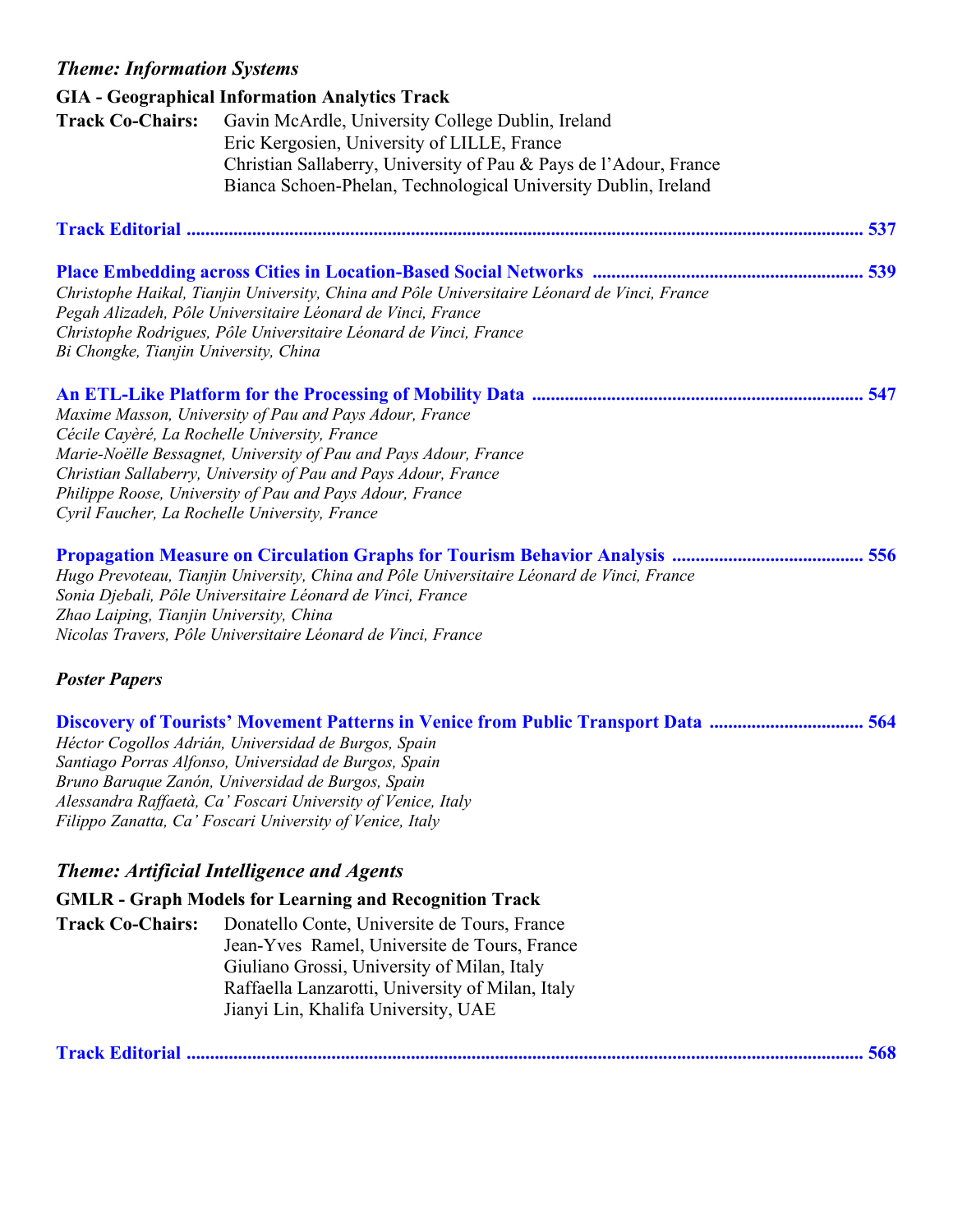| <b>SAGA-Net: Efficient Pointcloud Completion with Shape-Assisted Graph Attention Neural Network  569</b><br>Liuyue Xie, Carnegie Mellon University, USA                                                                                                                                                                                |  |
|----------------------------------------------------------------------------------------------------------------------------------------------------------------------------------------------------------------------------------------------------------------------------------------------------------------------------------------|--|
| Tinglin Duan, University of Toronto, Canada                                                                                                                                                                                                                                                                                            |  |
| Kenji Shimada, Carnegie Mellon University, USA                                                                                                                                                                                                                                                                                         |  |
| <b>Learning Football Player Features Using Graph Embeddings for Player Recommendation System  577</b><br>Öznur İlayda Yılmaz, Istanbul Technical University, Turkey<br>Şule Gündüz Öğüdücü, Istanbul Technical University, Turkey                                                                                                      |  |
| Deep Graph Neural Network for Video-Based Facial Pain Expression Assessment  585<br>Sabrina Patania, University of Milan, Italy<br>Giuseppe Boccignone, University of Milan, Italy<br>Sathya Buršić, University of Milan, Italy<br>Alessandro D'Amelio, University of Milan, Italy<br>Raffaella Lanzarotti, University of Milan, Italy |  |
| Luca Pasa, Università Degli Studi di Padova, Italy<br>Nicolò Navarin, Università Degli Studi di Padova, Italy<br>Alessandro Sperduti, Università Degli Studi di Padova, Italy                                                                                                                                                          |  |
| <b>SRC</b>                                                                                                                                                                                                                                                                                                                             |  |
| <b>Student Research Abstract: Continuous-Time Generative Graph Neural Network for Attributed</b><br>Alice Moallemy-Oureh, University of Kassel, Germany                                                                                                                                                                                |  |
| <b>Student Research Abstract: Using Local Activity Encoding for Dynamic Graph Pooling in</b><br>Silvia Beddar-Wiesing, University of Kassel, Germany                                                                                                                                                                                   |  |
| <b>Theme: Information Systems</b>                                                                                                                                                                                                                                                                                                      |  |
| <b>HIBIO</b> - Health Informatics and Bioinformatics Track                                                                                                                                                                                                                                                                             |  |
| <b>Track Co-Chairs:</b><br>Anu Mary Chako, National Institute of Technology Calicut, India<br>Gopakumar G, National Institute of Technology Calicut, India                                                                                                                                                                             |  |
|                                                                                                                                                                                                                                                                                                                                        |  |
| A Fast Unsupervised Assignment of ICD Codes with Clinical Notes through Explanations  610<br>Amit Kumar, Optum Global Advantage, India<br>Suman Roy, Optum Global Advantage, India<br>Sourabh Bhattacharjee, New York University, USA                                                                                                  |  |
| <b>Improving Ligand Transport Trajectory within Flexible Receptor in CaverDock  619</b><br>Petra Němcová, Masaryk University, Czech Republic<br>Jana Hozzová, Masaryk University, Czech Republic<br>Jiří Filipovič, Masaryk University, Czech Republic                                                                                 |  |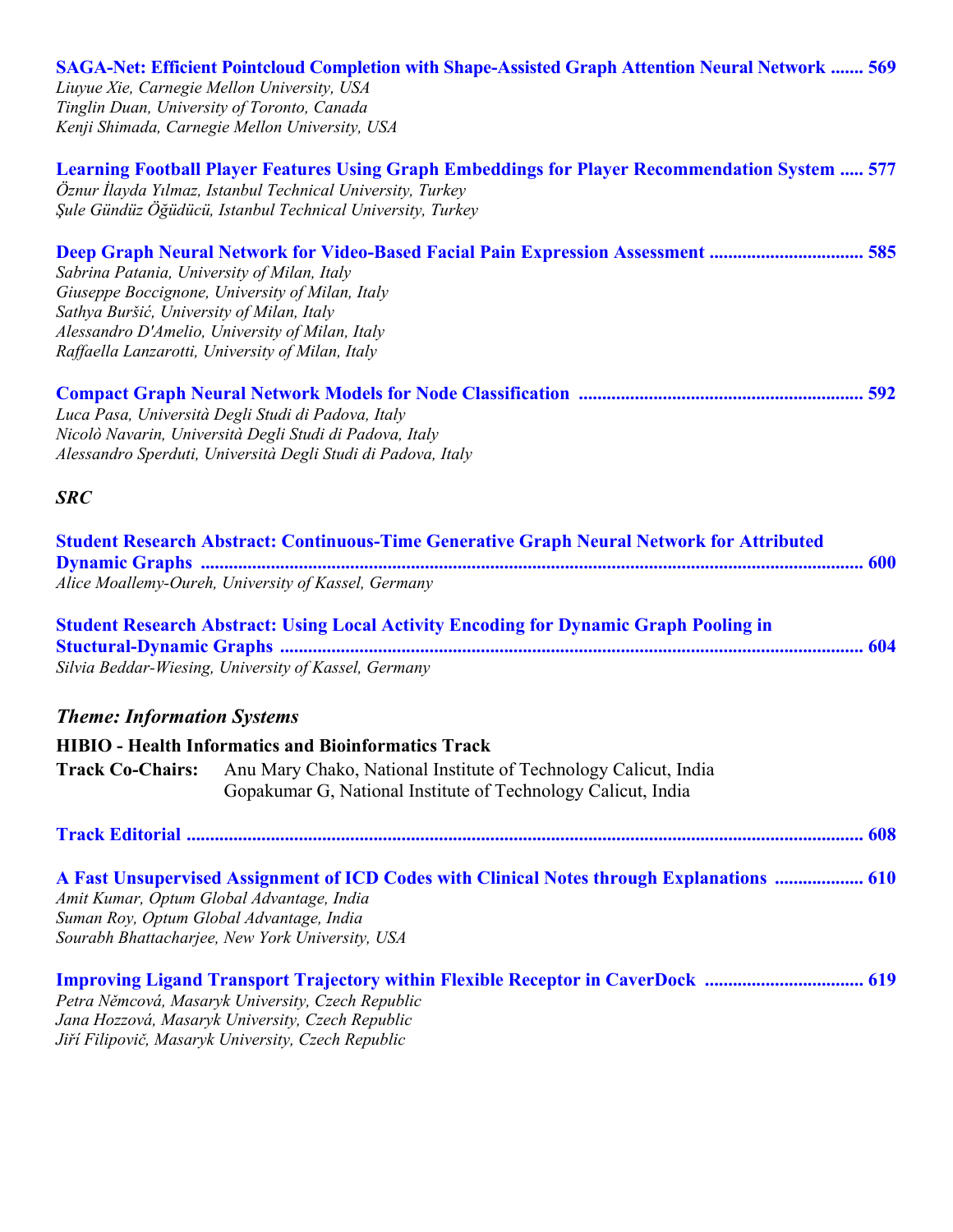| <b>Configuring a Federated Network of Real-World Patient Health Data for Multimodal Deep</b>                                                       |
|----------------------------------------------------------------------------------------------------------------------------------------------------|
|                                                                                                                                                    |
| Christian Haudenschild, University of Minnesota School of Medicine, USA                                                                            |
| Louis Vaickus, Dartmouth Hitchcock Medical Center, USA                                                                                             |
| Joshua Levy, Dartmouth Hitchcock Medical Center, USA                                                                                               |
| Development of Biologically Interpretable Multimodal Deep Learning Model for Cancer                                                                |
|                                                                                                                                                    |
| Zarif L. Azher, Thomas Jefferson High School for Science and Technology, USA                                                                       |
| Louis J. Vaickus, Dartmouth Hitchcock Medical Center, USA                                                                                          |
| Lucas A. Salas, Dartmouth College Geisel School of Medicine, USA                                                                                   |
| Brock C. Christensen, Dartmouth College Geisel School of Medicine, USA                                                                             |
| Joshua J. Levy, Dartmouth Hitchcock Medical Center, USA                                                                                            |
| <b>Disentangling Temporal and Amplitude Variations in ECG Synthesis Using Anchored GANs  645</b>                                                   |
| Nour Neifar, ReDCAD Laboratory, ENIS and Centre de Recherche en Numérique de Sfax, Tunisia                                                         |
| Afef Mdhaffar, ReDCAD Laboratory, ENIS and Centre de Recherche en Numérique de Sfax, Tunisia                                                       |
| Achraf Ben-Hamadou, Centre de Recherche en Numérique de Sfax and Laboratory of Signals, Systems, Artificial<br>Intelligence, and Networks, Tunisia |
| Mohamed Jmaiel, ReDCAD Laboratory, ENIS and Centre de Recherche en Numérique de Sfax, Tunisia                                                      |
| Bernd Freisleben, Philipps-Universität Marburg, Germany                                                                                            |
|                                                                                                                                                    |
| Laiara Cristina da Silva, Universidade Federal do Piauí, Brazil                                                                                    |
| Vinícius Ponte Machado, Universidade Federal do Piauí, Brazil                                                                                      |
| Rodrigo de Melo Sousa Veras, Universidade Federal do Piauí, Brazil                                                                                 |
| Keylla Maria de Sá Urtiga Aita, Universidade Federal do Piauí, Brazil                                                                              |
| Semiramis Jamil Hadad do Monte, Universidade Federal do Piauí, Brazil                                                                              |
| Nayze Lucena Sangreman Aldeman, Federal University of Delta do Parnaíba, Brazil                                                                    |

**DAM-AL: Dilated Attention Mechanism with Attention Loss for 3D Infant Brain Image Segmentation ..... 660**  *Dinh-Hieu Hoang, University of Science, John von Neumann Institute, and Vietnam National University, Vietnam Gia-Han Diep, University of Science, John von Neumann Institute, and Vietnam National University, Vietnam Minh-Triet Tran, University of Science, John von Neumann Institute, and Vietnam National University, Vietnam Ngan T.H. Le, University of Arkansas, USA* 

**CheReS: A Deep Learning-Based Multi-Faceted System for Similarity Search of Chest X-rays ........... 669**  *Ashery Mbilinyi, University of Basel, Switzerland Heiko Schuldt, University of Basel, Switzerland* 

#### *Poster Papers*

**Emotion Detection from Smartphone Keyboard Interactions: Role of Temporal vs Spectral Features ..... 677**  *Salma Mandi, Indian Institute of Technology Kharagpur, India Surjya Ghosh, BITS Pilani Goa, Indian Pradipta De, Microsoft Corporation, USA Bivas Mitra, Indian Institute of Technology Kharagpur, India*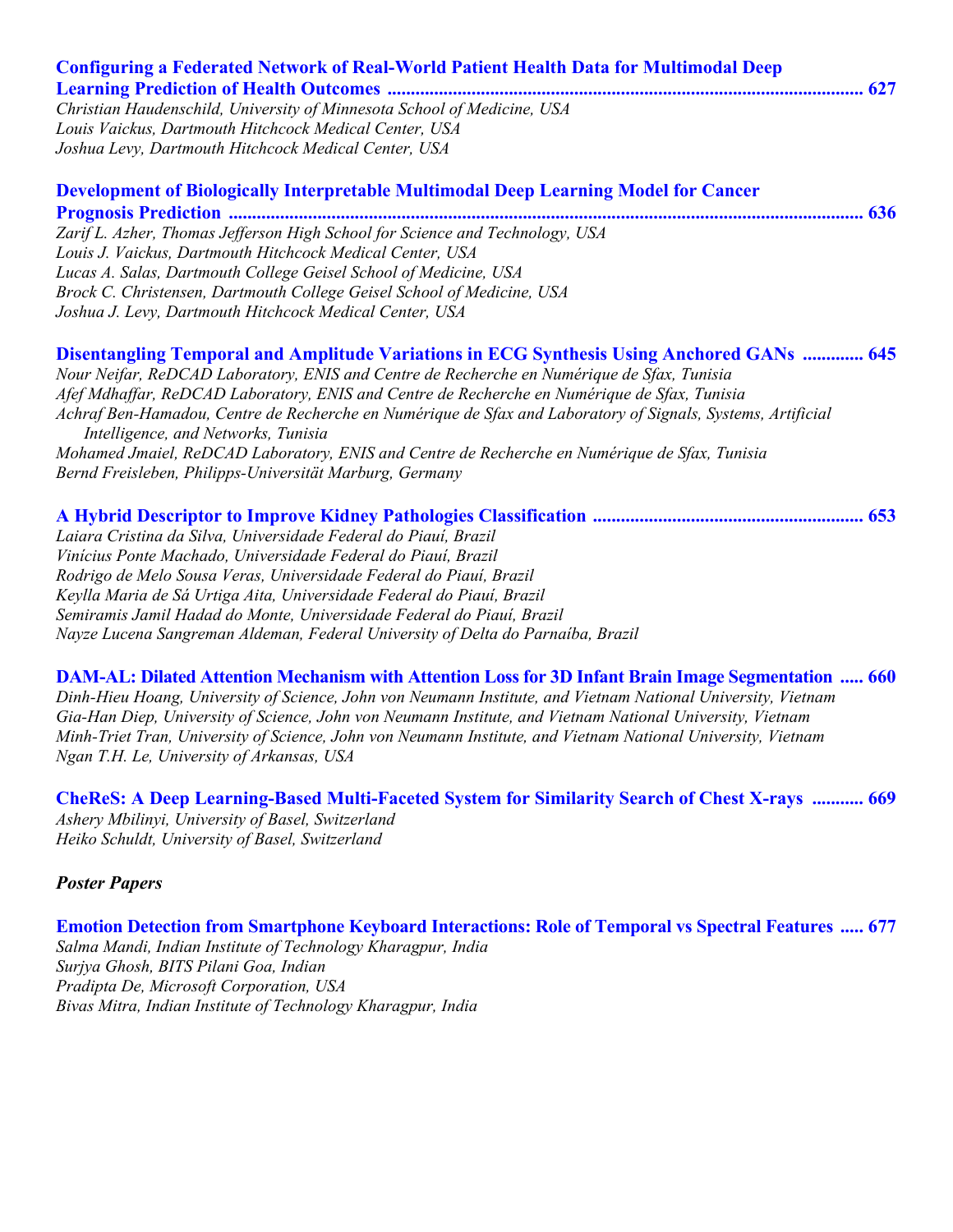|                                                                                        | Data-Driven Depot Pre-positioning Model and Location-Routing Algorithm for Management of                                                                                                                                                                                                                       |  |
|----------------------------------------------------------------------------------------|----------------------------------------------------------------------------------------------------------------------------------------------------------------------------------------------------------------------------------------------------------------------------------------------------------------|--|
|                                                                                        | Sampson E. Akwafuo, California State University, Fullerton, USA and Georgia State University, USA<br>Armin R. Mikler, Georgia State University, USA                                                                                                                                                            |  |
|                                                                                        | Christopher Ibinegbu, University of Bonn, Germany                                                                                                                                                                                                                                                              |  |
| <b>Theme: Information Systems</b>                                                      |                                                                                                                                                                                                                                                                                                                |  |
|                                                                                        | <b>IAR - Information Access and Retrieval Track</b>                                                                                                                                                                                                                                                            |  |
| <b>Track Co-Chairs:</b>                                                                | Gloria Bordogna, Consiglio Nazionale delle Ricerche – CNR IREA, Italy<br>Gabriella Pasi, Università degli Studi di Milano Bicocca -DISCo, Italy                                                                                                                                                                |  |
|                                                                                        |                                                                                                                                                                                                                                                                                                                |  |
|                                                                                        | <b>Collaborative Is Better than Adversarial: Generative Cooperative Networks for Topic Clustering  688</b><br>Andrea Lenzi, Sapienza University of Rome, Italy<br>Paola Velardi, Sapienza University of Rome, Italy                                                                                            |  |
|                                                                                        | Giovanni Maria Biancofiore, Polytechnic University of Bari, Italy<br>Tommaso Di Noia, Polytechnic University of Bari, Italy<br>Eugenio Di Sciascio, Polytechnic University of Bari, Italy<br>Fedelucio Narducci, Polytechnic University of Bari, Italy<br>Paolo Pastore, Polytechnic University of Bari, Italy |  |
| Sophie Gao, Brigham Young University, USA<br>Yiu-Kai Ng, Brigham Young University, USA | <b>Query-Relevant Sentiment Summarization Based on Facet Identification and Sentence Clustering  704</b><br>Matthew Moulton, Brigham Young University, USA                                                                                                                                                     |  |
| <b>Poster Papers</b>                                                                   |                                                                                                                                                                                                                                                                                                                |  |
|                                                                                        |                                                                                                                                                                                                                                                                                                                |  |
|                                                                                        | Maria Helena Franciscatto, Federal University of Paraná, Brazil                                                                                                                                                                                                                                                |  |
|                                                                                        | Marcos Didonet Del Fabro, Universidade Federal do Paraná, Brazil<br>Celio Trois, Federal Univesity of Santa Maria, Brazil                                                                                                                                                                                      |  |
| Hegler Tissot, Drexel University, USA                                                  |                                                                                                                                                                                                                                                                                                                |  |
|                                                                                        |                                                                                                                                                                                                                                                                                                                |  |
|                                                                                        | Stefano Di Sotto, University of Milano-Bicocca, Italy<br>Marco Viviani, University of Milano-Bicocca, Italy                                                                                                                                                                                                    |  |
|                                                                                        | <b>Theme: Artificial Intelligence and Agents</b>                                                                                                                                                                                                                                                               |  |
|                                                                                        | <b>IRMAS</b> - Intelligent Robotics and Multi-Agent Systems Track                                                                                                                                                                                                                                              |  |
| <b>Track Co-Chairs:</b>                                                                | Rui P. Rocha, ISR – University of Coimbra, Portugal                                                                                                                                                                                                                                                            |  |
|                                                                                        |                                                                                                                                                                                                                                                                                                                |  |
|                                                                                        |                                                                                                                                                                                                                                                                                                                |  |
|                                                                                        | Jiří Ulrich, Czech Technical University in Prague, Czech Republic                                                                                                                                                                                                                                              |  |
|                                                                                        | Ahmad Alsayed, The University of Manchester, UK<br>Farshad Arvin, The University of Manchester, UK                                                                                                                                                                                                             |  |
|                                                                                        | Tomáš Krajnik, Czech Technical University in Prague, Czech Republic                                                                                                                                                                                                                                            |  |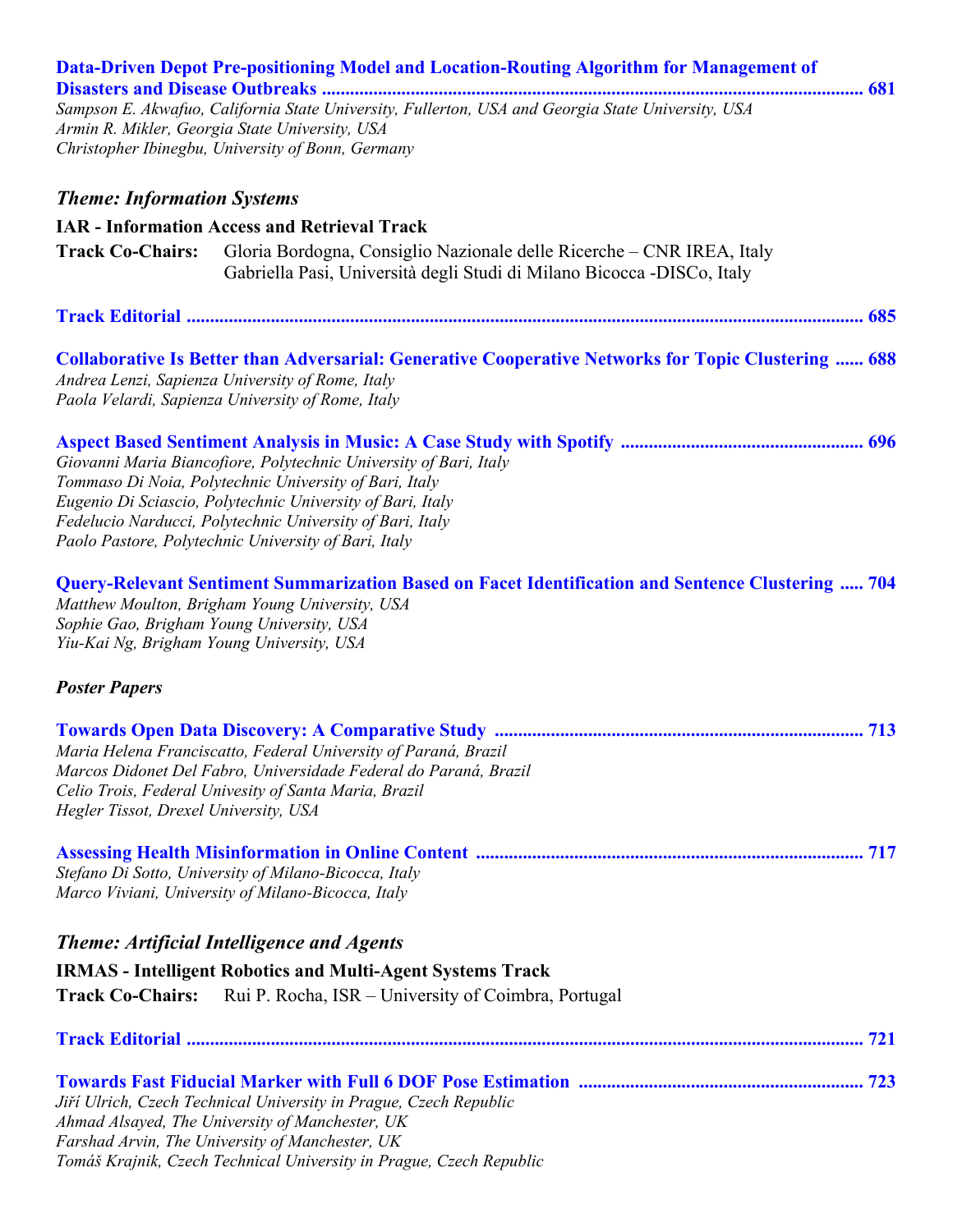| Semi-supervised Learning for Image Alignment in Teach and Repeat Navigation  731<br>Zdeněk Rozsypálek, Czech Technical University in Prague, Czech Republic<br>George Broughton, Czech Technical University in Prague, Czech Republic<br>Pavel Linder, Czech Technical University in Prague, Czech Republic<br>Tomáš Rouček, Czech Technical University in Prague, Czech Republic<br>Keerthy Kusumam, University of Nottingham, UK<br>Tomáš Krajnik, Czech Technical University in Prague, Czech Republic |  |
|-----------------------------------------------------------------------------------------------------------------------------------------------------------------------------------------------------------------------------------------------------------------------------------------------------------------------------------------------------------------------------------------------------------------------------------------------------------------------------------------------------------|--|
| Maddalena Zuccotto, Università degli Studi di Verona, Italy<br>Alberto Castellini, Università degli Studi di Verona, Italy<br>Alessandro Farinelli, Università degli Studi di Verona, Italy                                                                                                                                                                                                                                                                                                               |  |
| <b>Learning Adaptive Control in Dynamic Environments Using Reproducing Kernel Priors with</b><br>Apan Dastider, University of Central Florida, USA<br>Sayyed Jaffar Ali Raza, University of Central Florida, USA<br>Mingjie Lin, University of Central Florida, USA                                                                                                                                                                                                                                       |  |
| George Broughton, Czech Technical University in Prague, Czech Republic<br>Jiří Janota, Czech Technical University in Prague, Czech Republic<br>Jan Blaha, Czech Technical University in Prague, Czech Republic<br>Tomas Krajnik, Czech Technical University in Prague, Czech Republic<br><b>Poster Papers</b>                                                                                                                                                                                             |  |
| Luca Marzari, Università degli Studi di Verona, Italy<br>Davide Corsi, Università degli Studi di Verona, Italy<br>Enrico Marchesini, Università degli Studi di Verona, Italy<br>Alessandro Farinelli, Università degli Studi di Verona, Italy                                                                                                                                                                                                                                                             |  |
| Petr Váňa, Czech Technical University in Prague, Czech Republic<br>Jan Faigl, Czech Technical University in Prague, Czech Republic                                                                                                                                                                                                                                                                                                                                                                        |  |
| <b>Realization of Adaptive System Transitions in Self-Adaptive Autonomous Robots  774</b><br>Ana Petrovska, Technical University of Munich, Germany<br>Julian Weick, CERN, Switzerland                                                                                                                                                                                                                                                                                                                    |  |
| <b>Theme: Artificial Intelligence and Agents</b>                                                                                                                                                                                                                                                                                                                                                                                                                                                          |  |
| <b>KG</b> - Knowledge Graphs Track                                                                                                                                                                                                                                                                                                                                                                                                                                                                        |  |
| <b>Track Co-Chairs:</b><br>Feng Xia, Federation University, Australia<br>Francesco Osborne, The Open University, UK<br>Shuo Yu, Dalian University of Technology, China                                                                                                                                                                                                                                                                                                                                    |  |
| Kevin Angele, University of Innsbruck and Onlim GmbH, Austria<br>Manuel Meitinger, University of Innsbruck, Austria<br>Marc Bußjäger, University of Innsbruck, Austria<br>Stephan Föhl, University of Innsbruck, Austria<br>Anna Fensel, University of Innsbruck, Austria and Wageningen University & Research, The Netherlands                                                                                                                                                                           |  |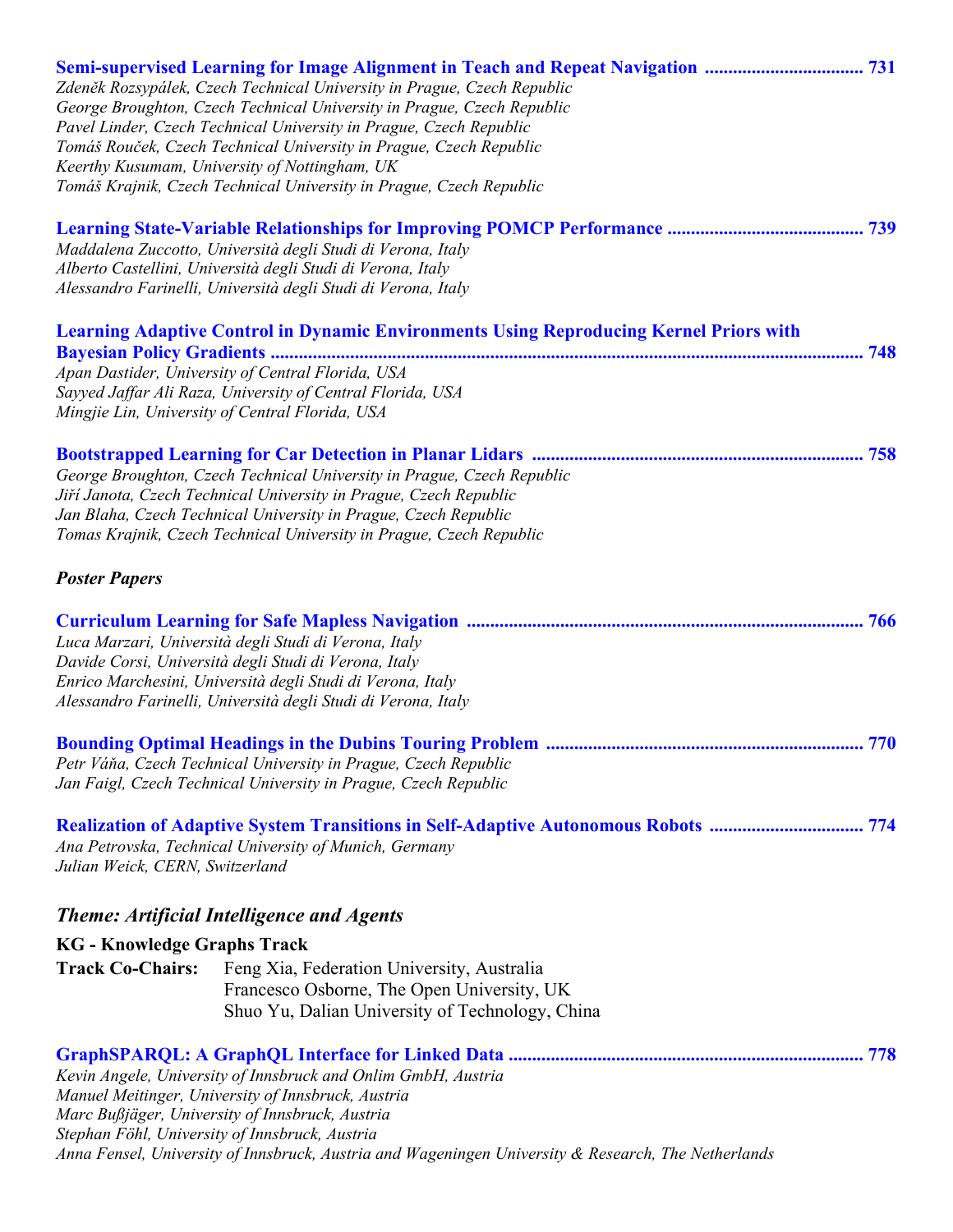| Fei Hao, Shaanxi Normal University, China<br>Geyong Min, University of Exeter, UK | <b>Query-Oriented Entity Spatial-Temporal Summarization in Fuzzy Knowledge Graph  786</b><br>Erhe Yang, Shaanxi Normal University, China<br>Aziz Nasridinov, Chungbuk National University, Korea<br>Doo-Soon Park, Soonchunhyang University, Korea                                                |  |
|-----------------------------------------------------------------------------------|---------------------------------------------------------------------------------------------------------------------------------------------------------------------------------------------------------------------------------------------------------------------------------------------------|--|
| Xinglan Liu, Know-Center GmbH, Austria                                            | <b>Effective Use of BERT in Graph Embeddings for Sparse Knowledge Graph Completion  790</b><br>Hussain Hussain, Graz University of Technology, Austria<br>Houssam Razouk, Graz University of Technology, Austria<br>Roman Kern, Graz University of Technology, Austria                            |  |
| Mujie Liu, Ningbo Tech University, China                                          | Chen Zhang, Dalian University of Technology, China<br>Falih Febrinanto, Federation University Australia, Australia<br>Xiangjie Kong, Zhejiang University of Technology, China<br>Dongyu Zhang, Dalian University of Technology, China<br>Sardar M.N. Islam, Victoria University, Australia        |  |
| <b>Track Co-Chairs:</b>                                                           | Masoud Salehpour, The University of Sydney, Australia<br>Joseph G. Davis, The University of Sydney, Australia<br><b>Theme: Artificial Intelligence and Agents</b><br><b>KNLP - Knowledge and Natural Language Processing Track</b><br>Mauro Dragoni, Fondazione Bruno Kessler, Italy              |  |
|                                                                                   | Marco Rospocher, Università degli Studi di Verona, Italy                                                                                                                                                                                                                                          |  |
|                                                                                   |                                                                                                                                                                                                                                                                                                   |  |
| Giuseppe Rizzo, Links Foundation, Italy                                           | Neel Kanwal, University of Stavanger, Norway                                                                                                                                                                                                                                                      |  |
|                                                                                   | <b>Linguistic Characterization of Answer Passages for Fact-Seeking Question Answering  812</b><br>Bahadorreza Ofoghi, Deakin University, Australia                                                                                                                                                |  |
| Yacine Gaci, University of Lyon, France                                           | Iterative Adversarial Removal of Gender Bias in Pretrained Word Embeddings  820<br>Boualem Benatallah, University of Lyon, France and University of New South Wales, Australia<br>Fabio Casati, University of Trento, Italy and ServiceNow, USA<br>Khalid Benabdeslem, University of Lyon, France |  |
|                                                                                   | <b>Named-Entity Recognition for a Low-Resource Language Using Pre-trained Language Model  828</b><br>Hailemariam Mehari Yohannes, University of Tsukuba, Japan                                                                                                                                    |  |

*Toshiyuki Amagasa, University of Tsukuba, Japan*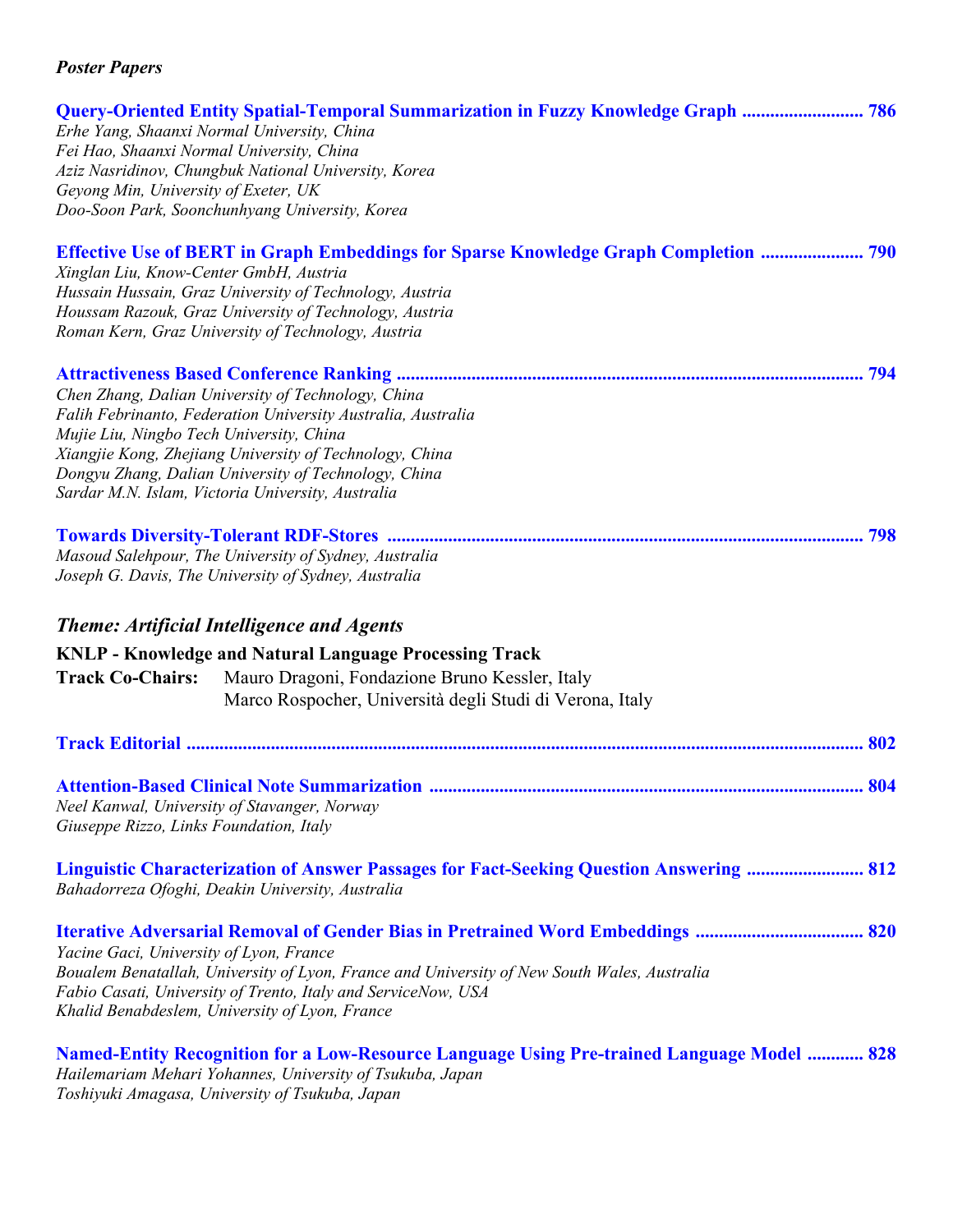| <b>Using Distributional Thesaurus to Enhance Transformer-Based Contextualized Representations</b>    |
|------------------------------------------------------------------------------------------------------|
|                                                                                                      |
| Gopalakrishnan Venkatesh, International Institute of Information Technology Bangalore, India         |
| Abhik Jana, Universität Hamburg, Germany                                                             |
| Steffen Remus, Universität Hamburg, Germany                                                          |
| Özge Sevgili, Universität Hamburg, Germany                                                           |
| Gopalakrishnan Srinivasaraghavan, International Institute of Information Technology Bangalore, India |
| Chris Biemann, Universität Hamburg, Germany                                                          |
|                                                                                                      |
| Bo Wang, Kyushu University, Japan                                                                    |
| Tsunenori Mine, Kyushu University, Japan                                                             |
|                                                                                                      |
| Lorenzo Vaiani, Politecnico di Torino, Italy                                                         |
| Moreno La Quatra, Politecnico di torino, Italy                                                       |
| Luca Cagliero, Politecnico di Torino, Italy                                                          |
| Paolo Garza, Politecnico di Torino, Italy                                                            |
| <b>Poster Papers</b>                                                                                 |
|                                                                                                      |
| Adrian Groza, Technical University of Cluj-Napoca, Romania                                           |
| Cristian Nitu, Technical University of Cluj-Napoca, Romania                                          |
| Effective Utilization of Labeled Data from Related Tasks Using Graph Contrastive Pretraining -       |
|                                                                                                      |
| Samujjwal Ghosh, Indian Institute of Technology Hyderabad, India                                     |
| Subhadeep Maji, Amazon, India                                                                        |
| Maunendra Sankar Desarkar, Indian Institute of Technology Hyderabad, India                           |
|                                                                                                      |
| Gil Rocha, University of Porto, Portugal                                                             |
| Henrique Lopes Cardoso, University of Porto, Portugal                                                |
| <b>SRC</b>                                                                                           |
| <b>Student Research Abstract: Dual Architecture for Name Entity Extraction and Relation</b>          |
|                                                                                                      |

*Ernesto Quevedo Caballero, Baylor University, USA*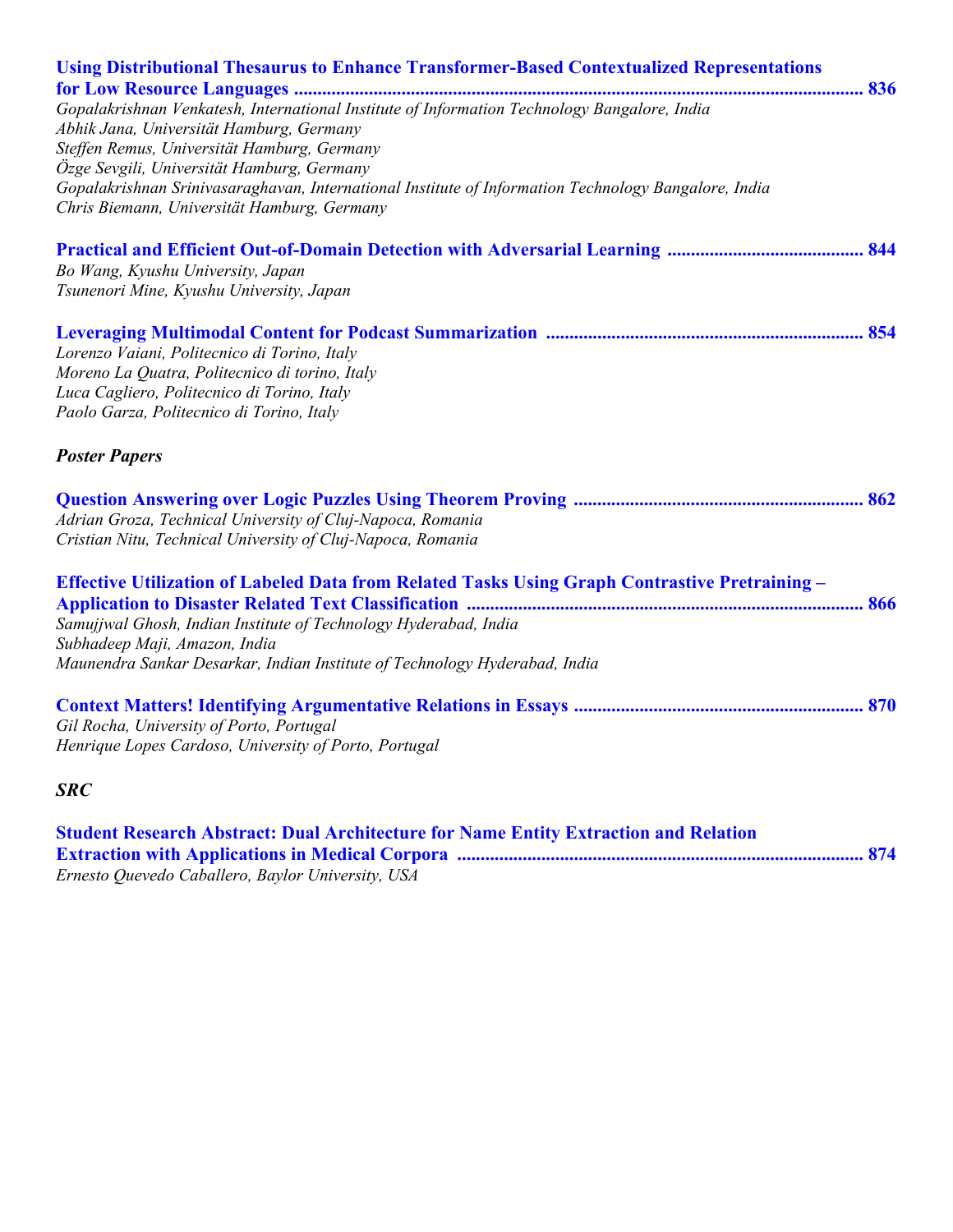## *Theme: Artificial Intelligence and Agents*

|                                            | <b>KRR</b> - Knowledge Representation and Reasoning Track                                          |  |
|--------------------------------------------|----------------------------------------------------------------------------------------------------|--|
| <b>Track Co-Chairs:</b>                    | Stefano Bistarelli, Università degli Studi di Perugia, Italy                                       |  |
|                                            | Martine Ceberio, Univerity of Texas El Paso, USA                                                   |  |
|                                            | Eric Monfroy, Université d'Angers, LERIA, France                                                   |  |
|                                            | Francesco Santini, Università degli Studi di Perugia, Italy                                        |  |
|                                            | Carlo Taticchi, Università degli Studi di Perugia, Italy                                           |  |
|                                            |                                                                                                    |  |
|                                            |                                                                                                    |  |
| Souhila Kaci, LIRMM, France                |                                                                                                    |  |
| Yakoub Salhi, CRIL, France                 |                                                                                                    |  |
|                                            |                                                                                                    |  |
|                                            | Costas D. Koutras, American University of the Middle East, Kuwait                                  |  |
|                                            | Christos Nomikos, University of Ioannina, Greece                                                   |  |
|                                            |                                                                                                    |  |
|                                            | Satyadharma Tirtarasa, Technische Universität Dresden, Germany                                     |  |
|                                            | Anni-Yasmin Turhan, Technische Universität Dresden, Germany                                        |  |
| <b>Poster Papers</b>                       |                                                                                                    |  |
|                                            |                                                                                                    |  |
|                                            | Loc Pham, New Mexico State University, USA                                                         |  |
|                                            | Tran Cao Son, New Mexico State University, USA                                                     |  |
|                                            | Enrico Pontelli, New Mexico State University, USA                                                  |  |
| <b>Theme: Distributed Systems</b>          |                                                                                                    |  |
|                                            | <b>MCANET</b> - Mobile Computing and Applications and Networking Track                             |  |
| <b>Track Co-Chairs:</b>                    | Hong Va Leong, The Hong Kong Polytechnic University, China                                         |  |
|                                            | Sheikh Iqbal Ahamed, Marquette University, USA                                                     |  |
|                                            | Mario M. Freire, University of Beira Interior, Portugal                                            |  |
|                                            | Maria Curado, University of Coimbra, Portugal<br>Ivan Ganchev, University of Limerick, Ireland     |  |
|                                            |                                                                                                    |  |
|                                            |                                                                                                    |  |
|                                            | <b>CEMDA: Detecting Android Complex File Events to Infer the User's Mental Model  908</b>          |  |
|                                            | Michael J. May, Asparna Research Center, Israel and Kinneret College on the Sea of Galilee, Israel |  |
|                                            | Yaakov Cohen, Kinneret College on the Sea of Galilee, Israel                                       |  |
|                                            | Hovav Menachem, Kinneret College on the Sea of Galilee, Israel                                     |  |
|                                            | Yogev Swissa, Kinneret College on the Sea of Galilee, Israel                                       |  |
|                                            | <b>Pktpit: Separating Routing and Packet Transfer for Fast and Scalable Software Routers  917</b>  |  |
|                                            | Yukito Ueno, The University of Tokyo and NTT Communications, Japan                                 |  |
| Yohei Kuga, The University of Tokyo, Japan | Ryo Nakamura, The University of Tokyo, Japan                                                       |  |
|                                            |                                                                                                    |  |

*Hiroshi Esaki, The University of Tokyo, Japan*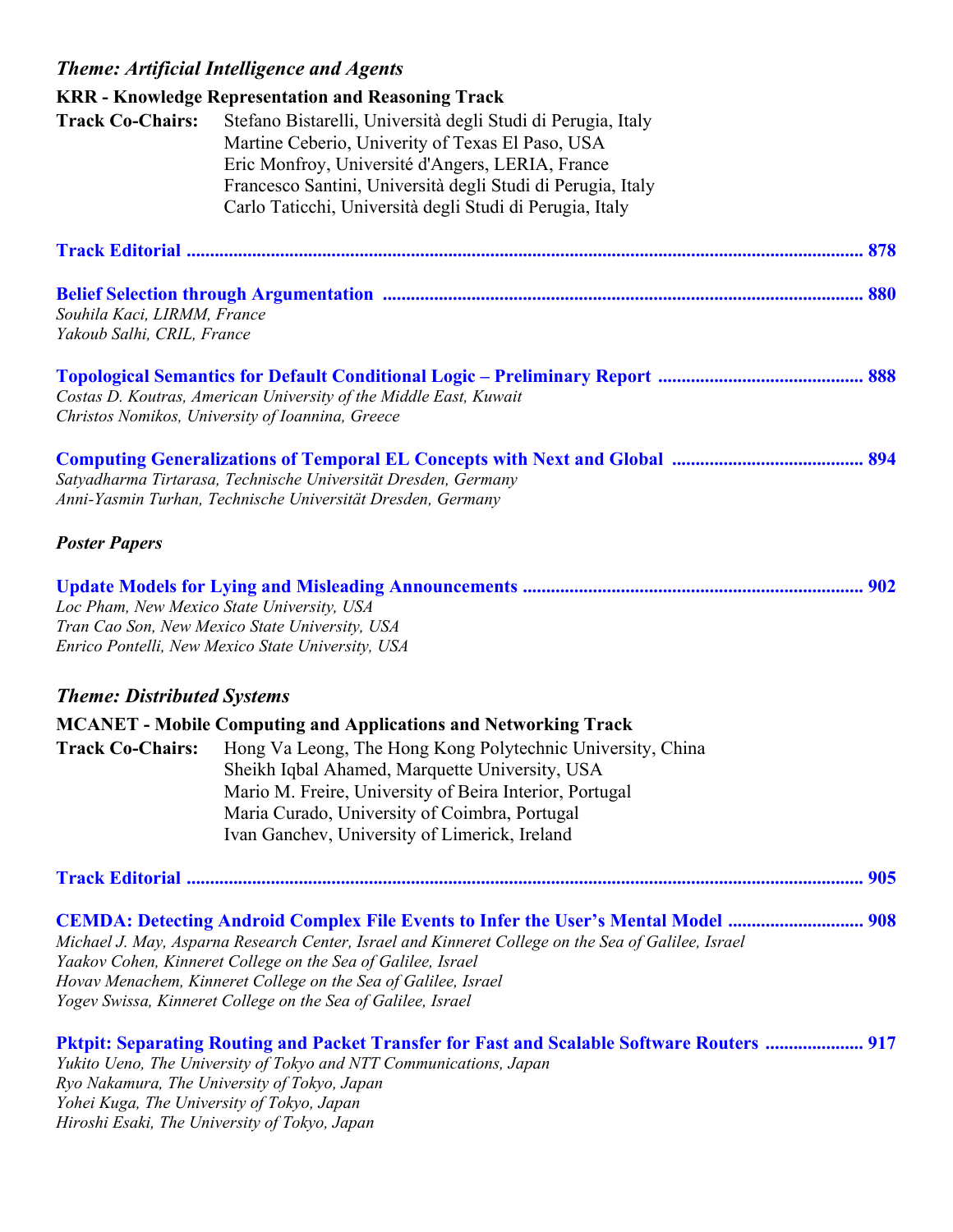#### **An Automatic Approach to Detect Problems in Android Builds through Screenshot Analysis .............. 926**

*Lorena P. de Figueiredo, Sidia R&D Institute, Brazil Jonathan P. Gomes, Sidia R&D Institute, Brazil Flavia de S. Santos, Sidia R&D Institute, Brazil Guilherme M. Queiroz, Sidia R&D Institute, Brazil Felipe T. Giuntini, Sidia R&D Institute, Brazil Juliano E. Sales, Sidia R&D Institute, Brazil* 

| <b>Estimating the Lifetime of Transient Context for Adaptive Caching in IoT Applications  933</b> |
|---------------------------------------------------------------------------------------------------|
| Shakthi Weerasinghe, Deakin University, Australia                                                 |
| Arkady Zaslavsky, Deakin University, Australia                                                    |
| Seng W. Loke, Deakin University, Australia                                                        |
| Alexey Medvedev, Deakin University, Australia                                                     |
| Amin Abken, Deakin University, Australia                                                          |
| <b>OpenFlow Rule Placement in Carrier Networks for Augmented Reality Applications  943</b>        |
| Rafael George Amado, École de Technologie Supérieure, Canada                                      |
| Kim Khoo Norman Esola de Technologia Supérieure Consola                                           |

*Kim-Khoa Nguyen, École de Technologie Supérieure, Canada Mohamed Cheriet, École de Technologie Supérieure, Canada* 

#### *Poster Papers*

#### **Statistical Verification Using Learned Usages for Evaluating Energy-Efficient Mobile Device Design ...... 951**

*Jiyoung Song, KAIST, Korea Youlim Jung, DelightRoom, Korea Chiwoo Cho, Bluepoint Partners, Korea Eunkyoung Jee, KAIST, Korea Doo-Hwan Bae, KAIST, Korea* 

| <b>Pairing-Free Secure-Channel Establishment in Mobile Networks with Fine-Grained</b> |  |
|---------------------------------------------------------------------------------------|--|
|                                                                                       |  |
| Xavier Bultel, INSA Centre Val-de-Loire, France                                       |  |
| Cristina Onete, Université de Limoges, France                                         |  |

| <b>Generating Synthetic Mobility Data for Realistic Populations with RNNs to Improve Utility</b> |  |
|--------------------------------------------------------------------------------------------------|--|
|                                                                                                  |  |
| Alex Berke, MIT Media Lab, USA                                                                   |  |
| Ronan Doorley, MIT Media Lab, USA                                                                |  |
| Kent Larson, MIT Media Lab, USA                                                                  |  |
| Esteban Moro, MIT Media Lab, USA                                                                 |  |

## *Theme: Artificial Intelligence and Agents*

**MLA - Machine Learning and its Applications Track Track Co-Chairs:** Jee-Hyong Lee, Sungkyunkwan University, Korea Keon Myung Lee, Chungbuk National University, Korea

| <b>Enhanced Strawberry Image Classification Using Multi-Task Deep Neural Learning  962</b> |  |
|--------------------------------------------------------------------------------------------|--|
| Sandya De Alwis, Deakin University, Australia                                              |  |
| Bahadorreza Ofoghi, Deakin University, Australia                                           |  |
| Myung Hwan Na, Chonnam National University, Korea                                          |  |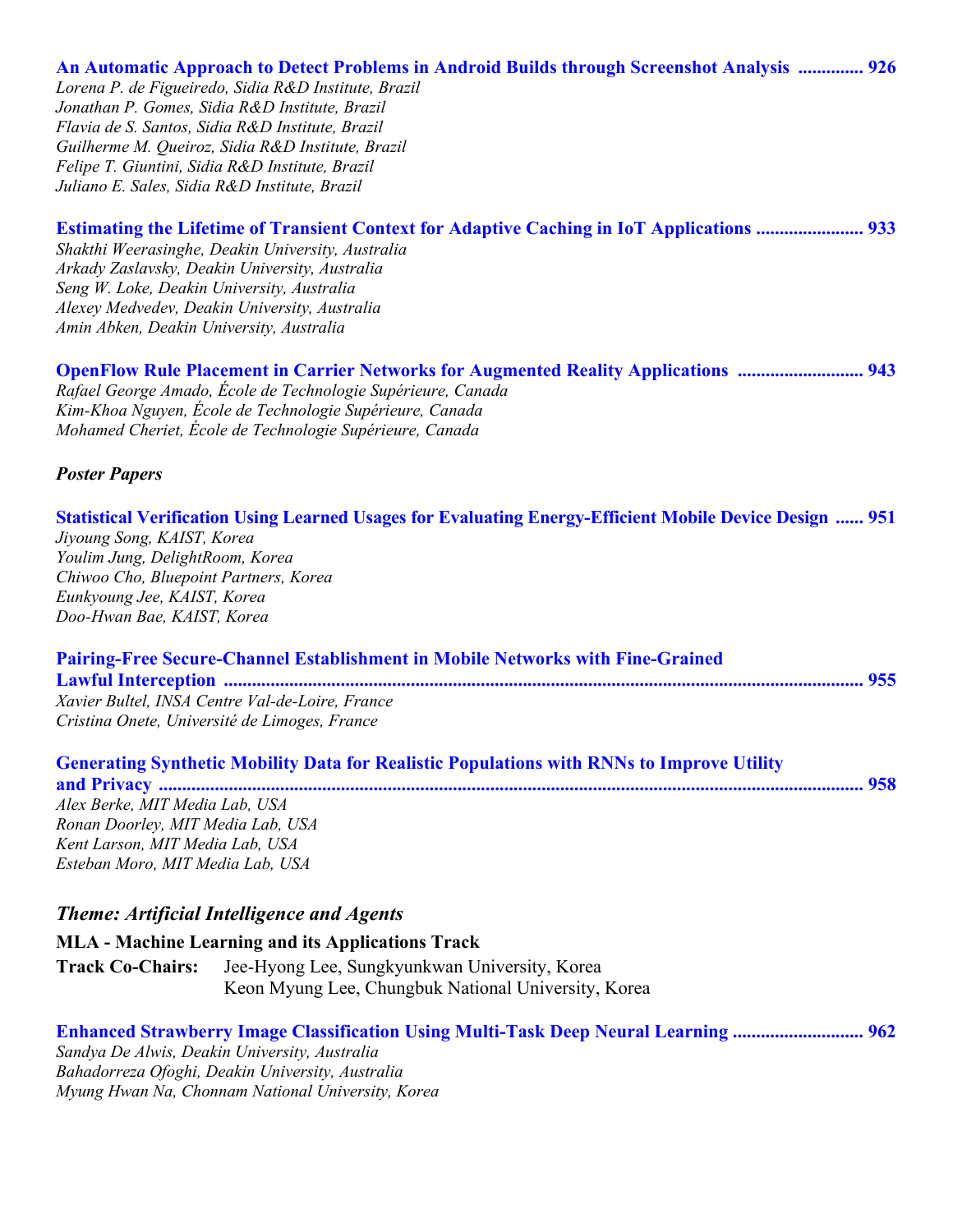| Mingue Song, Towson University, USA<br>Yanggon Kim, Towson University, USA                                                                                                                                                                                                                                                                                  |  |
|-------------------------------------------------------------------------------------------------------------------------------------------------------------------------------------------------------------------------------------------------------------------------------------------------------------------------------------------------------------|--|
| Thalles Santos Silva, University of Campinas, Brazil<br>Adin Ramirez Rivera, Reykjavik University, Iceland                                                                                                                                                                                                                                                  |  |
| <b>Leveraging N-gram Neural Embeddings to Improve Deep Learning DGA Detection  986</b><br>Christian Morbidoni, Università degli Studi G. d'Annunzio, Italy<br>Luca Spalazzi, Università Politecnica delle Marche, Italy<br>Antonio Teti, Università degli Studi G. d'Annunzio, Italy<br>Alessandro Cucchiarelli, Università Politecnica delle Marche, Italy |  |
| <b>Automatic Disease Vector Mosquitoes Identification via Hierarchical Data Stream Classification  996</b><br>Eduardo Tieppo, Pontifícia Universidade Católica do Paraná, Brazil<br>Jean Paul Barddal, Pontificia Universidade Católica do Paraná, Brazil<br>Júlio Cesar Nievola, Pontifícia Universidade Católica do Paraná, Brazil                        |  |
| A Comparison of Spatio-Temporal Prediction Methods: A Parking Availability Case Study  1004<br>Claudio Lucchese, Ca' Foscari University of Venice, Italy<br>Gianmarco Callegher, University Ca' Foscari of Venice, Italy<br>Mirko Modenese, Humco S.r.L., Italy<br>Silvia Dassiè, Humco S.r.L., Italy                                                       |  |
| PTD: Privacy-Preserving Human Face Processing Framework Using Tensor Decomposition  1012<br>Jeongho Kim, Sungkyunkwan University, Korea<br>Shahroz Tariq, Sungkyunkwan University, Korea<br>Simon S. Woo, Sungkyunkwan University, Korea                                                                                                                    |  |
| Patrick Henriksen, Imperial College London, UK<br>Francesco Leofante, Imperial College London, UK<br>Alessio Lomuscio, Imperial College London, UK                                                                                                                                                                                                          |  |
| Gunhee Cho, Hanyang University, Korea<br>Yong Suk Choi, Hanyang University, Korea                                                                                                                                                                                                                                                                           |  |
| <b>Correlation-Based Regularization for Fast and Energy-Efficient Spiking Neural Networks  1039</b><br>Chan Sik Han, Chungbuk National University, Korea<br>Keon Myung Lee, Chungbuk National University, Korea                                                                                                                                             |  |
| A New Reference-Based Algorithm Based on Non-Euclidean Geometry for Multi-Stakeholder<br>Fodil Benali, Adwanted Group, France<br>Damien Bodénès, Adwanted Group, France<br>Cyril de Runz, University of Tours, France<br>Nicolas Labroche, University of Tours, France                                                                                      |  |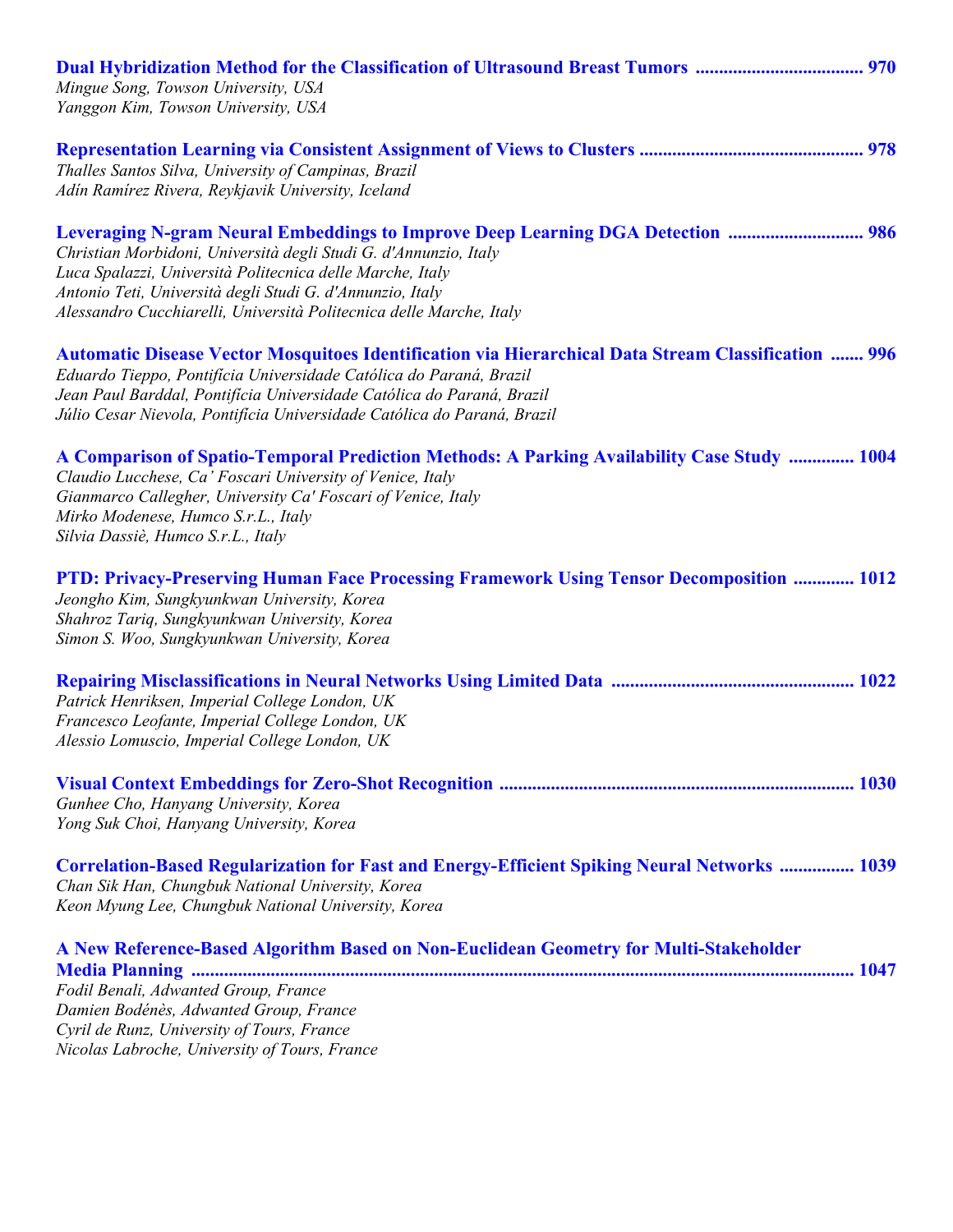| A Motion-Based Approach for Real-Time Detection of Pornographic Content in Videos  1057<br>Jhonatan Geremias, Pontifícia Universidade Católica do Paraná, Brazil<br>Eduardo K. Viegas, Pontifícia Universidade Católica do Paraná, Brazil<br>Alceu S. Britto Jr., Pontifícia Universidade Católica do Paraná, Brazil<br>Altair O. Santin, Pontifícia Universidade Católica do Paraná, Brazil |
|----------------------------------------------------------------------------------------------------------------------------------------------------------------------------------------------------------------------------------------------------------------------------------------------------------------------------------------------------------------------------------------------|
| <b>Run-of-Mine Stockyard Recovery Scheduling and Optimisation for Multiple Reclaimers  1065</b><br>Hirad Assimi, University of Adelaide, Australia<br>Ben Koch, EKA Software Solutions, Australia<br>Chris Garcia, EKA Software Solutions, Australia<br>Markus Wagner, University of Adelaide, Australia<br>Frank Neumann, University of Adelaide, Australia                                 |
| <b>IA-BERT: Context-Aware Sarcasm Detection by Incorporating Incongruity Attention Layer for</b><br>Ida Ayu Putu Ari Crisdayanti, Sungkyunkwan University, Korea<br>JinYeong Bak, Sungkyunkwan University, Korea<br>YunSeok Choi, Sungkyunkwan University, Korea<br>Jee-Hyong Lee, Sungkyunkwan University, Korea                                                                            |
| A Classification and Review of Tools for Developing and Interacting with Machine Learning Systems  1083<br>Eduardo Mosqueira-Rey, Universidade da Coruña, Spain<br>Elena Hernández-Pereira, Universidade da Coruña, Spain<br>David Alonso-Rios, Universidade da Coruña, Spain<br>José Bobes-Bascarán, Universidade da Coruña, Spain                                                          |
| Adjusting Inference Time for Power Efficiency in Neuromorphic Architectures  1093<br>Seungyeon Lee, Soongsil University, Korea<br>Jaeseop Kim, Soongsil University, Korea<br>Bongjae Kim, Chungbuk National University, Korea<br>Sung Y. Shin, South Dakota State University, USA<br>Juw Wong Park, University of Louisville, USA<br>Jiman Hong, Soongsil University, Korea                  |
| Marcel Moura, Instituto Federal do Piauí, Brazil<br>Rodrigo Veras, Universidade Federal do Piauí, Brazil<br>Vinicius Machado, Universidade Federal do Piaui, Brazil                                                                                                                                                                                                                          |
| Saikishore Kalloori, ETH Zürich, Switzerland<br>Severin Klingler, ETH Zürich, Switzerland                                                                                                                                                                                                                                                                                                    |
| <b>Poster Papers</b>                                                                                                                                                                                                                                                                                                                                                                         |
| Ginel Dorleon, IRIT, France<br>Imen Megdiche, IRIT, France<br>Nathalie Bricon-Souf, IRIT, France<br>Olivier Teste, IRIT, France                                                                                                                                                                                                                                                              |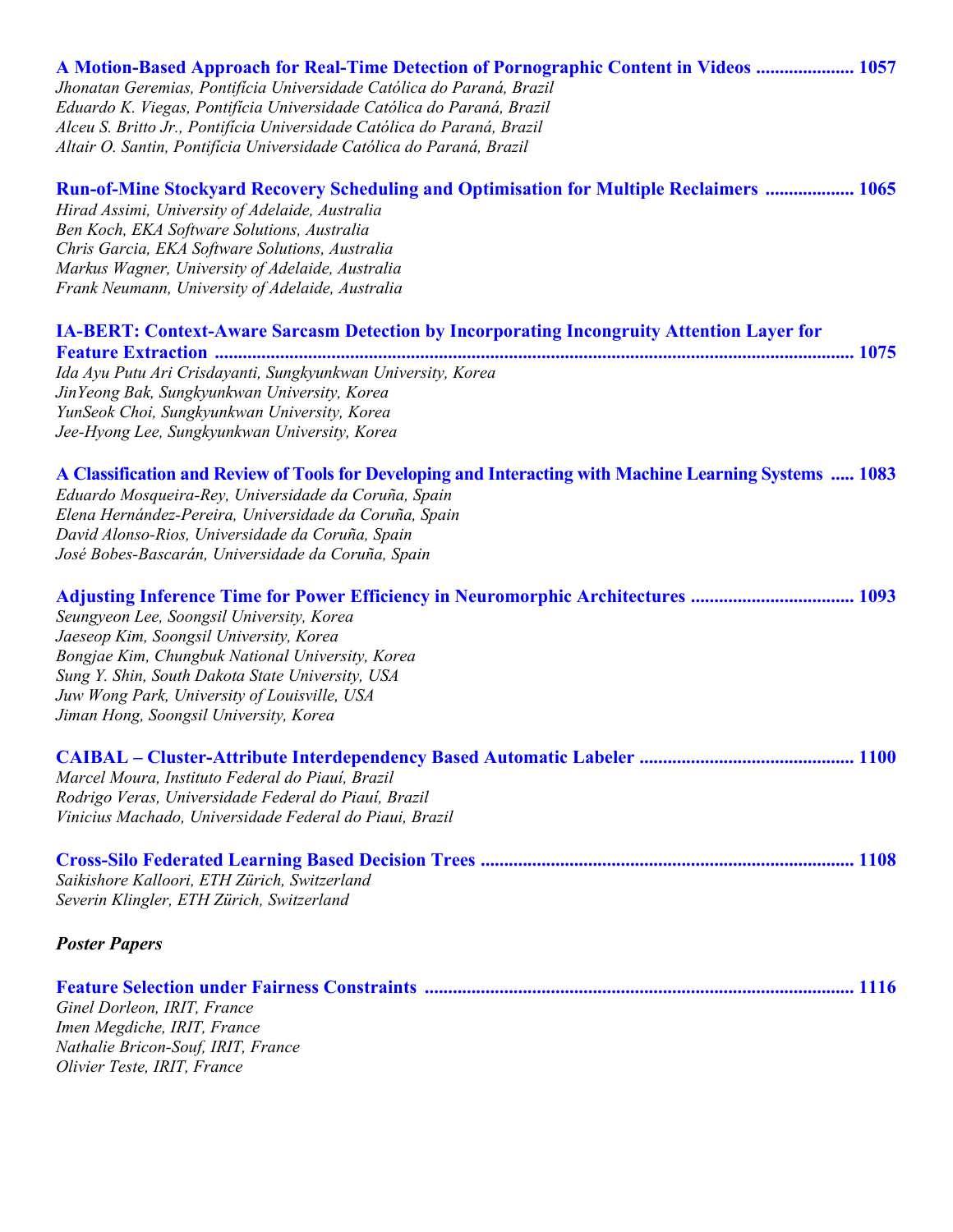|                                                                                                                                                                                                                 | What Averages Do Not Tell – Predicting Real Life Processes with Sequential Deep Learning  1119<br>István Ketykó, Eindhoven University of Technology, The Netherlands<br>Felix Mannhardt, Eindhoven University of Technology, The Netherlands<br>Marwan Hassani, Eindhoven University of Technology, The Netherlands<br>Boudewijn F. van Dongen, Eindhoven University of Technology, The Netherlands |
|-----------------------------------------------------------------------------------------------------------------------------------------------------------------------------------------------------------------|-----------------------------------------------------------------------------------------------------------------------------------------------------------------------------------------------------------------------------------------------------------------------------------------------------------------------------------------------------------------------------------------------------|
| Seunghui Jang, Towson University, USA<br>Yanggon Kim, Towson University, USA                                                                                                                                    | A Similarity-Based Deep Feature Extraction Method Using Divide and Conquer for                                                                                                                                                                                                                                                                                                                      |
|                                                                                                                                                                                                                 | Semi-supervised Clustering via Information-Theoretic Markov Chain Aggregation  1127<br>Sophie Steger, Graz University of Technology, Austria<br>Bernhard C. Geiger, Know-Center GmbH, Austria<br>Marek Śmieja, Jagiellonian University, Poland                                                                                                                                                      |
| Mehul S. Raval, Ahmedabad University, India                                                                                                                                                                     | <b>Improving Wheat Head Detection: A Data-Centric Approach by Domain Variance Reduction  1131</b><br>Abhi Lad, Pandit Deendayal Energy University, India                                                                                                                                                                                                                                            |
|                                                                                                                                                                                                                 | Xi Chen, Open University of the Netherlands, The Netherlands<br>Stefano Bromuri, Open University of the Netherlands, The Netherlands<br>Marko Van Eekelen, Open University of the Netherlands, The Netherlands                                                                                                                                                                                      |
|                                                                                                                                                                                                                 | A Novel Approach to Discover Numerical Association Based on the Coronavirus<br>C. Segarra-Martín, International University of Mendéndez Pelayo, Spain<br>M. Martinez-Ballesteros, University of Seville, Spain<br>A. Troncoso, Pablo de Olavide University, Spain<br>F. Martinez-Álvarez, Pablo de Olavide University, Spain                                                                        |
| Lillian Roelofs, University of Houston, USA<br>Claire Weissman, Whitman College, USA<br>Daniela Raicu, DePaul University, USA<br>Jacob Furst, DePaul University, USA<br>Roselyne Tchoua, DePaul University, USA | <b>Similarity-Based Uncertainty Scores for Interpretable Deep Learning in Scientific Applications  1143</b>                                                                                                                                                                                                                                                                                         |
| <b>Theme: System Software and Security</b>                                                                                                                                                                      |                                                                                                                                                                                                                                                                                                                                                                                                     |
|                                                                                                                                                                                                                 | <b>OSSP</b> - Operating Systems and Software Platforms Track                                                                                                                                                                                                                                                                                                                                        |
| <b>Track Co-Chairs:</b>                                                                                                                                                                                         | Joonhyouk Jang, Hannam University, Korea<br>Jinman Jung, Hannam University, Korea<br>Bongjae Kim, Kunsan National University, Korea<br>Hong Min, Gachon University, Korea<br>Kwanghee Won, South Dakota State University, USA                                                                                                                                                                       |
|                                                                                                                                                                                                                 |                                                                                                                                                                                                                                                                                                                                                                                                     |

*Renata Martins Gomes, Graz University of Technology, Austria Marcel Baunach, Graz University of Technology, Austria*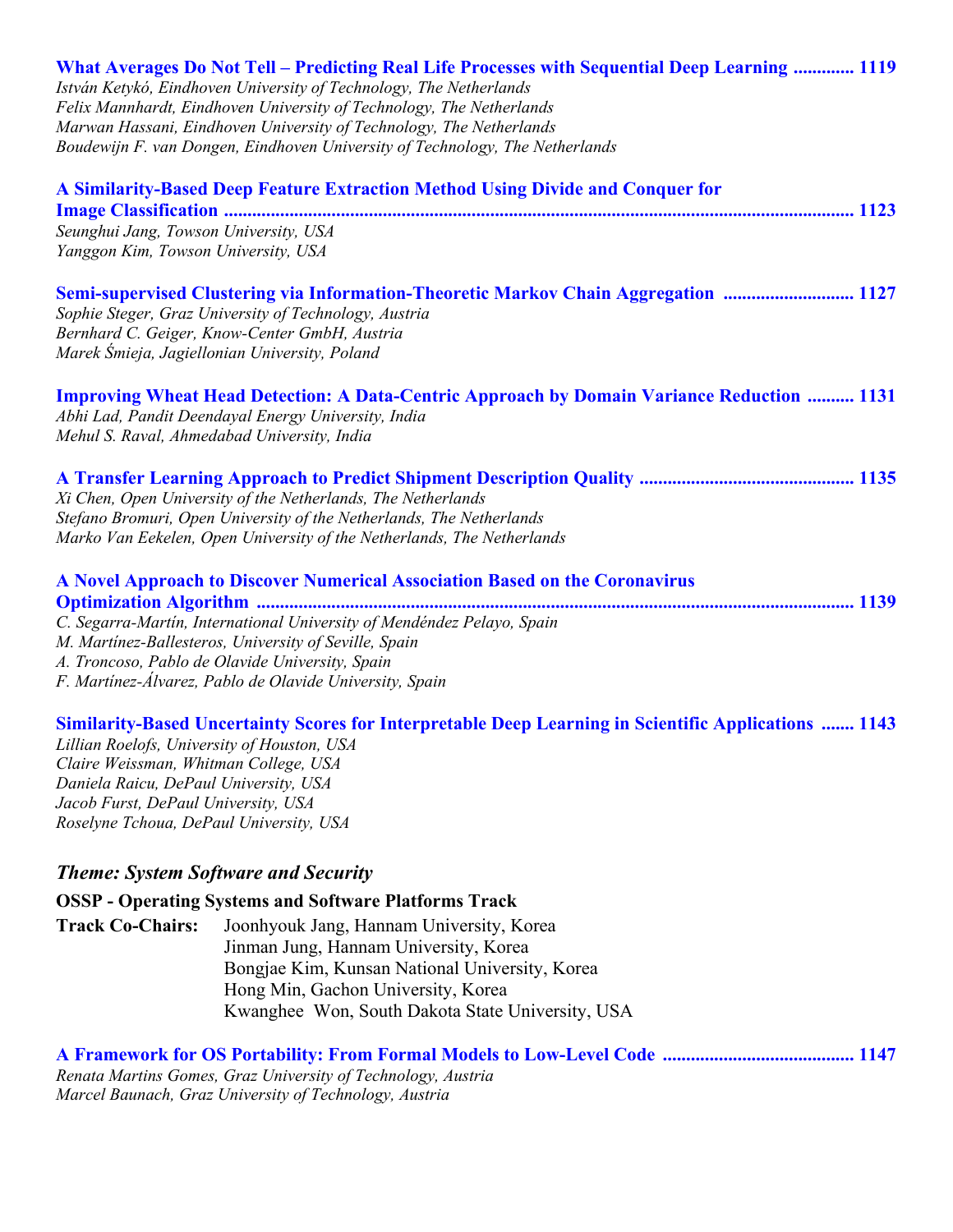| <b>Enhanced Configurable Snapshot: Snapshot-Based Fast Booting on NAND Flash with</b>              |
|----------------------------------------------------------------------------------------------------|
|                                                                                                    |
| Kyungsik Lee, LG Electronics, Korea                                                                |
| Gunho Lee, LG Electronics, Korea                                                                   |
| Taejoon Song, LG Electronics, Korea                                                                |
|                                                                                                    |
| Masanori Misono, The University of Tokyo, Japan                                                    |
| Toshiki Hatanaka, The University of Tokyo, Japan                                                   |
| Takahiro Shinagawa, The University of Tokyo, Japan                                                 |
|                                                                                                    |
| Chuan-Chi Wang, National Taiwan University, Taiwan                                                 |
| Chun-Yen Ho, National Taiwan University, Taiwan                                                    |
| Chia-Heng Tu, National Cheng Kung University, Taiwan                                               |
| Shih-Hao Hung, National Taiwan University, Taiwan                                                  |
|                                                                                                    |
| Jusuk Lee, Soongsil University, Korea                                                              |
| Ajung Kim, Soongsil University, Korea                                                              |
| Sumin Lee, Soongsil University, Korea                                                              |
| Jiman Hong, Soongsil University, Korea                                                             |
|                                                                                                    |
|                                                                                                    |
| Guangyu Zhu, Chung-Ang University, Korea                                                           |
| Sang Jin Lee, Chung-Ang University, Korea                                                          |
| Yongseok Son, Chung-Ang University, Korea                                                          |
| <b>Poster Papers</b>                                                                               |
| <b>Copying Values v.s. References for Memory Page Compaction in Virtualized Systems  1196</b>      |
| Naoki Aoyama, Tokyo University of Agriculture and Technology, Japan                                |
| Hiroshi Yamada, Tokyo University of Agriculture and Technology, Japan                              |
|                                                                                                    |
| Guangyu Zhu, Chung-Ang University, Korea                                                           |
| Jeongeun Lee, Chung-Ang University, Korea                                                          |
| Yongseok Son, Chung-Ang University, Korea                                                          |
| <b>Band Selection Techniques Using Discrete Ranges and MaxPooling Operations for Hyperspectral</b> |
|                                                                                                    |
| Duhyeuk Chang, Hansung University, Korea                                                           |
| Jungsoo Lee, Hansung University, Korea                                                             |
| Byunghyun Jeong, Hansung University, Korea                                                         |
| Junyoung Heo, Hansung University, Korea                                                            |
|                                                                                                    |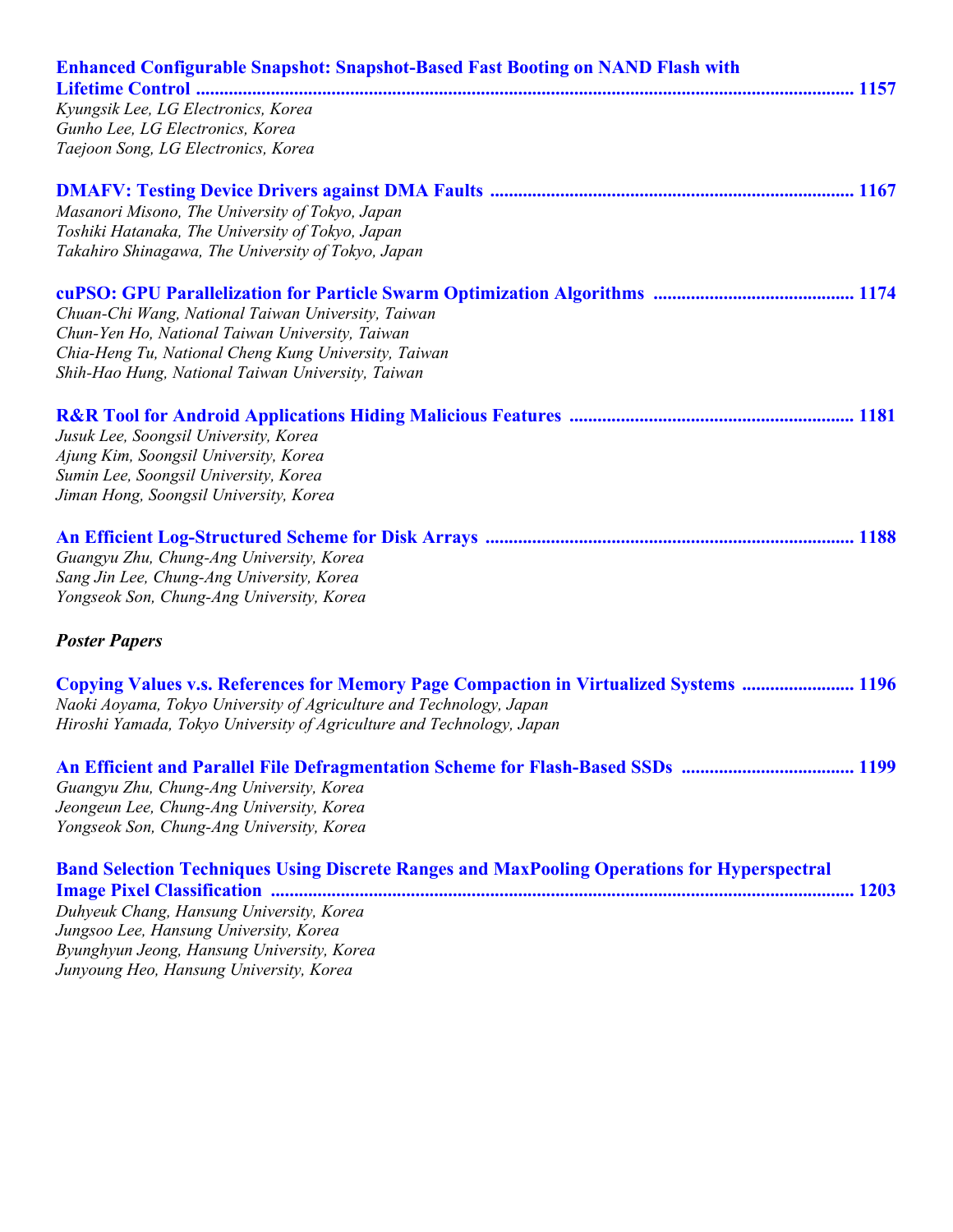| <b>Theme: System Software and Security</b>                                                                                                                                                                                             |                                                                                                                                                                                                                                                                                                                                            |
|----------------------------------------------------------------------------------------------------------------------------------------------------------------------------------------------------------------------------------------|--------------------------------------------------------------------------------------------------------------------------------------------------------------------------------------------------------------------------------------------------------------------------------------------------------------------------------------------|
|                                                                                                                                                                                                                                        | <b>PDP</b> - Privacy by Design in Practice Track                                                                                                                                                                                                                                                                                           |
| <b>Track Co-Chairs:</b>                                                                                                                                                                                                                | Ronald Petrlic, Technische Hochschule Nürnberg Georg Simon Ohm, Germany<br>Christoph Sorge, Saarland University, Germany                                                                                                                                                                                                                   |
|                                                                                                                                                                                                                                        |                                                                                                                                                                                                                                                                                                                                            |
|                                                                                                                                                                                                                                        | Can Blockchains and Data Privacy Laws Be Reconciled? A Fundamental Study of How Privacy-<br>Christoph Stach, University of Stuttgart, IPVS, Germany<br>Clémentine Gritti, University of Canterbury, New Zealand<br>Dennis Przytarski, University of Stuttgart, IPVS, Germany<br>Bernhard Mitschang, University of Stuttgart, IPVS, Germany |
|                                                                                                                                                                                                                                        | <b>Ensuring Privacy in the Application of the Brazilian General Data Protection Law (LGPD)  1219</b><br>Evandro Thalles Vale de Castro, University of Brasilia, Brazil<br>Geovana R.S. Silva, University of Brasilia, Brazil<br>Edna Dias Canedo, University of Brasília, Brazil                                                           |
| Ala'a Al-Momani, Ulm University, Germany<br>Christoph Bösch, Ulm University, Germany<br>Kim Wuyts, KU Leuven, Belgium<br>Laurens Sion, KU Leuven, Belgium<br>Wouter Joosen, KU Leuven, Belgium<br>Frank Kargl, Ulm University, Germany | Mitigation Lost in Translation: Leveraging Threat Information to Improve Privacy                                                                                                                                                                                                                                                           |
|                                                                                                                                                                                                                                        | <b>Theme: Software Design and Development</b>                                                                                                                                                                                                                                                                                              |
| <b>PL</b> - Programming Languages Track                                                                                                                                                                                                |                                                                                                                                                                                                                                                                                                                                            |
| <b>Track Co-Chairs:</b>                                                                                                                                                                                                                | Barrett R. Bryant, University of North Texas, USA<br>Rajeev R. Raje, Indiana University-Purdue University-Indianapolis, USA                                                                                                                                                                                                                |
|                                                                                                                                                                                                                                        |                                                                                                                                                                                                                                                                                                                                            |
| Frédéric Fort, Université de Lille, France<br>Julien Forget, Université de Lille, France                                                                                                                                               |                                                                                                                                                                                                                                                                                                                                            |
|                                                                                                                                                                                                                                        | Hendrik Winkelmann, University of Münster, Germany<br>Herbert Kuchen, University of Münster, Germany                                                                                                                                                                                                                                       |
|                                                                                                                                                                                                                                        | David Neves, Universidade NOVA de Lisboa, Portugal<br>Hervé Paulino, Universidade NOVA de Lisboa, Portugal                                                                                                                                                                                                                                 |
| <b>Poster Papers</b>                                                                                                                                                                                                                   |                                                                                                                                                                                                                                                                                                                                            |
|                                                                                                                                                                                                                                        | Jonathan Neugebauer, University of Münster, Germany                                                                                                                                                                                                                                                                                        |

*Herbert Kuchen, University of Münster, Germany*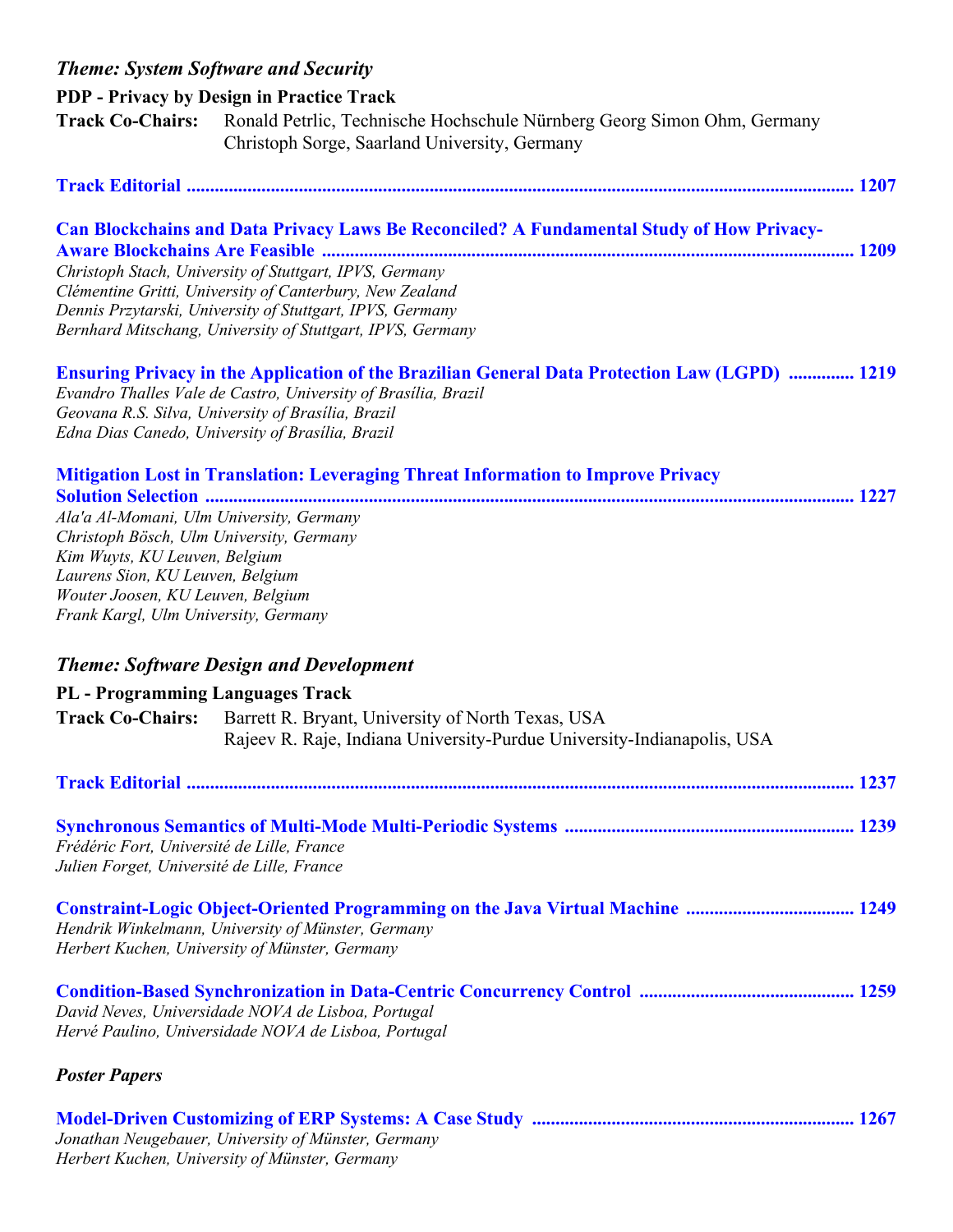| Pierre Misse-Chanabier, Inria, France<br>Guillermo Polito, Université de Lille, France<br>Stéphane Ducasse, Inria, France<br>Noury Bouraqadi, IMT Nord Europe, France<br>Luc Fabresse, IMT Nord Europe, France<br>Pablo Tesone, Inria, France | Differential Testing of Simulation-Based VM Generators: Automatic Detection of VM Generator                                                                                                                                                                                                             |  |
|-----------------------------------------------------------------------------------------------------------------------------------------------------------------------------------------------------------------------------------------------|---------------------------------------------------------------------------------------------------------------------------------------------------------------------------------------------------------------------------------------------------------------------------------------------------------|--|
| Romania                                                                                                                                                                                                                                       | Bogdan Aman, Alexandru Ioan Cuza University, Romania<br>Gabriel Ciobanu, Alexandru Ioan Cuza University and Romanian Academy, Institute of Computer Science,                                                                                                                                            |  |
|                                                                                                                                                                                                                                               | <b>Theme: Software Design and Development</b>                                                                                                                                                                                                                                                           |  |
| <b>RE</b> - Requirements Engineering Track                                                                                                                                                                                                    |                                                                                                                                                                                                                                                                                                         |  |
| <b>Track Co-Chairs:</b>                                                                                                                                                                                                                       | Julio Cesar Sampaio Prado Leite, Pontifical Catholic University of Rio de Janeiro,<br><b>Brazil</b>                                                                                                                                                                                                     |  |
|                                                                                                                                                                                                                                               | Maria Lencastre, Universidade de Pernambuco, Brazil                                                                                                                                                                                                                                                     |  |
|                                                                                                                                                                                                                                               | Miguel Goulão, Universidade Nova de Lisboa, Portugal                                                                                                                                                                                                                                                    |  |
|                                                                                                                                                                                                                                               |                                                                                                                                                                                                                                                                                                         |  |
|                                                                                                                                                                                                                                               | Larissa Mangolim Amaral, Universidade de São Paulo, Brazil<br>Fábio Levy Siqueira, Universidade de São Paulo, Brazil<br>Anarosa Alves Franco Brandão, Universidade de São Paulo, Brazil                                                                                                                 |  |
|                                                                                                                                                                                                                                               | <b>Requirements Engineering for Autonomous Vehicles: A Systematic Literature Review  1290</b><br>Quelita A.D.S. Ribeiro, Universidade Federal de Pernambuco, Brazil<br>Moniky Ribeiro, Universidade Federal de Pernambuco, Brazil<br>Jaelson Castro, Universidade Federal de Pernambuco, Brazil         |  |
|                                                                                                                                                                                                                                               | <b>Studying Industry Practices of Accessibility Requirements in Agile Development  1300</b><br>Darliane Miranda, Universidade NOVA de Lisboa, Portugal<br>João Araujo, Universidade NOVA de Lisboa, Portugal                                                                                            |  |
|                                                                                                                                                                                                                                               | Elicitation of Adaptive Requirements Using Creativity Triggers: A Controlled Experiment  1309<br>Fabian Kneer, Dortmund University of Applied Sciences and Arts, Germany<br>Erik Kamsties, Dortmund University of Applied Sciences and Arts, Germany<br>Klaus Schmid, University of Hildesheim, Germany |  |
| Luis H. Garcia Paucar, Aston University, UK<br>Nelly Bencomo, Durham University, UK<br>Alistair Sutcliffe, Durham University, UK<br>Peter Sawyer, Aston University, UK                                                                        | A Bayesian Network-Based Model to Understand the Role of Soft Requirements in Technology<br>Acceptance: The Case of the NHS COVID-19 Test and Trace App in England and Wales  1318                                                                                                                      |  |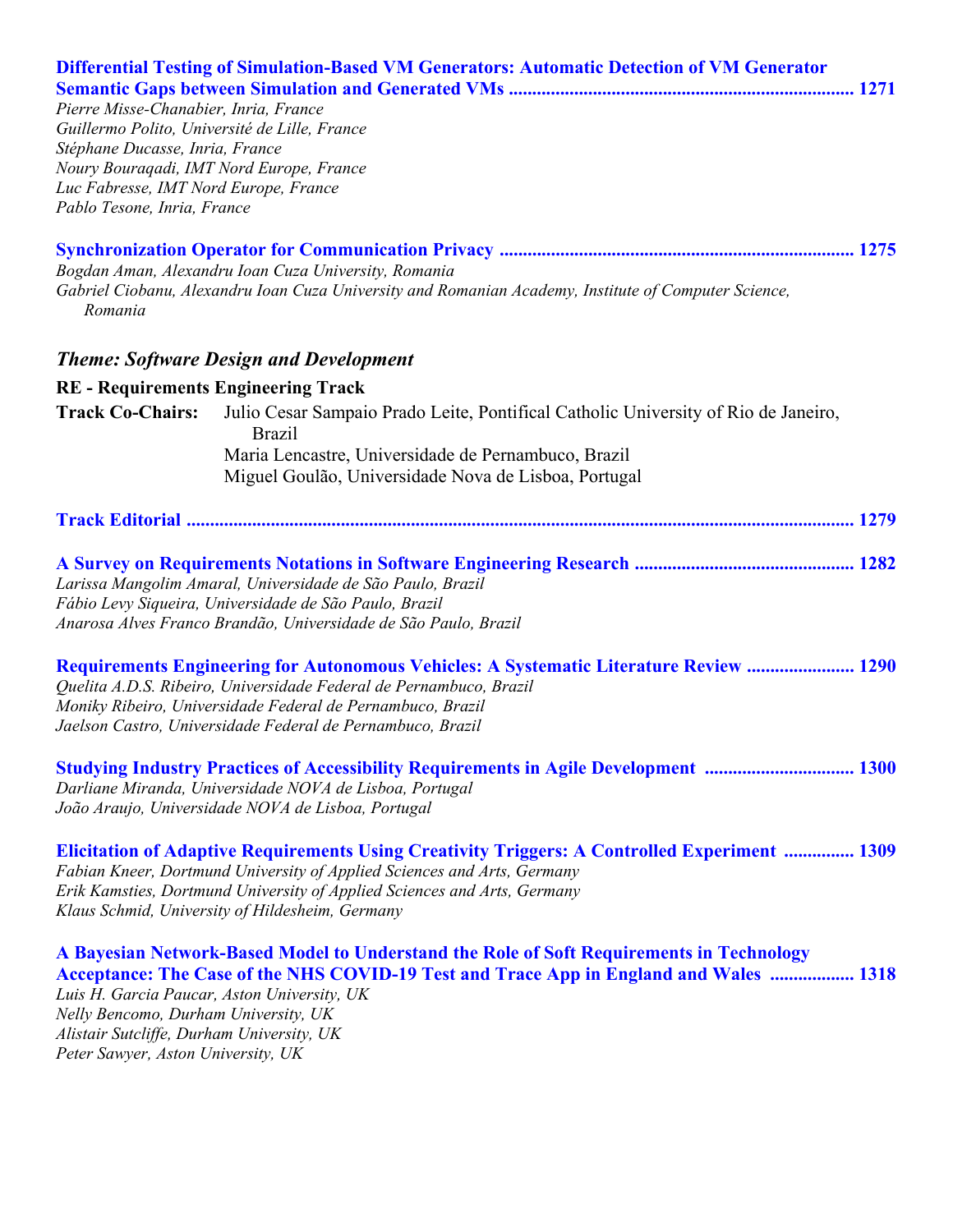| Seok-Won Lee, Ajou University, Korea                                                                                                                                           | Alexander Uder, University of Applied Sciences Wuerzburg-Schweinfurt, Germany and Ajou University, Korea<br>Isabel John, University of Applied Sciences Wuerzburg-Schweinfurt, Germany                                                                      |  |
|--------------------------------------------------------------------------------------------------------------------------------------------------------------------------------|-------------------------------------------------------------------------------------------------------------------------------------------------------------------------------------------------------------------------------------------------------------|--|
| Prerit Datta, Texas Tech University, USA<br>Sara Sartoli, Texas Tech University, USA<br>Faranak Abri, Texas Tech University, USA<br>Keith S. Jones, Texas Tech University, USA | Luis Felipe Gutiérrez, Texas Tech University, USA<br>Akbar Siami Namin, Texas Tech University, USA                                                                                                                                                          |  |
|                                                                                                                                                                                | <b>Theme: System Software and Security</b>                                                                                                                                                                                                                  |  |
| <b>RS - Recommender Systems Track</b>                                                                                                                                          |                                                                                                                                                                                                                                                             |  |
| <b>Track Co-Chairs:</b>                                                                                                                                                        | Yong Zheng, Illinois Institute of Technology, USA<br>Markus Zanker, Free University of Bozen-Bolzano, Italy<br>Li Chen, Hong Kong Baptist University, China<br>Panagiotis Symeonidis, Free University of Bozen-Bolzano, Italy                               |  |
|                                                                                                                                                                                |                                                                                                                                                                                                                                                             |  |
| Andrew Aquilina, University of Malta, Malta<br>Charlie Abela, University of Malta, Malta                                                                                       |                                                                                                                                                                                                                                                             |  |
|                                                                                                                                                                                | <b>Rating Consistency Is Consistently Underrated: An Exploratory Analysis of Movie-Tag</b>                                                                                                                                                                  |  |
| Alan Medlar, University of Helsinki, Finland                                                                                                                                   | Denis Kotkov, University of Helsinki, Finland<br>Umesh Raj Satyal, Åbo Akademi University, Finland<br>Alexandr Maslov, Åbo Akademi University, Finland<br>Mats Neovius, Abo Akademi University, Finland<br>Dorota Glowacka, University of Helsinki, Finland |  |
|                                                                                                                                                                                | Jinfeng Zhong, Université Paris-Dauphine, France<br>Elsa Negre, Université Paris-Dauphine, France                                                                                                                                                           |  |
|                                                                                                                                                                                | Ervin Dervishaj, ContentWise and Politecnico di Milano, Italy<br>Paolo Cremonesi, Politecnico di Milano, Italy                                                                                                                                              |  |
|                                                                                                                                                                                | <b>IPreMom: A Continual Learning-Based Image Rating Framework for Infant Precious</b>                                                                                                                                                                       |  |
| Hui-Mei Hung, Compal Electronics, Taiwan                                                                                                                                       | Yu Huang, National Yang Ming Chiao Tung University, Taiwan<br>Ju-Hui Tseng, National Yang Ming Chiao Tung University, Taiwan<br>Ching-Jui Hsiao, Compal Electronics, Taiwan<br>Vincent S. Tseng, National Yang Ming Chiao Tung University, Taiwan           |  |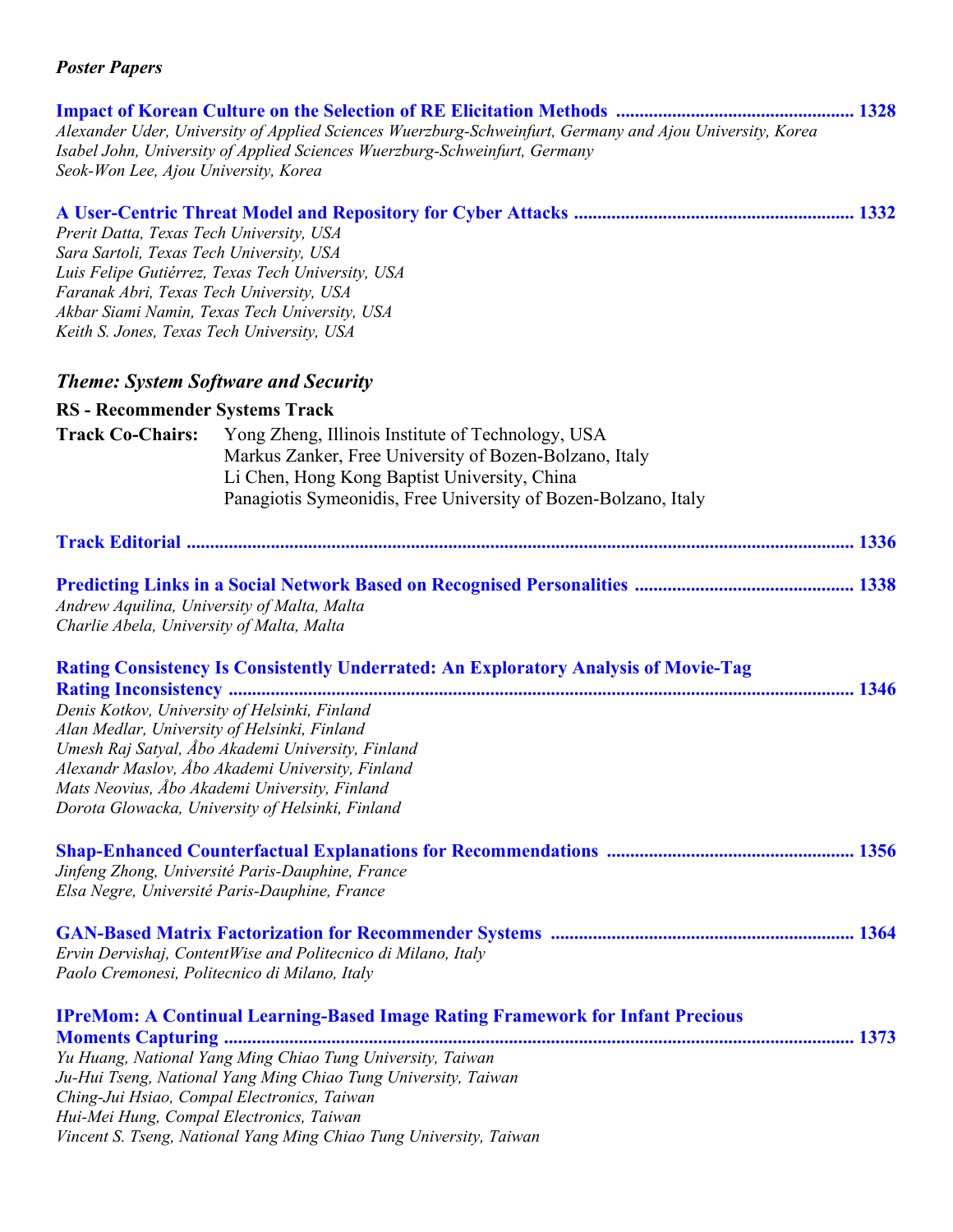| <b>F2VAE: A Framework for Mitigating User Unfairness in Recommendation Systems  1382</b><br>Rodrigo Borges, Tampere University, Finland<br>Kostas Stefanidis, Tampere University, Finland                                                                                                 |                                                                                                                                                                                                                                                                         |  |
|-------------------------------------------------------------------------------------------------------------------------------------------------------------------------------------------------------------------------------------------------------------------------------------------|-------------------------------------------------------------------------------------------------------------------------------------------------------------------------------------------------------------------------------------------------------------------------|--|
| <b>Poster Papers</b>                                                                                                                                                                                                                                                                      |                                                                                                                                                                                                                                                                         |  |
| Cesare Bernardis, Politecnico di Milano, Italy<br>Paolo Cremonesi, Politecnico di Milano, Italy                                                                                                                                                                                           | On the Impact of Data Sampling on Hyper-Parameter Optimisation of Recommendation Algorithms  1390<br>Matteo Montanari, Politecnico di Milano, Italy                                                                                                                     |  |
|                                                                                                                                                                                                                                                                                           | Georgios Boltsis, University of Ioannina, Greece<br>Evaggelia Pitoura, University of Ioannina, Greece                                                                                                                                                                   |  |
|                                                                                                                                                                                                                                                                                           | <b>Theme: Software Design and Development</b>                                                                                                                                                                                                                           |  |
|                                                                                                                                                                                                                                                                                           | <b>SATTA - Software Architecture: Theory, Technology, and Applications Track</b>                                                                                                                                                                                        |  |
| <b>Track Co-Chairs:</b>                                                                                                                                                                                                                                                                   | Matteo Camilli, Free University of Bozen-Bolzano, Italy, Italy<br>Sungwon Kang, Korea Advanced Institute of Science and Technology, Korea<br>Patrizia Scandurra, DIGIP, University of Bergamo, Italy                                                                    |  |
|                                                                                                                                                                                                                                                                                           |                                                                                                                                                                                                                                                                         |  |
|                                                                                                                                                                                                                                                                                           | Sanjay B. Thakre, Dr. Babasaheb Ambedkar Technological University, India<br>Arvind W. Kiwelekar, Dr. Babasaheb Ambedkar Technological University, India                                                                                                                 |  |
| Milad Elyasi, Ozyegin University, Turkey<br>Ali Ekici, Ozyegin University, Turkey<br>Hasan Sozer, Ozyegin University, Turkey                                                                                                                                                              | Muhammed Esad Simitcioglu, Ozyegin University, Turkey<br>Abdullah Saydemir, Ozyegin University, Turkey                                                                                                                                                                  |  |
|                                                                                                                                                                                                                                                                                           | <b>Continuous Evaluation of Software Architectures: An Overview of the State of the Art  1416</b><br>Rodrigo C. Soares, University of São Paulo, Brazil<br>Vinicius dos Santos, University of São Paulo, Brazil<br>Elisa Yumi Nakagawa, University of São Paulo, Brazil |  |
|                                                                                                                                                                                                                                                                                           | A Federated Machine Learning Approach to Detect International Revenue Share Fraud on                                                                                                                                                                                    |  |
| Luís Ferreira, University of Minho, Portugal<br>Leopoldo Silva, University of Minho, Portugal<br>Diana Pinho, University of Minho, Portugal<br>Pedro Fidalgo, WeDo Technologies, Portugal<br>Paulo Cortez, University of Minho, Portugal<br>André Pilastri, University of Minho, Portugal | Francisco Morais, University of Minho, Portugal<br>Carlos Manuel Martins, WeDo Technologies, Portugal<br>Pedro Miguel Pires, WeDo Technologies, Portugal<br>Helena Rodrigues, University of Minho, Portugal                                                             |  |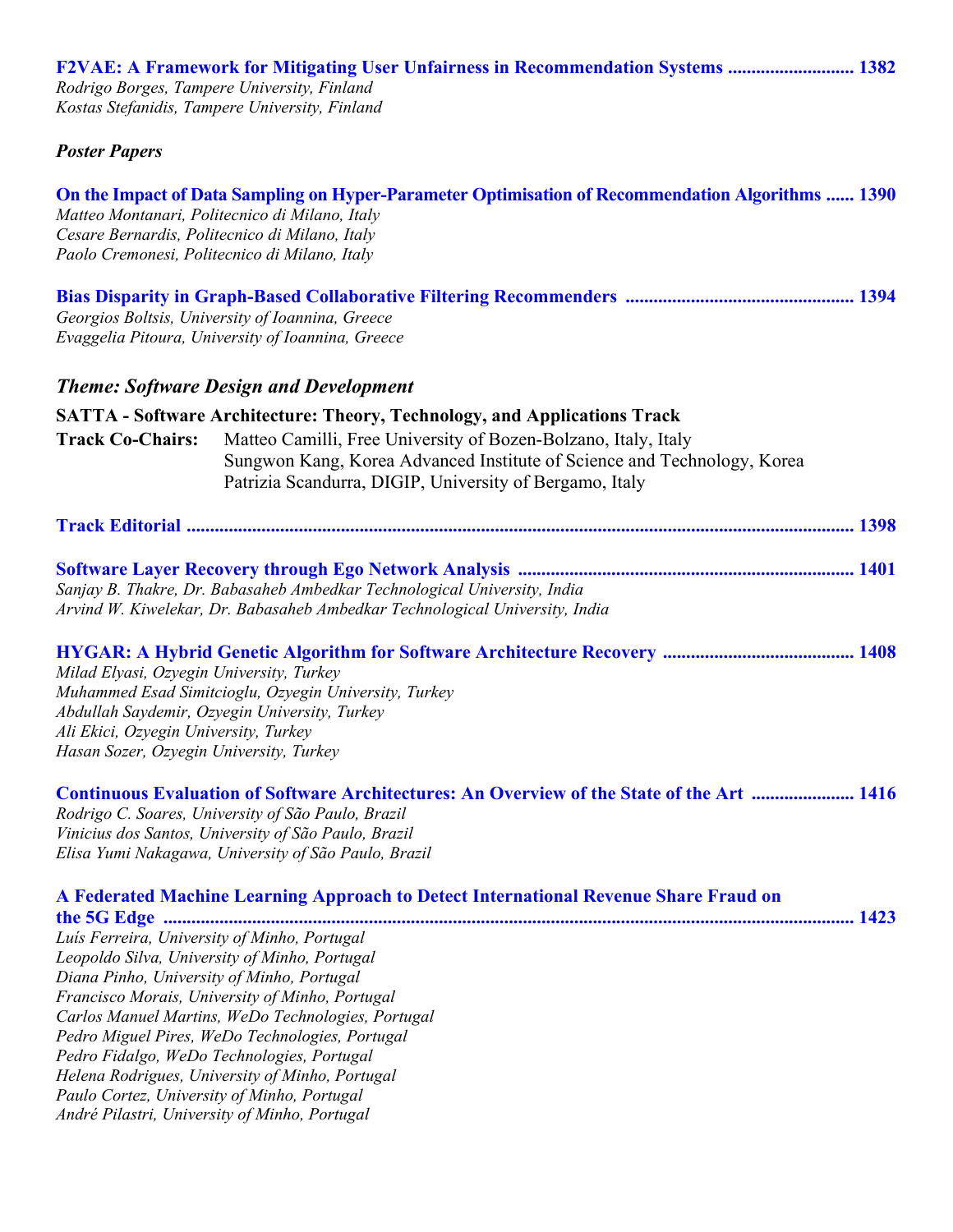| <b>FEAST: A Framework for Evaluating Implementation Architectures of Self-Adaptive IoT</b><br>Federico Di Menna, University of L'Aquila, Italy<br>Henry Muccini, University of L'Aquila, Italy<br>Karthik Vaidhyanathan, University of L'Aquila, Italy |
|--------------------------------------------------------------------------------------------------------------------------------------------------------------------------------------------------------------------------------------------------------|
|                                                                                                                                                                                                                                                        |
|                                                                                                                                                                                                                                                        |
|                                                                                                                                                                                                                                                        |
|                                                                                                                                                                                                                                                        |
|                                                                                                                                                                                                                                                        |
| <b>Poster Papers</b>                                                                                                                                                                                                                                   |
| X-IoT: A Model-Driven Approach for Cross-Platform IoT Applications Development  1439                                                                                                                                                                   |
| Flavio Corradini, University of Camerino, Italy                                                                                                                                                                                                        |
| Arianna Fedeli, University of Camerino, Italy                                                                                                                                                                                                          |
| Fabrizio Fornari, University of Camerino, Italy                                                                                                                                                                                                        |
| Andrea Polini, University of Camerino, Italy                                                                                                                                                                                                           |
| Barbara Re, University of Camerino, Italy                                                                                                                                                                                                              |
| DevOps and Microservices in Scientific System Development: Experience on a Multi-Year                                                                                                                                                                  |
|                                                                                                                                                                                                                                                        |
| Maximilien de Bayser, IBM Research, Brazil                                                                                                                                                                                                             |
| Vinícius Segura, IBM Research, Brazil                                                                                                                                                                                                                  |
| Leonardo G. Azevedo, IBM Research, Brazil                                                                                                                                                                                                              |
| Leonardo P. Tizzei, IBM Research, Brazil                                                                                                                                                                                                               |
| Raphael Thiago, IBM Research, Brazil                                                                                                                                                                                                                   |
| Elton Soares, IBM Research, Brazil                                                                                                                                                                                                                     |
| Renato Cerqueira, IBM Research, Brazil                                                                                                                                                                                                                 |
| <b>Estimating the Energy Consumption of Software Components from Size, Complexity and Code</b>                                                                                                                                                         |
|                                                                                                                                                                                                                                                        |
| Daniel Guamán, Universidad Politécnica de Madrid, Spain and Universidad Técnica Particular de Loja,                                                                                                                                                    |
| Ecuador                                                                                                                                                                                                                                                |

*Jenifer Pérez, Universidad Politécnica de Madrid, Spain Priscila Valdiviezo-Diaz, Universidad Técnica Particular de Loja, Ecuador Norberto Cañas, Universidad Politécnica de Madrid, Spain* 

## *SRC*

| Amr S. Abdelfattah, Baylor University, USA |  |
|--------------------------------------------|--|

## *Theme: Software Design and Development*

## **SE - Software Engineering Track**

| <b>Track Co-Chairs:</b> | Byungjeong Lee, University of Seoul, Korea                   |
|-------------------------|--------------------------------------------------------------|
|                         | Eunjee Song, Baylor University, USA                          |
|                         | Tao Zhang, Macau University of Science and Technology, China |

| Thomas Walshe, University of Oxford, UK  |  |
|------------------------------------------|--|
| Andrew Simpson, University of Oxford, UK |  |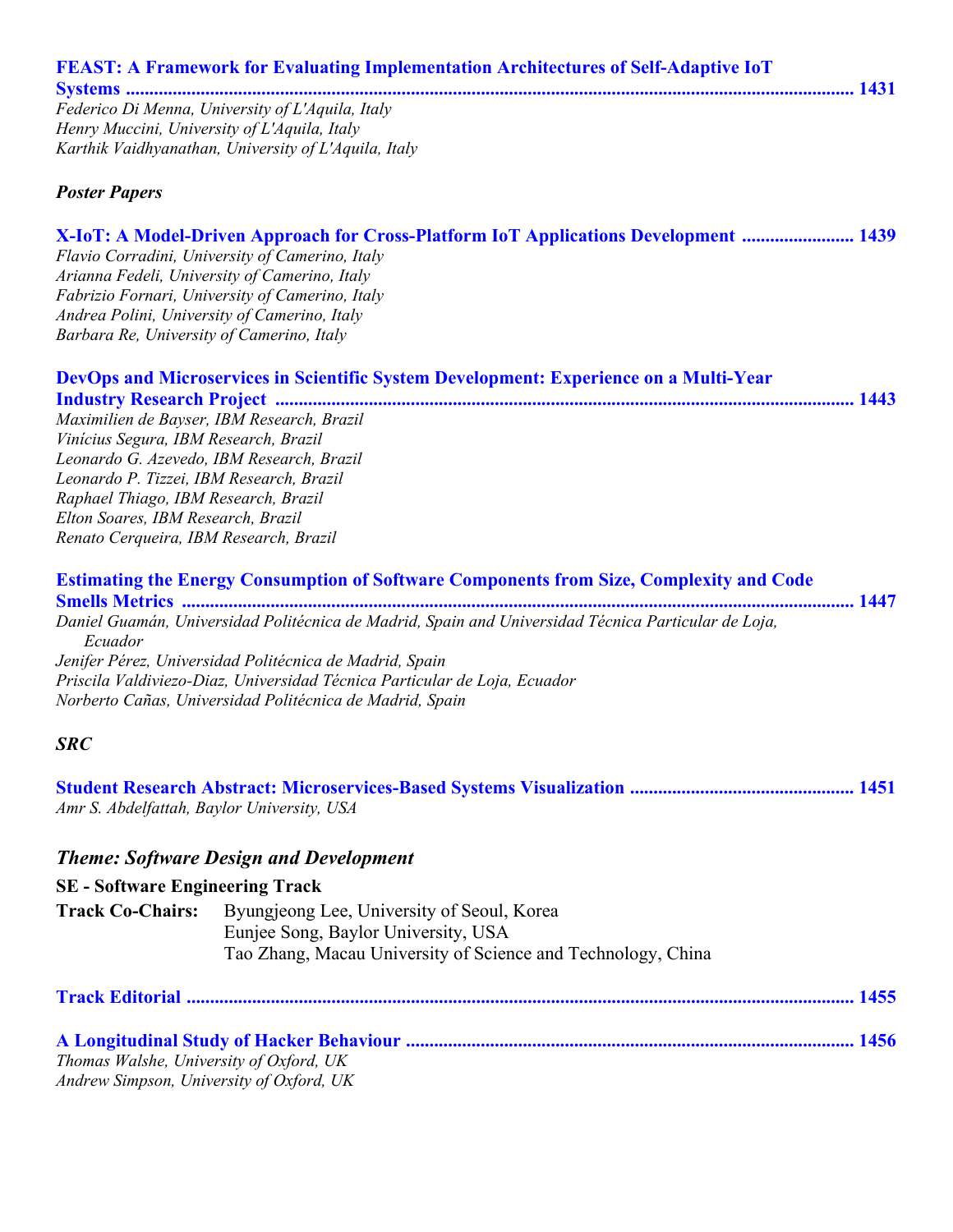| <b>Evolution of a Haskell Repository and Its Use of Monads: An Exploratory Study of Stackage  1466</b><br>Paul Leger, Universidad Católica del Norte, Chile<br>Felipe Ruiz, Universidad Católica del Norte, Chile<br>Nicolás Sepúlveda, Universidad Católica del Norte, Chile<br>Ismael Figueroa, Pragmatics Lab, Chile                                                                                                                                                                                                                                     |
|-------------------------------------------------------------------------------------------------------------------------------------------------------------------------------------------------------------------------------------------------------------------------------------------------------------------------------------------------------------------------------------------------------------------------------------------------------------------------------------------------------------------------------------------------------------|
| Von Ithipathachai, East Carolina University, USA<br>Maral Azizi, East Carolina University, USA                                                                                                                                                                                                                                                                                                                                                                                                                                                              |
| Pablo C. Cañizares, Universidad Autónoma de Madrid, Spain<br>Sara Pérez-Soler, Universidad Autónoma de Madrid, Spain<br>Esther Guerra, Universidad Autónoma de Madrid, Spain<br>Juan de Lara, Universidad Autónoma de Madrid, Spain                                                                                                                                                                                                                                                                                                                         |
| Hendrik Winkelmann, University of Münster, Germany<br>Laura Troost, University of Münster, Germany<br>Herbert Kuchen, University of Münster, Germany                                                                                                                                                                                                                                                                                                                                                                                                        |
| How Does the First Buggy File Work Well for Iterative IR-Based Bug Localization?  1500<br>Misoo Kim, Sungkyunkwan University, Korea<br>Youngkyoung Kim, Sungkyunkwan University, Korea<br>Eunseok Lee, Sungkyunkwan University, Korea                                                                                                                                                                                                                                                                                                                       |
| Fighting Evil Is Not Enough When Refactoring Metamodels: Promoting the Good Also Matters  1508<br>Oussama Ben Sghaier, University of Montreal, Canada<br>Houari Sahraoui, University of Montreal, Canada<br>Eugene Syriani, University of Montreal, Canada                                                                                                                                                                                                                                                                                                  |
| <b>Investigating Technological Risks and Mitigation Strategies in Software Projects  1518</b><br>Emanuel Dantas, Universidade Federal do Paraíba, Brazil<br>Ademar Sousa Neto, Universidade Federal de Campina Grande, Brazil<br>Dalton Valadares, Federal Institute of Pernambuco, Brazil<br>Mirko Perkusich, Universidade Federal de Campina Grande, Brazil<br>Felipe Ramos, Universidade Federal do Paraíba, Brazil<br>Hyggo Almeida, Universidade Federal de Campina Grande, Brazil<br>Angelo Perkusich, Universidade Federal de Campina Grande, Brazil |
| <b>Feature Assortment for Deep Learning-Based Bug Localization with a Program Graph  1527</b><br>Youngkyoung Kim, Sungkyunkwan University, Korea<br>Misoo Kim, Sungkyunkwan University, Korea<br>Eunseok Lee, Sungkyunkwan University, Korea                                                                                                                                                                                                                                                                                                                |
| Pasquale Ardimento, University of Bari Aldo Moro, Italy<br>Lerina Aversano, University of Sannio, Italy<br>Mario Luca Bernardi, University of Sannio, Italy<br>Marta Cimitile, University of Rome Unitelma Sapienza, Italy                                                                                                                                                                                                                                                                                                                                  |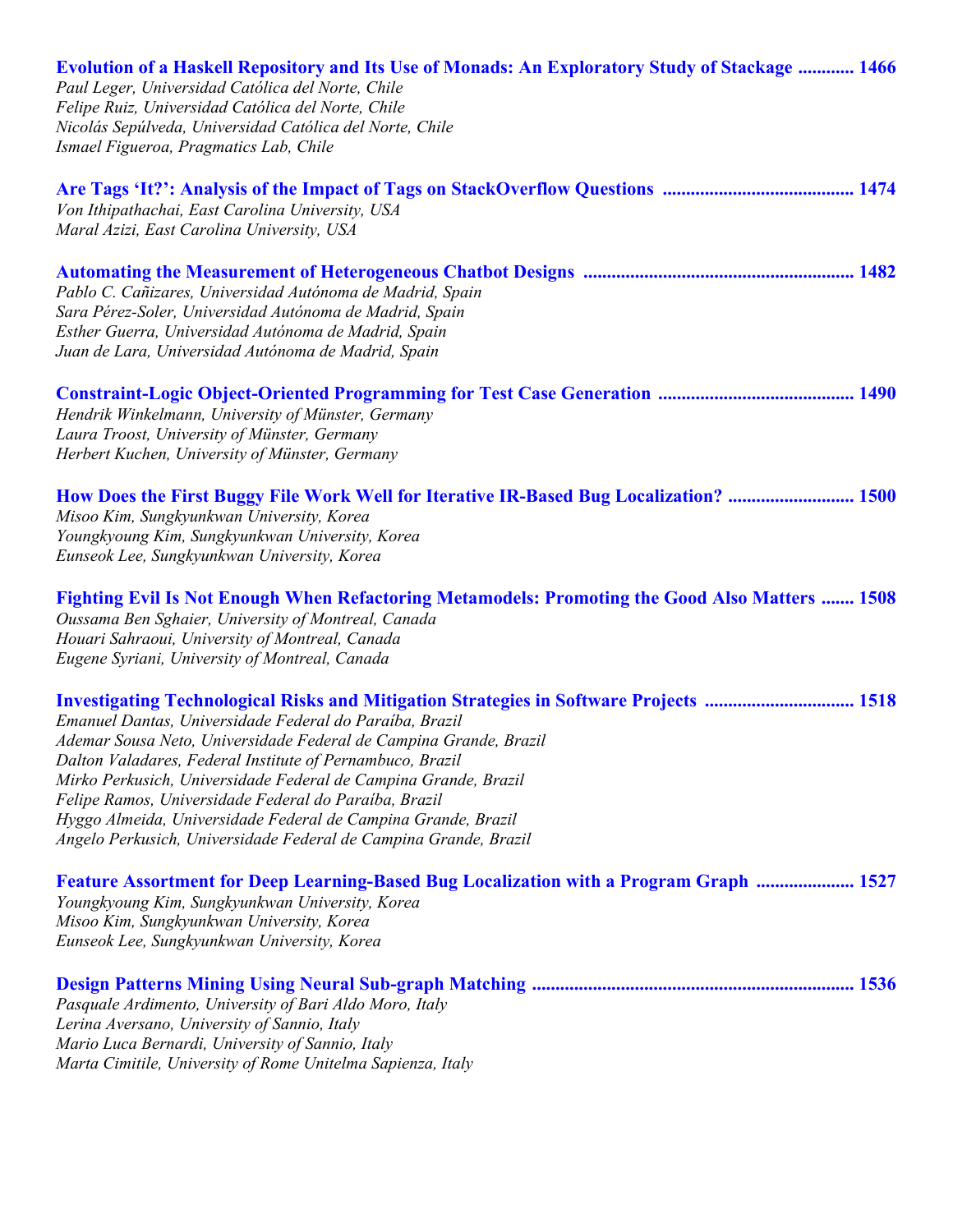| RepCoder: An Automated Program Repair Framework for Probability-Based Program Synthesis  1545<br>Suhwan Ji, Kangwon National University, Korea<br>Sang-Min Choi, Yonsei University, Korea<br>Sang-Ki Ko, Kangwon National University, Korea<br>Dohyung Kim, Kangwon National University, Korea<br>Hyeonseung Im, Kangwon National University, Korea                                                                                                                                                                                                                      |
|--------------------------------------------------------------------------------------------------------------------------------------------------------------------------------------------------------------------------------------------------------------------------------------------------------------------------------------------------------------------------------------------------------------------------------------------------------------------------------------------------------------------------------------------------------------------------|
| Renata Brasil-Silva, Escola Politécnica da Universidade de São Paulo, Brazil<br>Fábio Levy Siqueira, Escola Politécnica da Universidade de São Paulo, Brazil                                                                                                                                                                                                                                                                                                                                                                                                             |
| <b>Optimized Flight Safety Event Detection in the National General Aviation Flight</b><br><b>Information Database </b><br>Aidan P. LaBella, Rochester Institute of Technology, USA<br>Joshua A. Karns, Rochester Institute of Technology, USA<br>Farhad Akhbardeh, Rochester Institute of Technology, USA<br>Travis Desell, Rochester Institute of Technology, USA<br>Andrew J. Walton, Liberty University, USA<br>Zechariah Morgan, University of North Dakota, USA<br>Brandon Wild, University of North Dakota, USA<br>Mark Dusenbury, University of North Dakota, USA |
| Noah Bühlmann, University of Bern, Switzerland<br>Mohammad Ghafari, University of Auckland, New Zealand                                                                                                                                                                                                                                                                                                                                                                                                                                                                  |
| <b>Learning to Characterize Performance Regression Introducing Code Changes  1581</b><br>Deema AlShoaibi, Rochester Institute of Technology, USA<br>Hiten Gupta, Rochester Institute of Technology, USA<br>Max Mendelson, Rochester Institute of Technology, USA<br>Ilyes Jenhani, Prince Mohammad Bin Fahd University, KSA<br>Ali Ben Mrad, University of Sfax, Tunisia<br>Mohamed Wiem Mkaouer, Rochester Institute of Technology, USA                                                                                                                                 |
| Rick Ossendrijver, University of Amsterdam, The Netherlands<br>Stephan Schroevers, Picnic Technologies, The Netherlands<br>Clemens Grelck, University of Amsterdam, The Netherlands                                                                                                                                                                                                                                                                                                                                                                                      |
| <b>Poster Papers</b>                                                                                                                                                                                                                                                                                                                                                                                                                                                                                                                                                     |
| A New Scrum and CMMI Level 2 Compatible Model for Small Software Firms in Order to<br>Sabir Saheel, Independent University, Bangladesh<br>Labib Bin Rahman, Independent University, Bangladesh<br>Fairuz Humaira, Independent University, Bangladesh<br>Farzana Sadia, Daffodil International University, Bangladesh<br>Mahady Hasan, Independent University, Bangladesh                                                                                                                                                                                                 |

**A Comparative Study of Name Entity Recognition Techniques in Software Engineering Texts .......... 1602**  *Michelle Y. Chew, University of Wisconsin - Eau Claire, USA Yi J. Cheng, University of Wisconsin - Eau Claire, USA Oliver Mahan, University of Wisconsin - Eau Claire, USA Md Rakibul Islam, University of Wisconsin - Eau Claire, USA*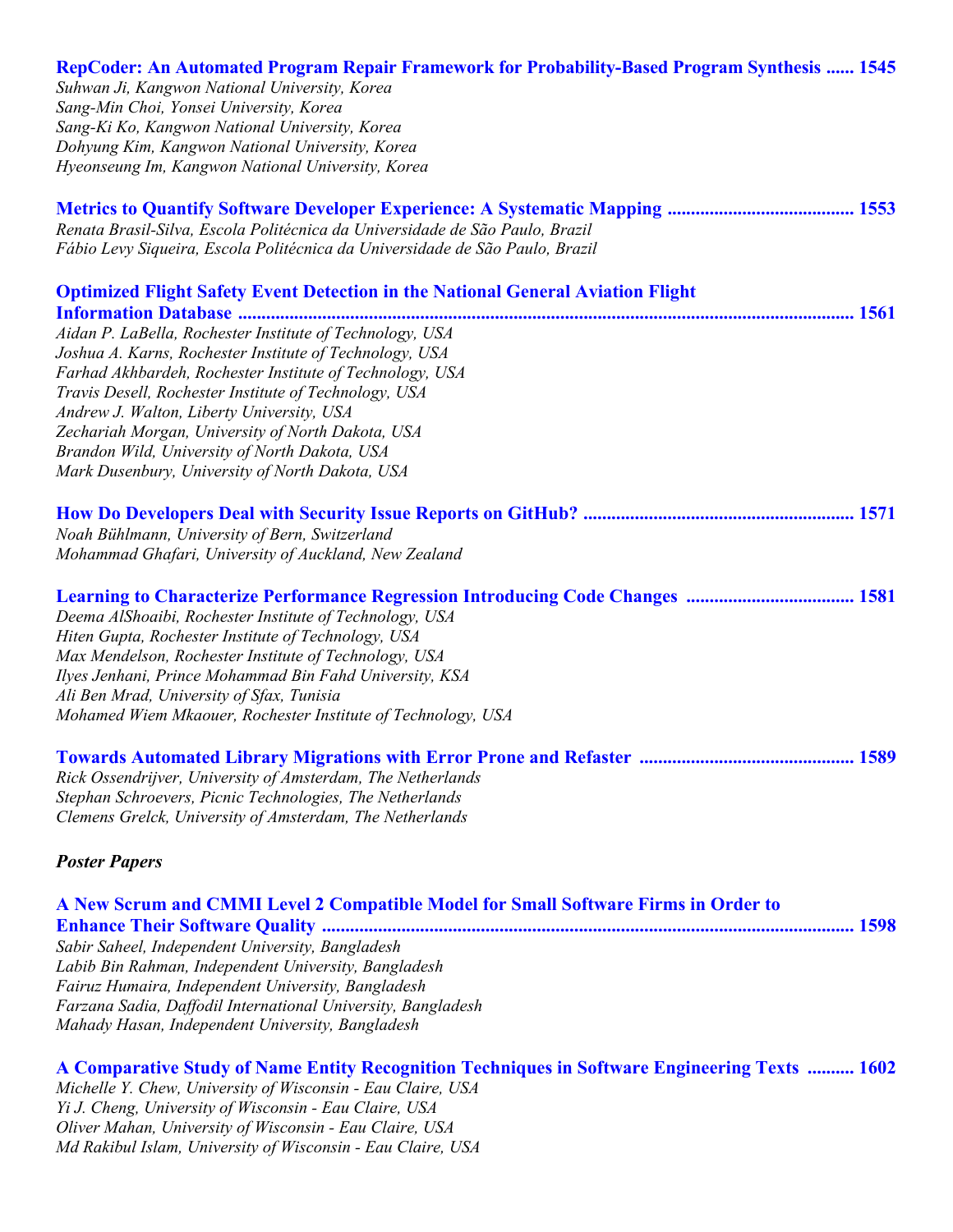|                                                                                                                                                     | <b>Student Research Abstract: Bridging the Gap between Source Code and High-Level Concepts in</b>                                                                                                                                                                                        |
|-----------------------------------------------------------------------------------------------------------------------------------------------------|------------------------------------------------------------------------------------------------------------------------------------------------------------------------------------------------------------------------------------------------------------------------------------------|
| Micah Schiewe, Baylor University, USA                                                                                                               |                                                                                                                                                                                                                                                                                          |
| Jacob Curtis, Baylor University, USA                                                                                                                |                                                                                                                                                                                                                                                                                          |
|                                                                                                                                                     | <b>Theme: System Software and Security</b>                                                                                                                                                                                                                                               |
| <b>SEC</b> - Computer Security Track                                                                                                                |                                                                                                                                                                                                                                                                                          |
|                                                                                                                                                     | Track Co-Chairs: Giampaolo Bella, Università di Catania, Italy<br>Saša Radomirović, Heriot-Watt University, UK                                                                                                                                                                           |
|                                                                                                                                                     |                                                                                                                                                                                                                                                                                          |
| Rasha Faqeh, TU Dresden, Germany<br>Do Le Quoc, Huawei Research, Germany<br>Franz Gregor, Scontain, Germany<br>Christof Fetzer, TU Dresden, Germany | CHORS: Hardening High-Assurance Security Systems with Trusted Computing  1617<br>Wojciech Ozga, IBM Research Europe - Zurich, Switzerland and TU Dresden, Germany<br>Silvio Dragone, IBM Research Europe - Zurich, Switzerland                                                           |
| Fabio Martinelli, IIT CNR, Italy<br>Bruno Crispo, University of Trento, Italy                                                                       | Luca Degani, University of Trento and IIT CNR, Italy<br>Francesco Bergadano, Università degli Studi di Torino, Italy<br>Seyed Ali Mirheidari, University of Trento, Italy                                                                                                                |
|                                                                                                                                                     | The Dawn of a Text-Dependent Society: Deepfakes as a Threat to Speech Verification Systems  1637<br>Anton Firc, Brno University of Technology, Czech Republic<br>Kamil Malinka, Brno University of Technology, Czech Republic                                                            |
| Edgar Weippl, University of Vienna, Austria                                                                                                         | <b>Strategic Selection of Data Sources for Cyber Attack Detection in Enterprise Networks: A Survey</b><br>Manuel Kern, Austrian Institute of Technology, Austria<br>Florian Skopik, Austrian Institute of Technology, Austria<br>Max Landauer, Austrian Institute of Technology, Austria |
| Pierre-Alain Fouque, IRISA, France<br>Thibaut Jacques, Orange Labs, France<br>Cristina Onete, XLIM, France                                          | <b>MARSHAL: Messaging with Asynchronous Ratchets and Signatures for Faster HeALing  1657</b><br>Olivier Blazy, Institut Polytechnique de Paris, France<br>Pascal Lafourcade, Université Clermont-Auvergne, France                                                                        |

*Léo Robert, Université Clermont-Auvergne, France* 

*SRC*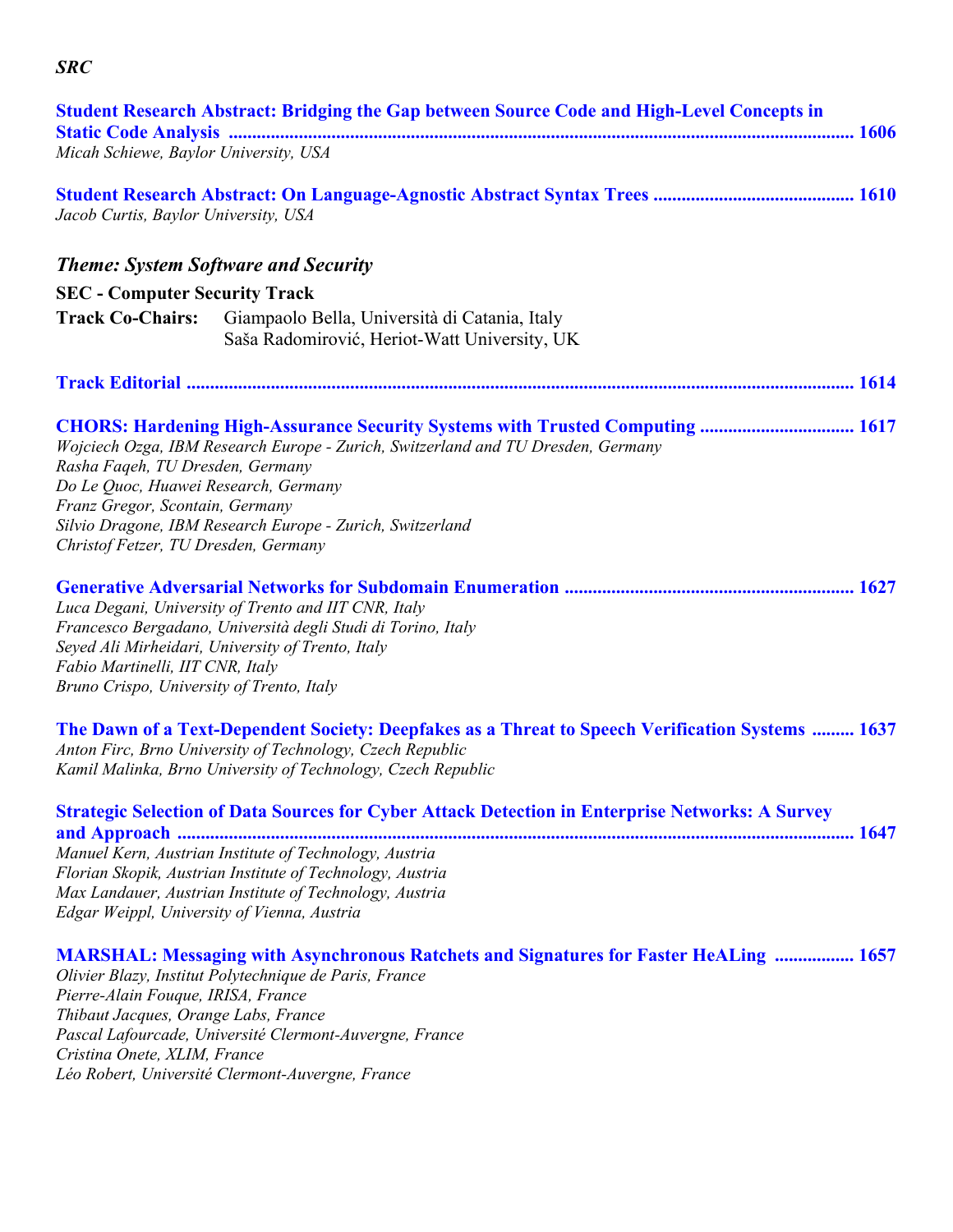| Matteo Busi, University of Pisa, Italy                                                  | Pierpaolo Degano, IMT School for Advanced Studies and University of Pisa, Italy<br>Letterio Galletta, IMT School for Advanced Studies, Italy                                                                                                                                           |
|-----------------------------------------------------------------------------------------|----------------------------------------------------------------------------------------------------------------------------------------------------------------------------------------------------------------------------------------------------------------------------------------|
|                                                                                         | <b>ANUBIS: A Provenance Graph-Based Framework for Advanced Persistent Threat Detection  1675</b><br>Md. Monowar Anjum, National Research Council, Canada<br>Shahrear Iqbal, National Research Council, Canada<br>Benoit Hamelin, Tutte Institute for Mathematics and Computing, Canada |
|                                                                                         | Benjamin Eriksson, Chalmers University of Technology, Sweden<br>Pablo Picazo-Sanchez, Chalmers University of Technology, Sweden<br>Andrei Sabelfeld, Chalmers University of Technology, Sweden                                                                                         |
|                                                                                         | Effective TLB Trashing - Unveiling the True Short Reach of Modern TLB Designs  1695<br>Andrés R. Hernández C., University of Texas at San Antonio, USA<br>Wei-Ming Lin, University of Texas at San Antonio, USA                                                                        |
|                                                                                         | Quentin Stiévenart, Vrije Universiteit Brussel, Belgium<br>Coen De Roover, Vrije Universiteit Brussel, Belgium<br>Mohammad Ghafari, University of Auckland, New Zealand                                                                                                                |
| <b>Poster Papers</b>                                                                    |                                                                                                                                                                                                                                                                                        |
| Mauro Conti, University of Padua, Italy<br>Eleonora Losiouk, University of Padua, Italy | What You See Is Not What You Get: A Man-in-the-Middle Attack Applied to Video Channels  1714<br>Alessandro Visintin, University of Padua, Italy                                                                                                                                        |
|                                                                                         | <b>Deriving Optimal Deep Learning Models for Image-Based Malware Classification  1718</b><br>Rikima Mitsuhashi, The University of Tokyo, Japan<br>Takahiro Shinagawa, The University of Tokyo, Japan                                                                                   |
| <b>Theme: Information Systems</b>                                                       |                                                                                                                                                                                                                                                                                        |
|                                                                                         | <b>SONAMA - Social Network and Media Analysis Track</b>                                                                                                                                                                                                                                |
| <b>Track Co-Chairs:</b>                                                                 | Sang-Wook Kim, Hanyang University, Korea<br>Yunyong Ko, Hanyang University, Korea                                                                                                                                                                                                      |
|                                                                                         |                                                                                                                                                                                                                                                                                        |
|                                                                                         | Carlos Eduardo da Silva, Sheffield Hallam University, UK<br>Angus Young, Sheffield Hallam University, UK                                                                                                                                                                               |
| Mozhgan Azimpourkivi, Bloomberg LP, USA                                                 | User Awareness and Defenses Against Sockpuppet Friend Invitations in Facebook  1731<br>Sajedul Talukder, Southern Illinois University, USA<br>Nestor Hernandez, The MathWorks, Inc., USA<br>Bogdan Carbunar, Florida International University, USA                                     |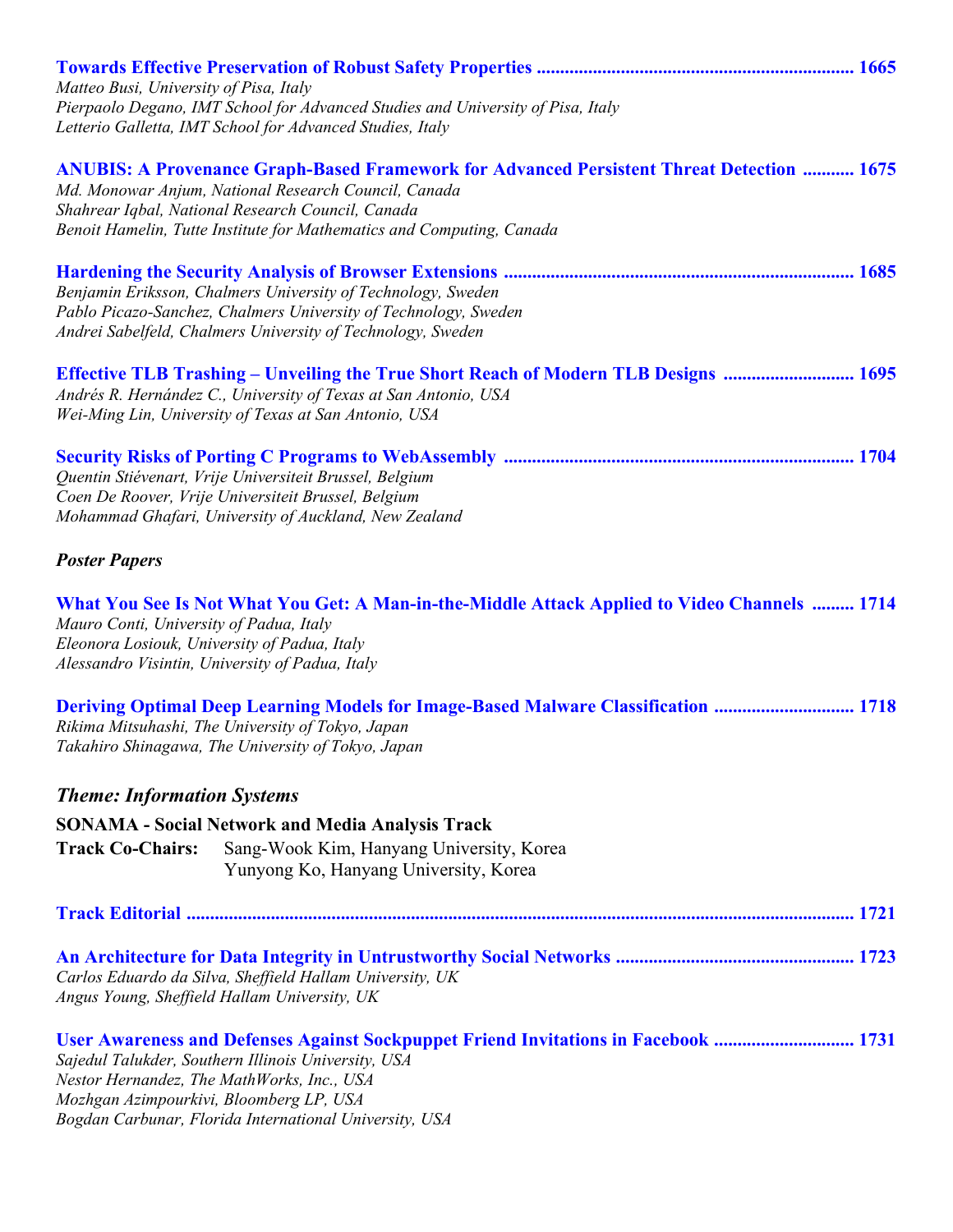| Jean R. Ponciano, Federal University of Uberlândia, Brazil and Getulio Vargas Foundation, Brazil                                                                                                                         |  |
|--------------------------------------------------------------------------------------------------------------------------------------------------------------------------------------------------------------------------|--|
| Claudio D.G. Linhares, University of São Paulo, Brazil<br>Luis E.C. Rocha, Ghent University, Belgium                                                                                                                     |  |
| Elaine R. Faria, Federal University of Uberlândia, Brazil                                                                                                                                                                |  |
| Bruno A.N. Travençolo, Federal University of Uberlândia, Brazil                                                                                                                                                          |  |
| POSLAN: Disentangling Chat with Positional and Language Encoded Post Embeddings  1747                                                                                                                                    |  |
| Bhashithe Abeysinghe, Georgia State University, USA                                                                                                                                                                      |  |
| Dhara Shah, Georgia State University, USA                                                                                                                                                                                |  |
| Chris Freas, Georgia State University, USA                                                                                                                                                                               |  |
| Robert Harrison, Georgia State University, USA                                                                                                                                                                           |  |
| Rajshekhar Sunderraman, Georgia State University, USA                                                                                                                                                                    |  |
|                                                                                                                                                                                                                          |  |
| Barbara Guidi, Università di Pisa, Italy                                                                                                                                                                                 |  |
| Andrea Michienzi, Università di Pisa, Italy                                                                                                                                                                              |  |
| Laura Ricci, Università di Pisa, Italy                                                                                                                                                                                   |  |
| <b>D-FEND: A Diffusion-Based Fake News Detection Framework for News Articles Related to</b>                                                                                                                              |  |
|                                                                                                                                                                                                                          |  |
| Soeun Han, Hanyang University, Korea                                                                                                                                                                                     |  |
| Yunyong Ko, Hanyang University, Korea                                                                                                                                                                                    |  |
| Yushim Kim, Arizona State University, USA                                                                                                                                                                                |  |
| Seong Soo Oh, Hanyang University, Korea                                                                                                                                                                                  |  |
| Heejin Park, Hanyang University, Korea                                                                                                                                                                                   |  |
| Sang-Wook Kim, Hanyang University, Korea                                                                                                                                                                                 |  |
| Group Oriented Trust-Aware Location Recommendation for Location-Based Social Networks  1770<br>Huseyin Alper Teoman, Middle East Technical University, Turkey<br>Pinar Karagoz, Middle East Technical University, Turkey |  |
| <b>Poster Papers</b>                                                                                                                                                                                                     |  |
|                                                                                                                                                                                                                          |  |
| <b>Characterizing the Impact of Fact-Checking on the COVID-19 Misinformation Combat  1780</b>                                                                                                                            |  |
| Cefas Garcia Pereira, Pontifical Catholic University of Minas Gerais, Brazil                                                                                                                                             |  |
| Humberto Torres Marques-Neto, Pontifical Catholic University of Minas Gerais, Brazil                                                                                                                                     |  |
| A Comparison of Online Hate on Reddit and 4chan: A Case Study of the 2020 US Election  1788                                                                                                                              |  |
| Fatima Zahrah, University of Oxford, UK                                                                                                                                                                                  |  |
| Jason R.C. Nurse, University of Kent, UK                                                                                                                                                                                 |  |
| Michael Goldsmith, University of Oxford, UK                                                                                                                                                                              |  |
|                                                                                                                                                                                                                          |  |
| Maria Tomasso, Texas State University, USA                                                                                                                                                                               |  |
| Lucas J. Rusnak, Texas State University, USA                                                                                                                                                                             |  |
| Jelena Tešić, Texas State University, USA                                                                                                                                                                                |  |
| A Diversity Personalization Approach towards Recommending POIs for Jeju Island  1795                                                                                                                                     |  |
| Jongsoo Lee, Hanyang University, Korea                                                                                                                                                                                   |  |
| Jung Ah Shin, Columbia University, USA                                                                                                                                                                                   |  |
| Dong-Kyu Chae, Hanyang University, Korea                                                                                                                                                                                 |  |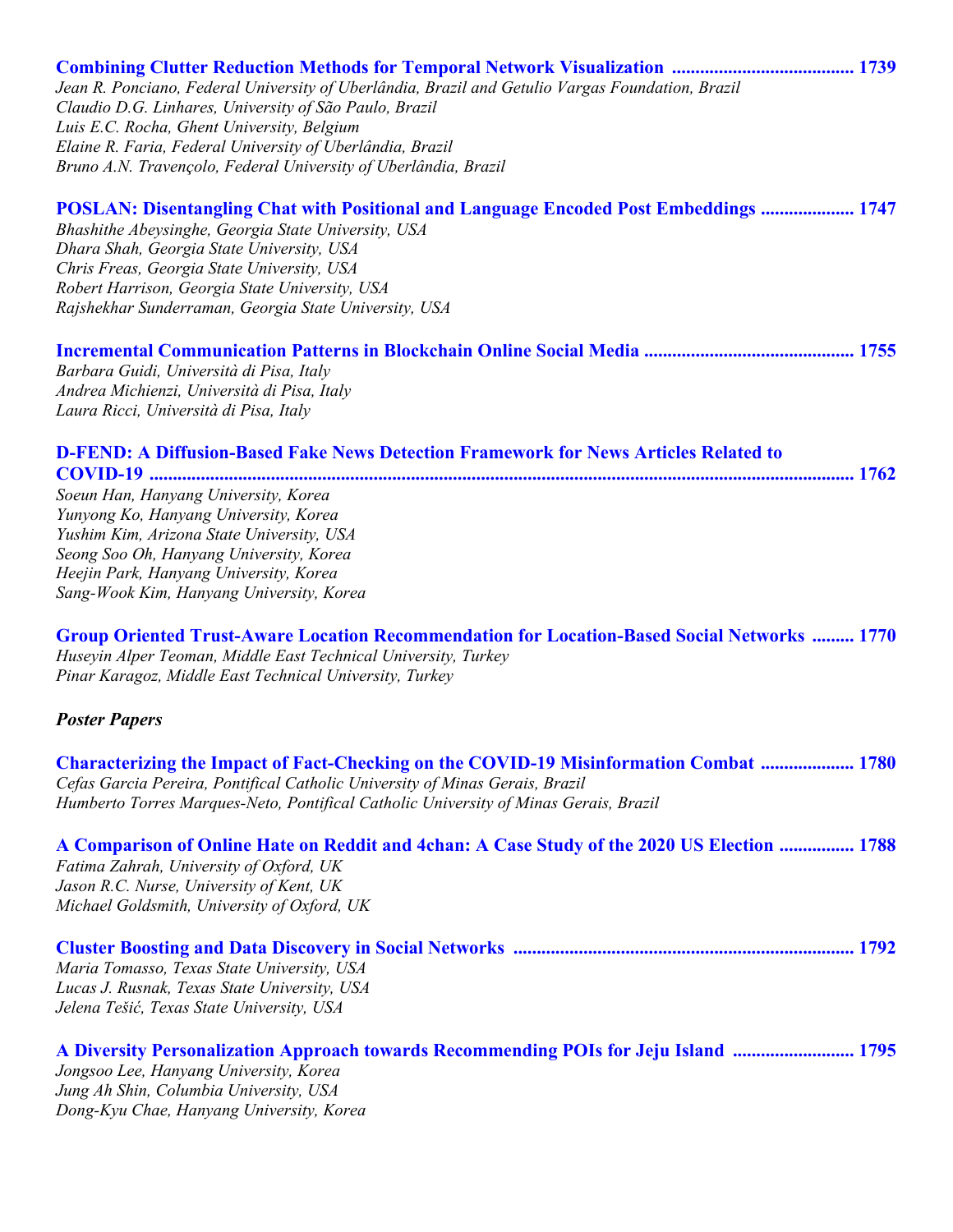| <b>Theme: Software Design and Development</b>                                                                                                                                                                                                                                                                                                                                                                                    |
|----------------------------------------------------------------------------------------------------------------------------------------------------------------------------------------------------------------------------------------------------------------------------------------------------------------------------------------------------------------------------------------------------------------------------------|
| <b>SVT</b> - Software Verification and Testing Track                                                                                                                                                                                                                                                                                                                                                                             |
| <b>Track Co-Chairs:</b><br>Erika Abraham, RWTH Aachen University, Germany<br>Pascale Le Gall, Université Paris-Saclay, France                                                                                                                                                                                                                                                                                                    |
| Martin Blicha, Charles University, Czech Republic and Università della Svizzera italiana, Switzerland<br>Jan Kofroň, Charles University, Czech Republic<br>William Tatarko, Charles University, Czech Republic                                                                                                                                                                                                                   |
| Isabella Mastroeni, Università degli Studi di Verona, Italy<br>Michele Pasqua, Università degli Studi di Verona, Italy                                                                                                                                                                                                                                                                                                           |
| <b>Leveraging Hardware-Dependent Knowledge Extraction with Multiple Program Analysis Techniques  1818</b><br>Thuy Nguyen, Japan Advanced Institute of Science and Technology, Japan<br>Takashi Tomita, Japan Advanced Institute of Science and Technology, Japan<br>Junpei Endo, Aisin Corporation, Japan<br>Geon-ung Kang, Aisin Corporation, Japan<br>Toshiaki Aoki, Japan Advanced Institute of Science and Technology, Japan |
| Aharon Abadi, WhiteSource, Israel<br>Bar Makovitzki, The Open University of Israel, Israel<br>Ron Shemer, WhiteSource, Israel<br>Shmuel Tyszberowicz, Afeka Academic College of Engineering, Israel                                                                                                                                                                                                                              |
| <b>Poster Papers</b>                                                                                                                                                                                                                                                                                                                                                                                                             |
| Aleksandar S. Dimovski, Mother Teresa University, Macedonia                                                                                                                                                                                                                                                                                                                                                                      |
| Thibault Martin, Université Paris-Saclay, France<br>Nikolai Kosmatov, Thales Research and Technology, France<br>Virgile Prevosto, Université Paris-Saclay, France                                                                                                                                                                                                                                                                |
| A Simple Proof of Data-Race Freedom and Data Coherence for Simpson's 4-Slot Algorithm  1844<br>Xu Wang, East China Normal University, China<br>Qiwen Xu, University of Macau, China                                                                                                                                                                                                                                              |
| Chukri Soueidi, Université Grenoble Alpes and Inria, France<br>Yliès Falcone, Université Grenoble Alpes and Inria, France                                                                                                                                                                                                                                                                                                        |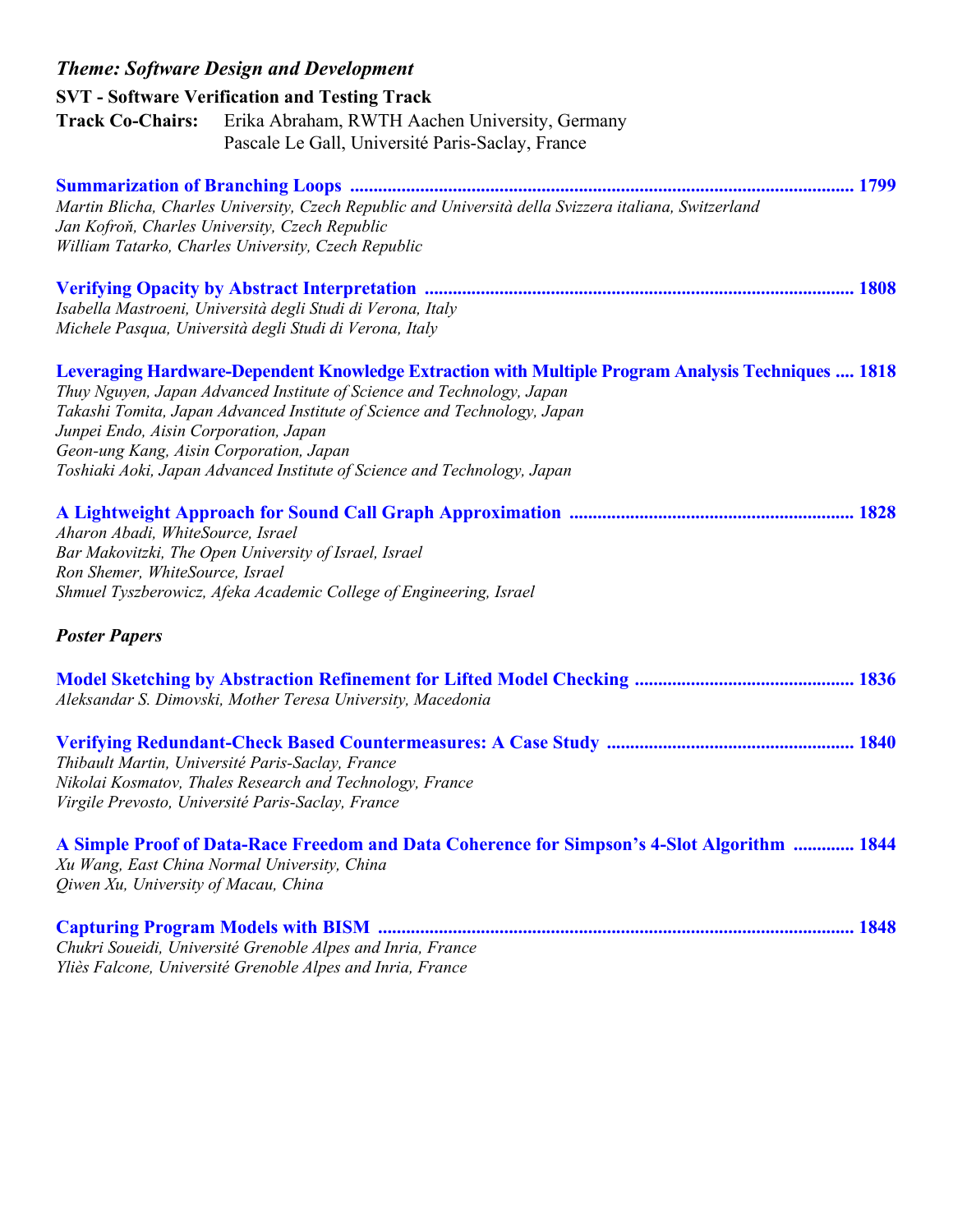## *Theme: Information Systems*

|                                                  | <b>SWA - Semantic Web and Applications Track</b>                                                           |
|--------------------------------------------------|------------------------------------------------------------------------------------------------------------|
| <b>Track Co-Chairs:</b>                          | Hyoil Han, Illinois State University, USA                                                                  |
|                                                  | Soon Ae Chun, City University of New York, USA                                                             |
|                                                  | Sangsoo Sung, Google Inc., USA                                                                             |
|                                                  | Cristian Mateos, UNICEN University - Tandil, Argentina                                                     |
|                                                  | Tim A. Majchrzak, University of Agder - Kristiansand, Norway                                               |
|                                                  | Flavius Frasincar, Erasmus University Rotterdam, The Netherlands                                           |
|                                                  |                                                                                                            |
|                                                  |                                                                                                            |
|                                                  |                                                                                                            |
|                                                  |                                                                                                            |
|                                                  | Laura Rekasiute, Erasmus University Rotterdam, The Netherlands                                             |
|                                                  | Alvaro Jose Jimenez Palenzuela, Erasmus University Rotterdam, The Netherlands                              |
|                                                  | Nijole Salnaite, Erasmus University Rotterdam, The Netherlands                                             |
|                                                  | Ramon Carrera Cuenca, Erasmus University Rotterdam, The Netherlands                                        |
|                                                  | Flavius Frasincar, Erasmus University Rotterdam, The Netherlands                                           |
|                                                  | Could Jamstack Be the Future of Web Applications Architecture? An Empirical Study  1863                    |
|                                                  | Dragana Markovic, Mälardalen University, Sweden                                                            |
| Milic Scekic, Mälardalen University, Sweden      |                                                                                                            |
| Alessio Bucaioni, Mälardalen University, Sweden  |                                                                                                            |
| Antonio Cicchetti, Mälardalen University, Sweden |                                                                                                            |
|                                                  |                                                                                                            |
|                                                  | <b>Knowledge Graph Enhanced Multi-Task Learning between Reviews and Ratings for</b>                        |
|                                                  |                                                                                                            |
| Yun Liu, Tokyo Institute of Technology, Japan    |                                                                                                            |
|                                                  | Jun Miyazaki, Tokyo Institute of Technology, Japan                                                         |
|                                                  | Qiong Chang, Tokyo Institute of Technology, Japan                                                          |
|                                                  |                                                                                                            |
|                                                  | <b>Generalized Graph Pattern Discovery in Linked Data with Data Properties and a Domain Ontology  1881</b> |
|                                                  | Tomas Martin, Université du Québec à Montréal, Canada                                                      |
|                                                  | Victor Fuentes, Université du Québec à Montréal, Canada                                                    |
|                                                  | Petko Valtchev, Université du Québec à Montréal, Canada                                                    |
|                                                  | Abdoulaye Baniré Diallo, Université du Québec à Montréal, Canada                                           |
| René Lacroix, LactaNet, Canada                   |                                                                                                            |
|                                                  |                                                                                                            |
|                                                  |                                                                                                            |
|                                                  | Eddy Kiomba Kambilo, CY Cergy Paris Université, France                                                     |
|                                                  | Hajer Baazaoui Zghal, CY Cergy Paris Université, France                                                    |
|                                                  | Chirine Ghedira Guegan, Université Jean Moulin Lyon III, France                                            |
|                                                  | Vlado Stankovski, University of Ljubljana, Slovenia                                                        |
|                                                  | Petar Kochovski, University of Ljubljana, Slovenia                                                         |
| Dan Vodislav, CY Cergy Paris Université,         |                                                                                                            |
|                                                  | <b>EABlock: A Declarative Entity Alignment Block for Knowledge Graph Creation Pipelines  1899</b>          |

*Samaneh Jozashoori, Leibniz University of Hannover, Germany Ahmad Sakor, Leibniz University of Hannover, Germany Enrique Iglesias, Leibniz University of Hannover, Germany Maria-Esther Vidal, Leibniz University of Hannover, Germany*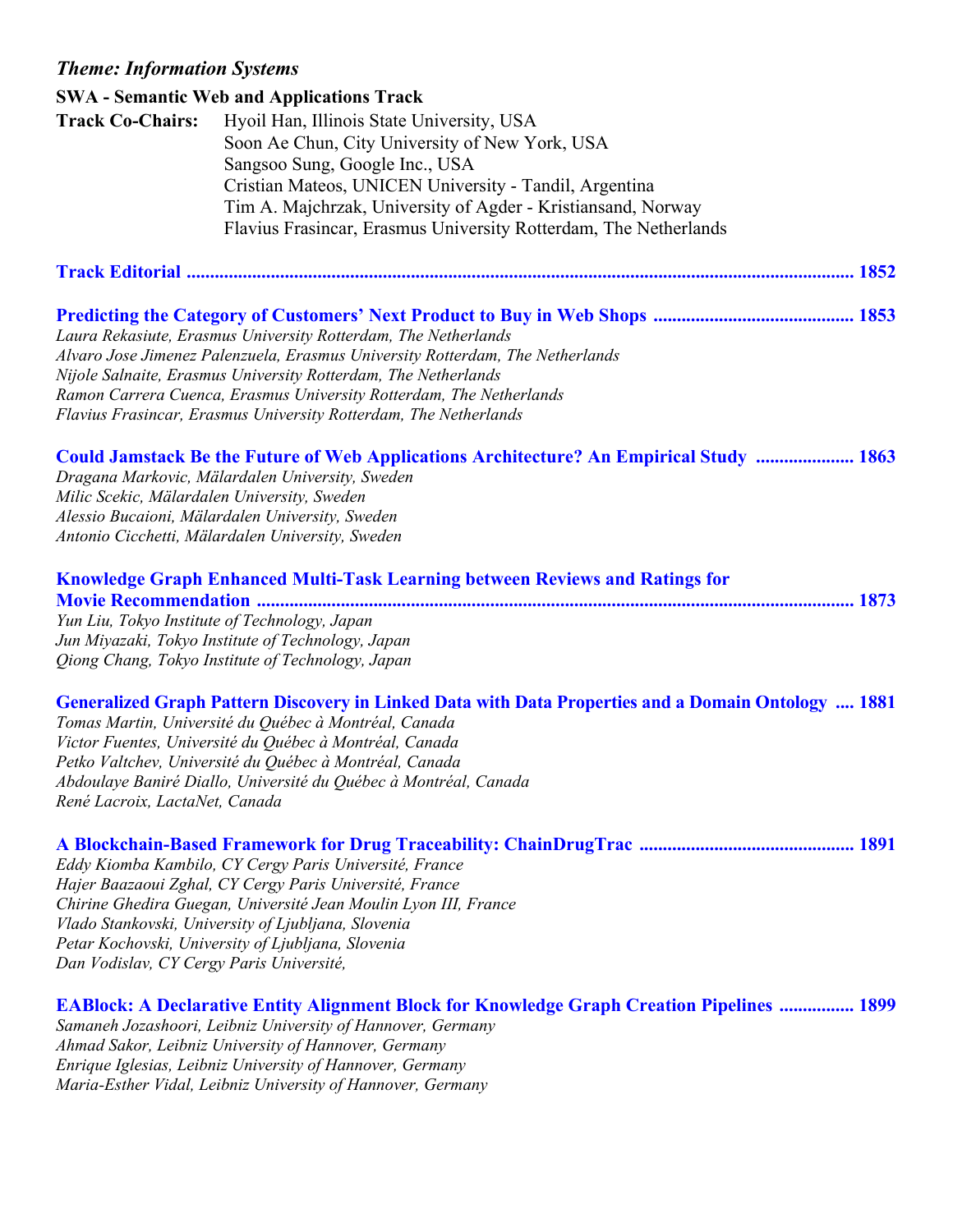| Kritarth Bisht, Delhi Technological University, India<br>Seba Susan, Delhi Technological University, India                                                                                                                                                                                                                                                                                                                                                           |
|----------------------------------------------------------------------------------------------------------------------------------------------------------------------------------------------------------------------------------------------------------------------------------------------------------------------------------------------------------------------------------------------------------------------------------------------------------------------|
| Shubham Mante, International Institute of Information Technology Hyderabad, India<br>Nathalie Hernandez, University of Toulouse, France<br>Aftab M. Hussain, International Institute of Information Technology Hyderabad, India<br>Sachin Chaudhari, International Institute of Information Technology Hyderabad, India<br>Deepak Gangadharan, International Institute of Information Technology Hyderabad, India<br>Thierry Monteil, University of Toulouse, France |
| <b>Theme: Distributed Systems</b>                                                                                                                                                                                                                                                                                                                                                                                                                                    |
| <b>WCN - Wireless Communications and Networking Track</b>                                                                                                                                                                                                                                                                                                                                                                                                            |
| Dongkyun Kim, Kyungpook National University, Korea<br><b>Track Co-Chairs:</b>                                                                                                                                                                                                                                                                                                                                                                                        |
| Otto B. Piramuthu, University of Illinois Urbana-Champaign, USA<br>Matthew Caesar, University of Illinois Urbana-Champaign, USA                                                                                                                                                                                                                                                                                                                                      |
| <b>Cluster-Based AUV Communication for Delay-Sensitive Vulnerability Detection Using NDN  1923</b><br>Junho Seo, Kyungpook National University, Korea<br>Ayesha Siddiqa, Kyungpook National University, Korea<br>Muhammad Ashar Tariq, Kyungpook National University, Korea<br>Malik Muhammad Saad, Kyungpook National University, Korea<br>Dongkyun Kim, Kyungpook National University, Korea                                                                       |
| Shahnila Rahim, Kyungpook National University, Korea<br>Mian Muaz Razaq, Kyungpook National University, Korea<br>Shih Yu Chang, San Jose University, USA<br>Limei Peng, Kyungpook National University, Korea                                                                                                                                                                                                                                                         |
| Syed Hassan Raza Naqvi, University of Waterloo, Canada<br>Pin-Han Ho, University of Waterloo, Canada                                                                                                                                                                                                                                                                                                                                                                 |
| A Meta-Policy Approach for Learning Suitable Caching Replacement Policies in Information-<br>Stéfani Pires, Federal University of Bahia, Brazil<br>Adriana Ribeiro, Federal University of Bahia, Brazil<br>Leobino Sampaio, Federal University of Bahia, Brazil                                                                                                                                                                                                      |
| <b>Multi-Antenna Covert Communications in Random Wireless Networks with Full-Duplex Relay  1951</b><br>Yan Liu, Future University Hakodate, Japan<br>Huihui Wu, Tsinghua University, China<br>Yulong Shen, Xidian University, China                                                                                                                                                                                                                                  |

*Xiaohong Jiang, Future University Hakodate, Japan*